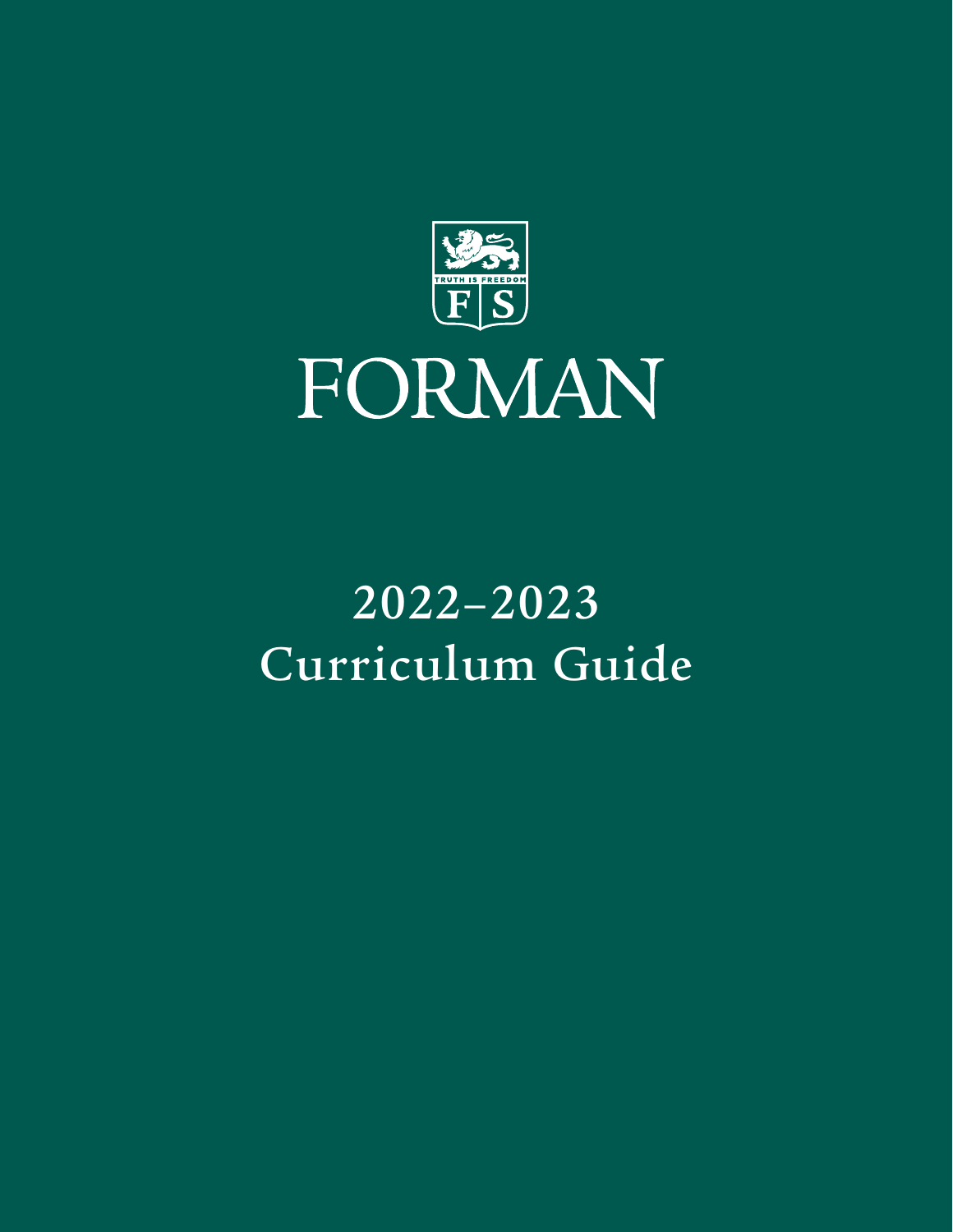# **Forman School Curriculum Guide 2022-2023**

# **Table of Contents**

# **Introduction**

In the Forman modular system, students will focus on in-depth learning experiences, meeting in each course five days per week, for an extended instructional block over the course of each term. Courses in the modular schedule emphasize depth of understanding rather than mere coverage of content. This emphasis lends itself to the development of the essential skills of a discipline. It also supports the development of the reading and writing expectations that students will face in college. This instructional time is equivalent to one-third of a year-long course and students will earn one-third of a credit for each modular course. Over the course of a year, students will typically take three modular courses per discipline, equating to a full-year credit. For example, students would be expected to take three modular courses from the English department over the course of the year to earn a full credit in English. Subjects that call for sequential, cumulative learning, such as mathematics or world languages, are taught in blocks that span consecutive terms.

Cognition & Learning courses and Thinking & Writing courses are paired in the schedule for a cohesive program of skill development.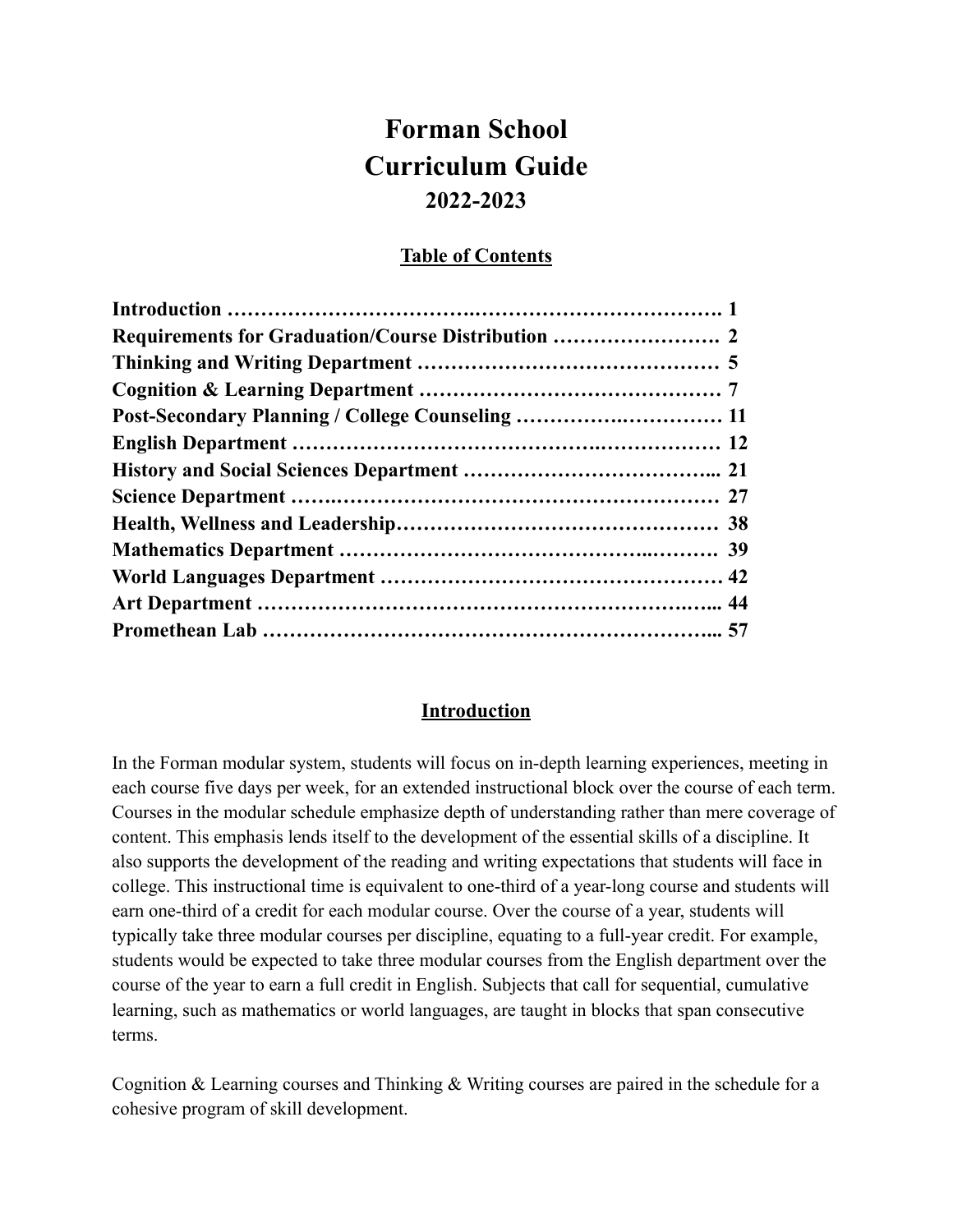#### **Requirements for Graduation**

Students in all grades take a minimum of 7 credits each year. Students must take an English course each year in attendance, even if repeating a grade in which English has previously been taken. Students must attend classes full time at Forman during their senior year in order to graduate and earn a Forman School diploma.

### **Course Drops and Changes**

Schedule changes may occur throughout the year with permission from the Director of Studies. The Add/Drop period for each term ends after the third day of the term. All course changes must be made through the Academic Office, and parents are included in this process.

#### **Senior Year Failures**

Seniors who fail a required course for the year will not receive a Forman School diploma until that course has been made up in an approved summer school, including Winterim courses.

#### **Course Distribution and Requirements**

Forman expects all students to maintain a rigorous and balanced schedule. To earn a Forman School diploma, students must successfully meet certain credit requirements. Each year, as part of their course of study, students participate in a Winterim. During this two-week period, students take one course and focus on this subject in depth. Academic credit is provided for these courses and students choose from a wide array of offerings including travel and culture, mini-courses, health and wellness, and the arts. Students may not enroll in the same Winterim course twice during their time at Forman School.

The course credit distribution for 2022-23 in our six-term modular schedule is that one course is worth 0.33 credit; three courses = 1 credit. Credits are earned upon completion of each course.

#### **Graduation Requirements:**

4 credits of English 3 credits of Mathematics 3 credits of History, including U.S. History 3 credits of Science, including two lab sciences, Biology required 1 credit of Thinking and Writing 1 credit of Cognition & Learning 1 credit of Post-Secondary Planning 2 credits of Art 2 credits of a World Language are strongly recommended 1 term course of Health and Wellness, per year 0.5 credit Winterim, per year 15 hours of Community Service, per year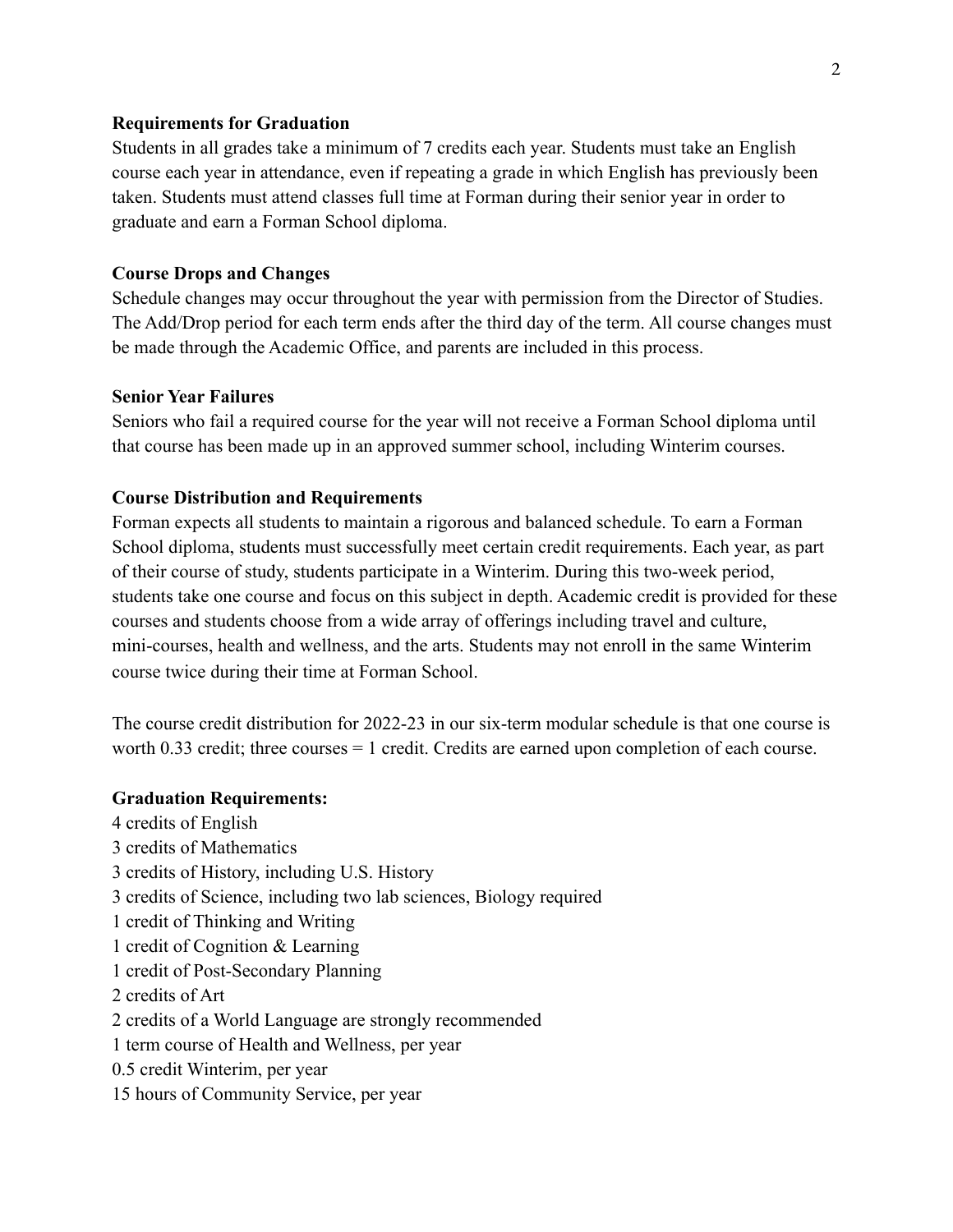# **Typical Course Load For Each Year**

#### **Ninth Grade Course Expectations:**

1 credit of English 1 credit of Cognition & Learning 1 credit of Mathematics 1 credit of 9th grade history 1 credit of Integrated Science (lab-based) 1 credit of Thinking and Writing 1 credit of a World Language or elective 1 Art course 1 term course in Health, Wellness, and Leadership 0.5 credit Winterim 15 hours of Community Service

#### **Tenth Grade Course Expectations:**

1 credit of English 1 credit of Cognition & Learning 1 credit of Mathematics 1 credit of U.S.History 1 credit of Biology 1 credit of Thinking and Writing (by recommendation) 1 credit of a World Language or elective 1 Art course 1 term course in Health, Wellness, and Leadership 0.5 credit Winterim 15 hours of Community Service

#### **Eleventh Grade Course Expectations:**

1 credit of English 0.5 credit of Post-Secondary Planning I 1 credit of Mathematics 1 credit of History 1 credit of Science 1 credit of Thinking and Writing (by recommendation) 1 credit of World Language or elective 2 Art courses 1 term course in Health, Wellness, and Leadership 0.5 credit Winterim 15 hours of Community Service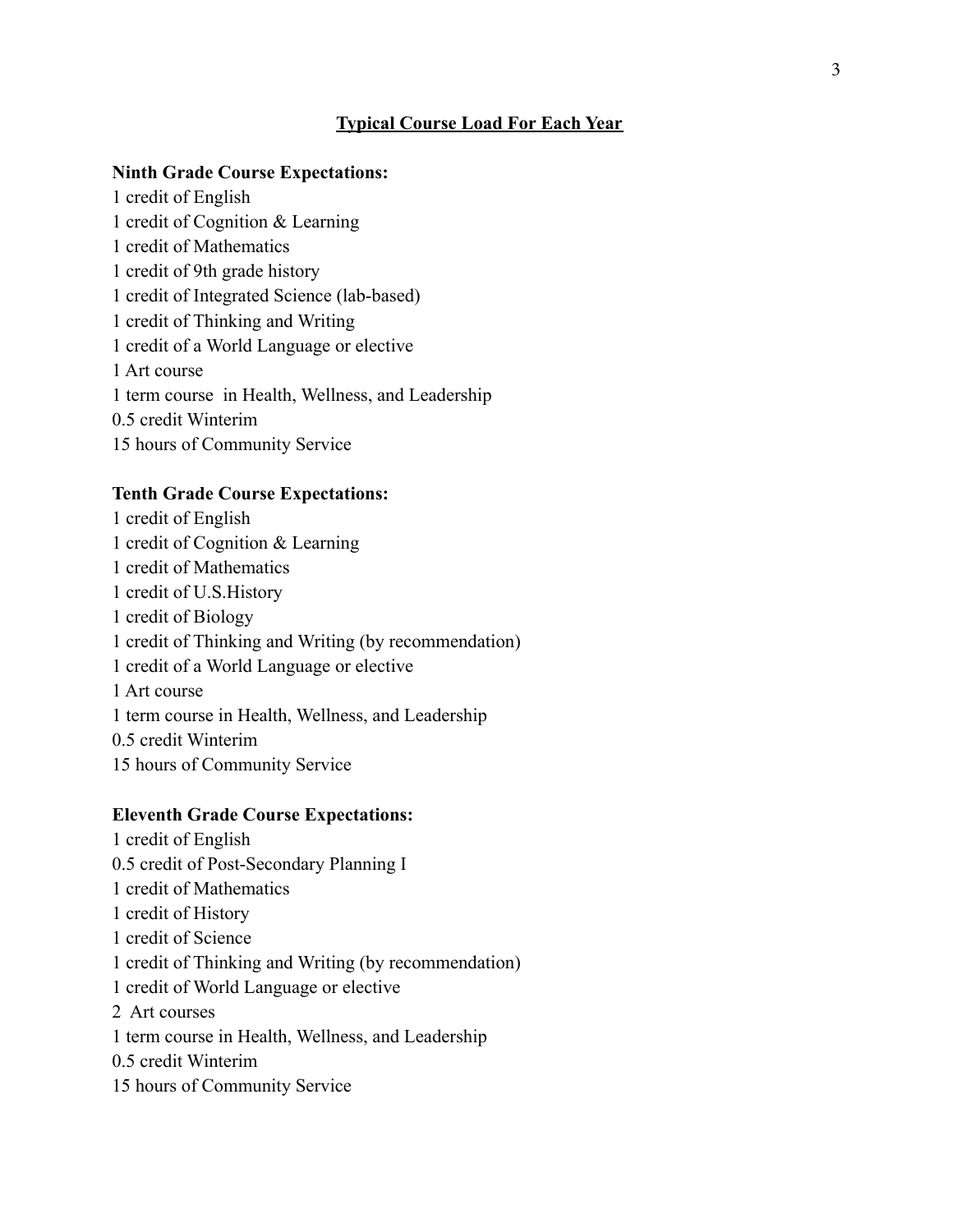#### **Twelfth Grade Course Expectations:**

1 credit of English 0.5 credit of Post-Secondary Planning II 1 credit of Mathematics 1 credit of History 1 credit of Science 1 credit of Thinking and Writing (by recommendation) 1 credit of a World Language or elective 1 term course in Health, Wellness, and Leadership 2 terms Art 1 credit of Electives 0.5 credit Winterim 15 hours of Community Service

#### **PG Year Course Requirements:**

1 credit of English 1 credit of Thinking and Writing 0.5 credit of Post-Secondary Planning 1 term course in Health, Wellness, and Leadership

#### **Cambridge Assessment International Education Courses**

Cambridge Assessment International Education advanced-study classes are offered in our Math Department. These classes are offered to Juniors, Seniors, and PG at the Honors level. Cambridge Assessment International Education classes develop a learner's knowledge, understanding, and skills. Classwork is designed to build a student's understanding of the concepts and ideas in each area. This is achieved through practical work, problem-solving or question/answer, and other activities. Written homework is set regularly to aid understanding. Exams are held in May or June. Students' psychological-educational evaluation testing must not be more than three years old (to the date of the exam in May/June) in order to qualify for exam accommodations. Cambridge Assessment International Education makes their own determination with regard to exam accommodations. If an exam for a particular course is held in June, parents must make their own arrangements to get their student to and from School at their own expense.

#### **Course Credits**

Course credits are earned upon completion of each course; if a student does not fully complete a course, no partial credit is earned.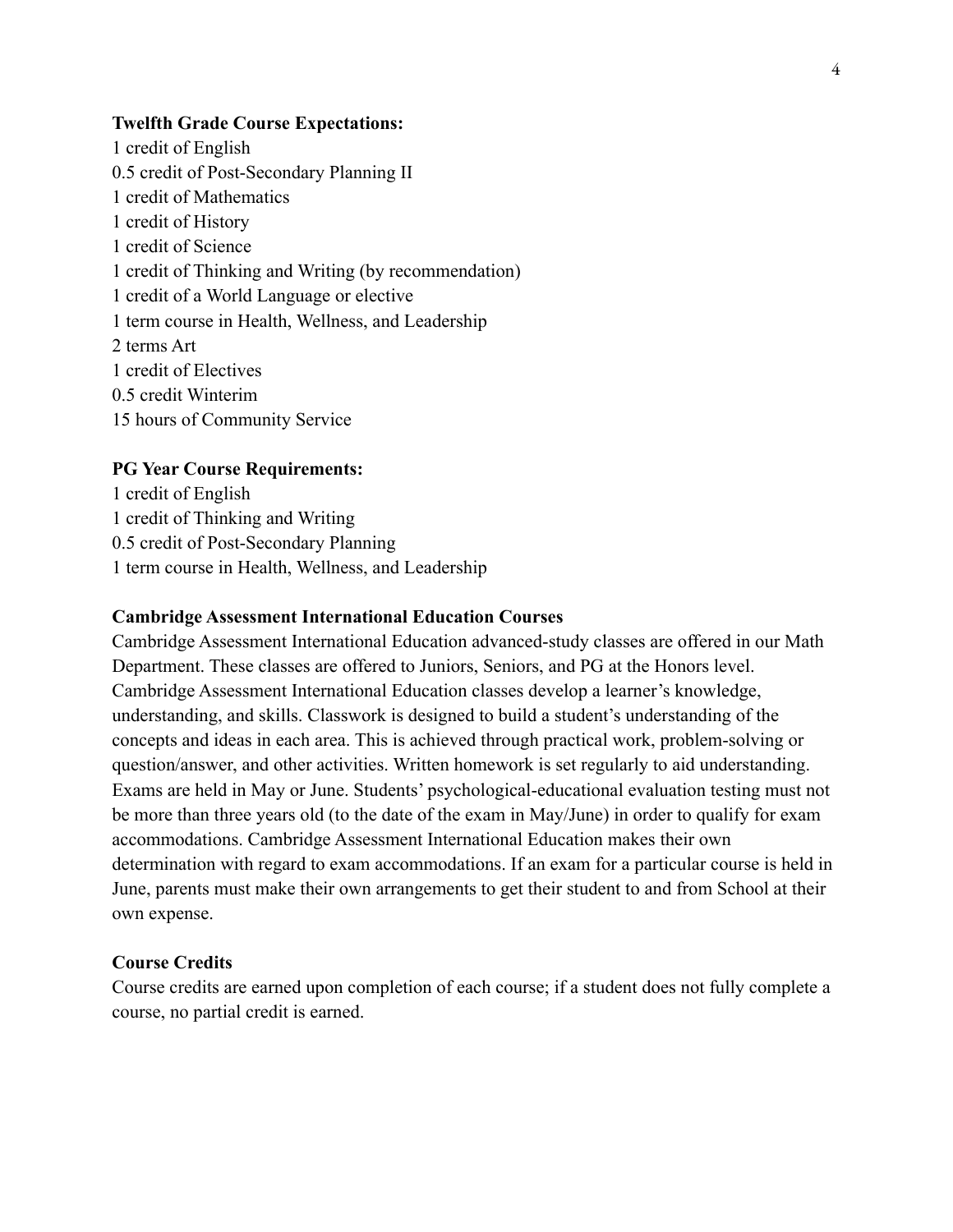# **Forman Curriculum Guide 2022-2023**

# **THINKING & WRITING DEPARTMENT**

All new 9th, 10th, and 11th grade students take Thinking & Writing I, II & III over the course of the year in Thinking and Writing, equivalent to one credit. Returning students are welcome to take elective courses also.

#### **REQUIRED COURSES FOR NEW 9th, 10th, and 11th GRADE STUDENTS**

#### **Thinking and Writing 9**

Offered all year long, every other day on a two week cycle Credit: 1

This semester-long foundation course in academic writing aims to introduce freshmen to the principles and strategies of effective written expression in academic contexts, with a focus on paragraph development and essay structure. Interactive instruction guides students through the writing process, which requires critical thinking and decision-making in the use of evidence, in-text citations, and effective writing modes. Through differentiated teaching and assistive technology, students build a strong grammatical foundation, learn strategies to compose structured multi-paragraph essays to support thesis statements for varied purposes, and utilize technology to plan, draft, revise, edit, and share texts, while accurately documenting and citing in MLA formatting.

#### **Thinking and Writing 10**

Offered all year long, every other day on a two week cycle Credit: 1

This semester-long intensive academic writing course, required for new sophomores, aims to reinforce effective writing habits and fundamental composition skills for academic purposes, with the focus on exploring literate practices across a range of academic domains and developing research writing skills that involves finding, evaluating and referring to relevant information. The course places equal emphasis on macro-level composition skills, such as paragraph development, essay structure, coherence, style, as well as micro-level skills, such as sentence structure, grammar, vocabulary, spelling and formatting. Through differentiated instruction, students receive feedback on writing, learn strategies for approaching common writing modes, engage in critical inquiry of non-fiction analysis, follow the standard writing process, and observe language conventions and MLA formatting.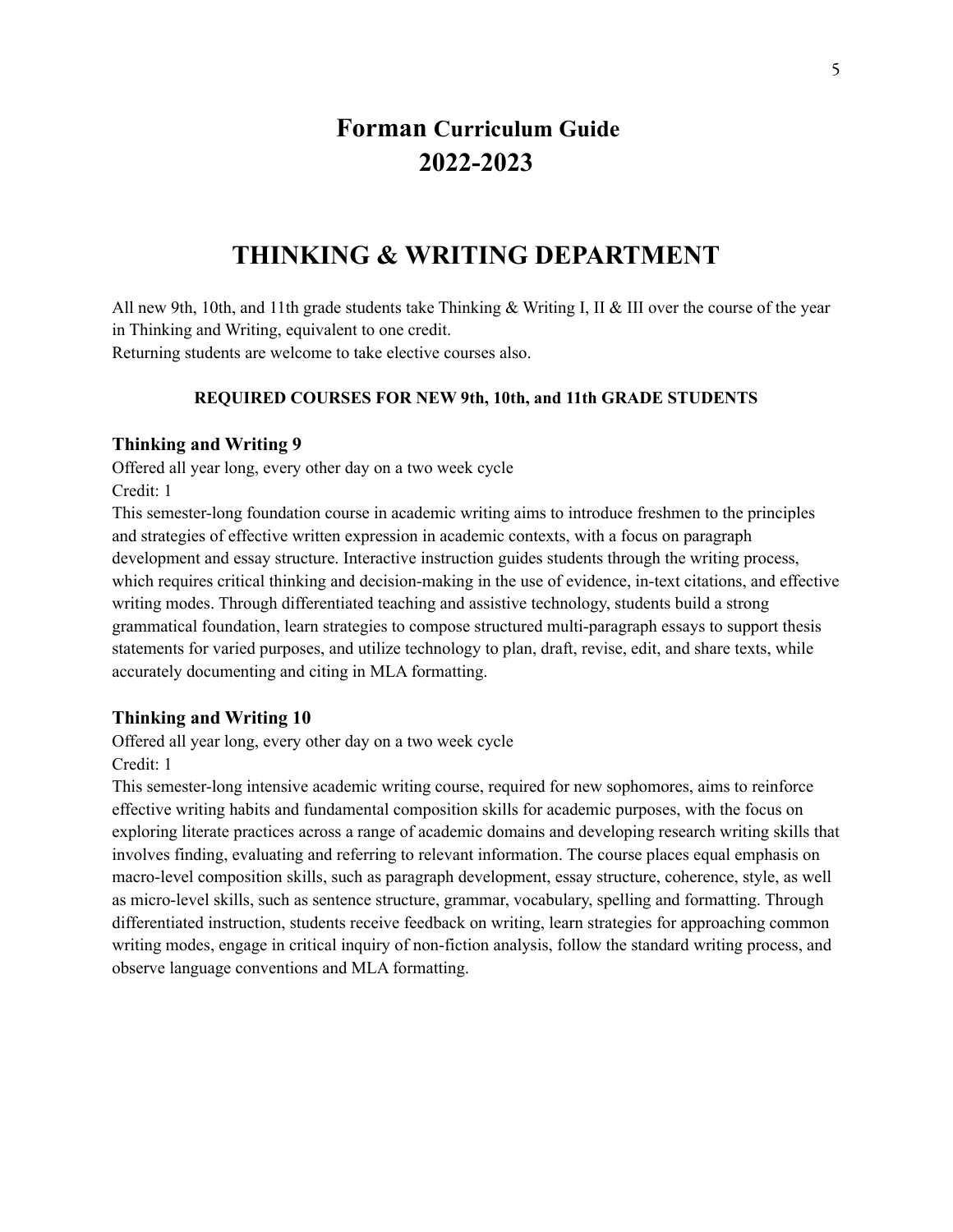#### **Thinking and Writing 11**

Offered all year long, every other day on a two week cycle Credit: 1

This semester-long high-level writing course, required for new juniors, is designed to expand students' repertoire of academic writing skills, including a personal narrative of a college application essay, and to foster independence in evidence-based and purpose-driven written expression by expressively varying sentence structures, consciously employing substantive revision, and thoroughly interpreting subject-specific written assignments, with a focus on developing language techniques that are concise, coherent, and logical. Through extensive writing practice and feedback-oriented instruction, students learn how to structure information effectively, to link ideas and arguments smoothly, to analyze and respond to information rigorously, and to evaluate their own work critically. In preparation for further writing development in college, students utilize online resources to practice grammar and language skills for standardized testing while stressing key constituents in common writing modes and following MLA formatting.

#### **ELECTIVE COURSES**

#### **Research Writing (T&W)**

#### 1 term course

#### .33 credit

Research Writing–a highly individualized Term elective for returning students and PGs–aims to provide profile-specific instructions on managing the steps of expository and persuasive writing tasks in preparation for evidence-based writing in higher education. Through feedback-oriented individual coaching, students are guided to apply targeted writing strategies to resolve individual issues in the standard writing process, exercise independence, and foster confidence in managing writing tasks. The process encompasses selecting an appropriate (ideally passion-driven) topic, planning a detailed outline, formulating a strong thesis statement, identifying reliable source materials, synthesizing information through organized notes, maintaining appropriate academic tone and language, and documenting sources. The primary vehicles for learning in this class include research projects assigned by content teachers. Through differentiated instruction and guided individual practice, students learn to utilize resources and apply helpful tips to demonstrate proficiency in idea development, organization, language conventions, and process management as outlined in assessment rubrics aligned with national standards.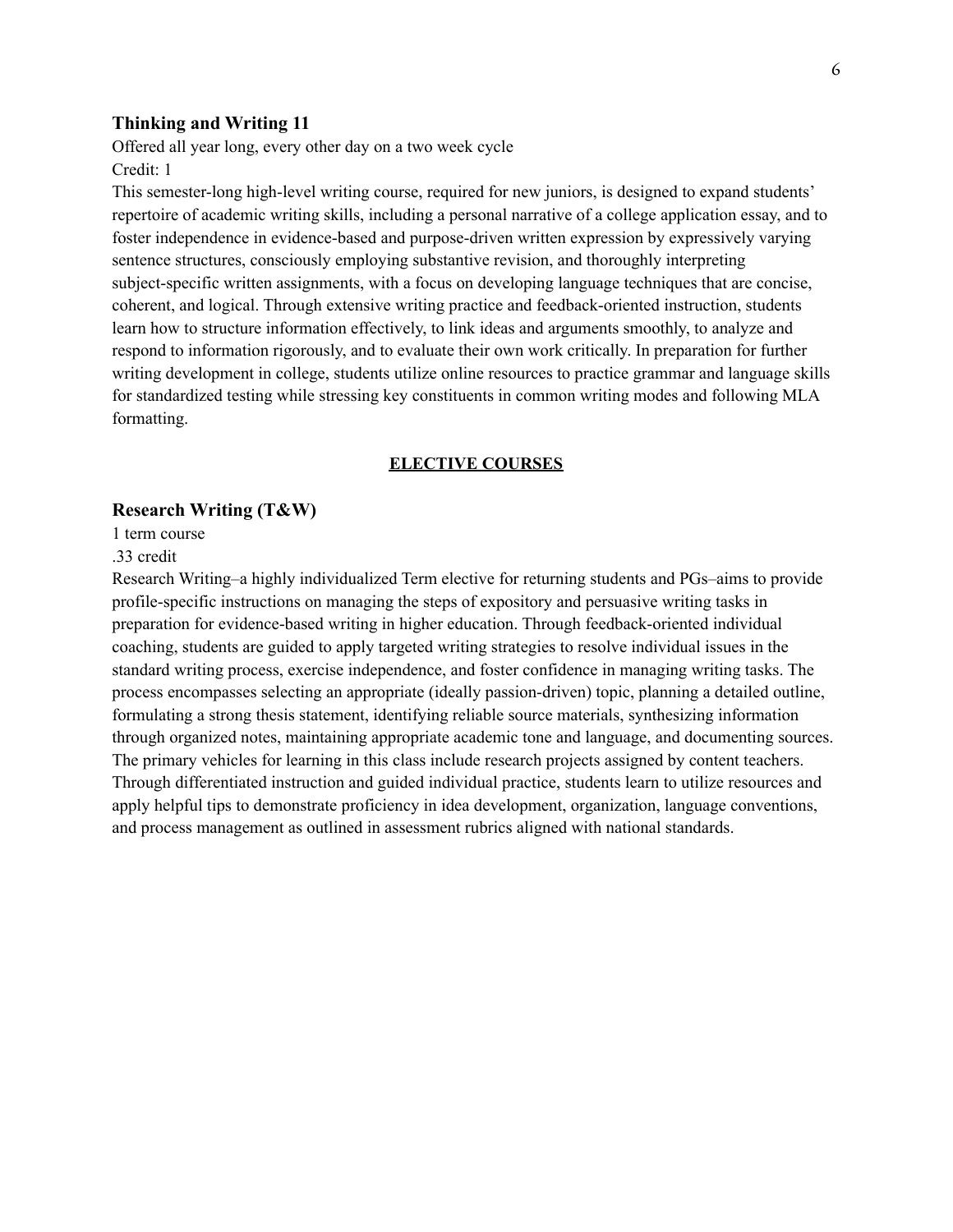# **COGNITION AND LEARNING DEPARTMENT**

Forman School's foundational mission is to be a center for scientific and practical studies of the best ways to teach students with learning differences. The Cognition & Learning Department is a natural extension of that mission. All first-year students are required to take a course within the department. Subsequent to their first year in the department, a student's course placement is determined on an individual basis and in consultation with the student's previous  $C \& L$  teacher, as well as other faculty that worked closely with the student in the past. For students, the department assigns the following courses based on their unique learning profiles:

#### **Reading Principles**

Offered all year long, every other day on a two week cycle

Credit: 1

Reading Principles is designed to help students develop basic reading and word attack skills using an individualized, multi-sensory, phonetic, and sequential approach. Course work in Reading Principles includes phonemic awareness, decoding, vocabulary and morphology, grammar and usage, comprehension, and spelling. The course is taught in a small-group setting with a reading specialist. Students working on decoding and phonemic awareness skills, have direct instruction, if necessary, based on the principles of the Orton-Gillingham approach as well as the Wilson Reading System, the Lindamood Phoneme Sequencing Program, and other multisensory strategies. Additionally, students will delve into assistive technology options and resources throughout their time in this course.

#### **Reading Skills and Development**

Offered all year long, every other day on a two week cycle Credit: 1

This course is designed to help students who would benefit from continued development of their decoding and language comprehension skills. Development in these two areas are the building blocks of reading comprehension; readers must be able to decode the print and possess sufficient oral language comprehension in order to extract meaning from a text. The course focuses on advanced decoding/word attack and active reading strategies to improve automaticity when decoding, overall comprehension skills, and vocabulary development. In addition, more advanced morphology including Latin and Greek roots, prefixes and suffixes, and accenting rules targeting advanced decoding will be covered. Students focus on the active reading process, including the integration of paraphrasing, summarizing, and interacting with text. Students read and peruse a variety of academic materials relevant to their individual reading levels. This course further develops vocabulary, spelling, and specific comprehension and encoding. Particular emphasis is placed on the multi-sensory development of decoding skills through the review of linguistic structures (phonetic and meaning-based patterns in words of Anglo-Saxon and Latin origins, along with basic grammar).

As the course progresses, greater emphasis is placed on reading a variety of different types of literary genres in order to increase one's understanding of text. To put learned skills and strategies into practice, students will explore character development in a literary context by reading multiple level appropriate pieces of literature, including short stories, nonfiction, media, and novels. Additionally, students will also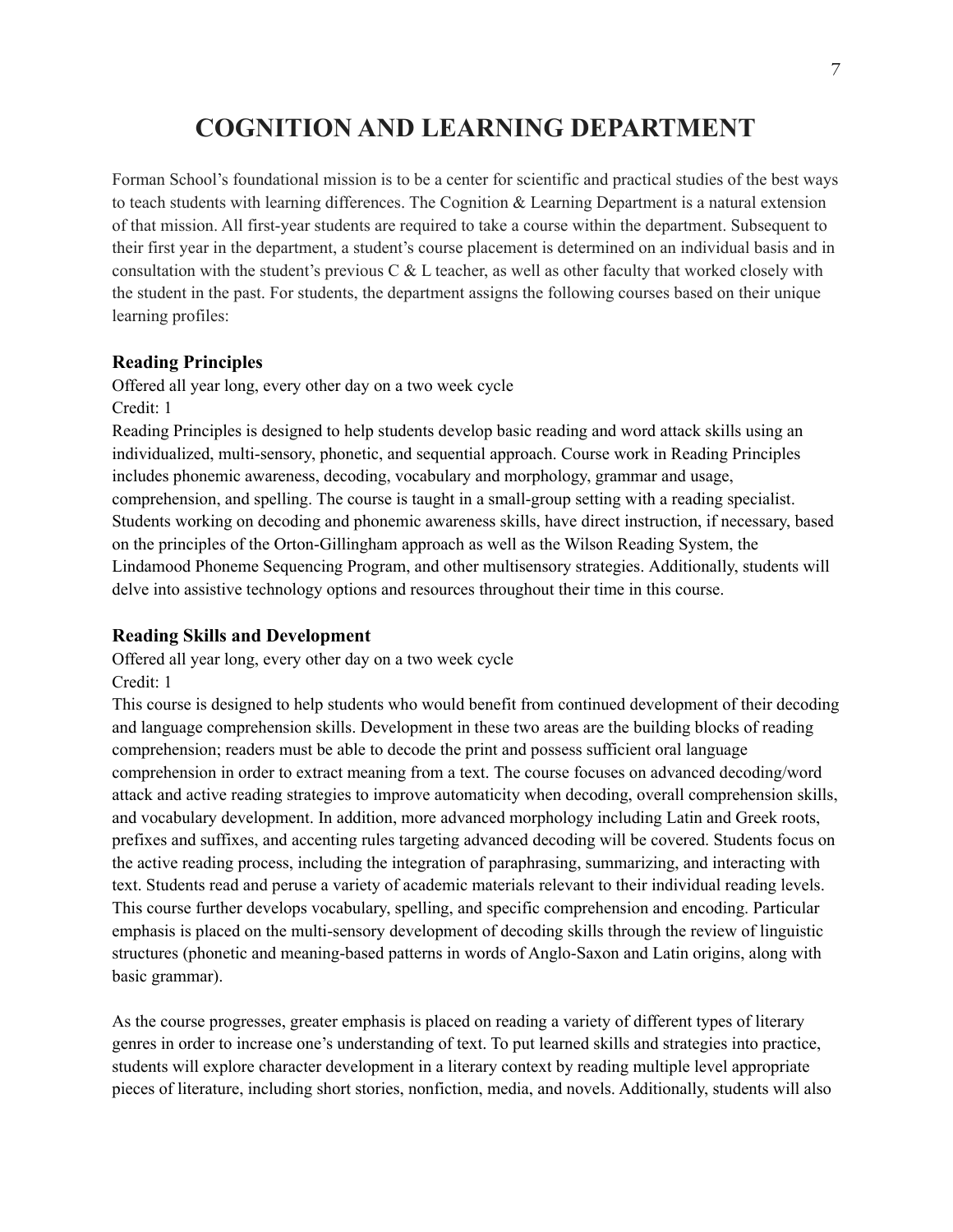engage in annotations and in-class discussions to help monitor their comprehension. One of the primary goals for students in this course is to increase their reading proficiency by using a specific set of thinking skills to build a deep understanding of the texts that they read. They will apply those skills in the pre-reading, reading, and post-reading phases.

#### **Reading Fluency**

Offered all year long, every other day on a two week cycle Credit: 1

Reading Fluency is often defined solely as reading accurately with speed and proper expression, emphasis, phrasing, and intonation. In many ways, fluency can be viewed as the bridge between word recognition and reading comprehension; it is the gateway to comprehension. Fluency is critical to a student's ability to comprehend text and feel confident reading aloud. Reading a text with disfluency, making word recognition errors, and reading without prosody and expression all negatively hamper one's ability to comprehend text. Students will improve their fluency by learning how to read with accuracy, automaticity, and expression in this course. Students in this course have a foundation in phonemic awareness and segmentation and are in the process of strengthening their ability to consistently decode text; however, their reading speed and accuracy is a significant area of challenge. As a result of investing much time and cognitive energy to consciously decode the words they encounter when reading, one's ability to focus on the more important task of comprehending the text is hampered. Ultimately, the overarching goal of this course is centered upon students working to improve their ability to read text accurately at an appropriate rate. Learning to recognize (decode) words in a passage automatically (effortlessly) as well as accurately and to express or interpret those words in a meaningful manner when reading orally is an additional underlying goal of this course. These skills will be reinforced by reading different literary genres both in and out of class. Additionally, students will engage in repeated readings of text through performance activities as well as wide-reading of independent level material and guided reading of instructional-level material.

#### **Reading with a Critical Eye**

Offered all year long, every other day on a two week cycle Credit: 1

This course is designed to assist students as they further develop reading comprehension and analysis of a wide variety of textual materials while taking advanced academic coursework. In this course, students will delve into critical reading in a scholarly context and manner. Specific focus will be placed on identifying a text or author's viewpoints, arguments, evidence, potential biases, and conclusions. Students gain skills and strategies centered on evaluating the credibility and validity of literature by evaluating and weighing scholarly articles and periodicals from the social sciences. Ultimately, the goal is to have students evaluate text for more than simply *what* it says, but rather *how* and *why* it says it. The underlying skills and strategies that permeate throughout the course include morpheme analysis, semantic mapping, utilization and implementation of active reading strategies, and vocabulary development. Lastly, the skills and strategies presented in this course are meant to encourage deeper and in-depth reflective writing about specific texts and literary pieces.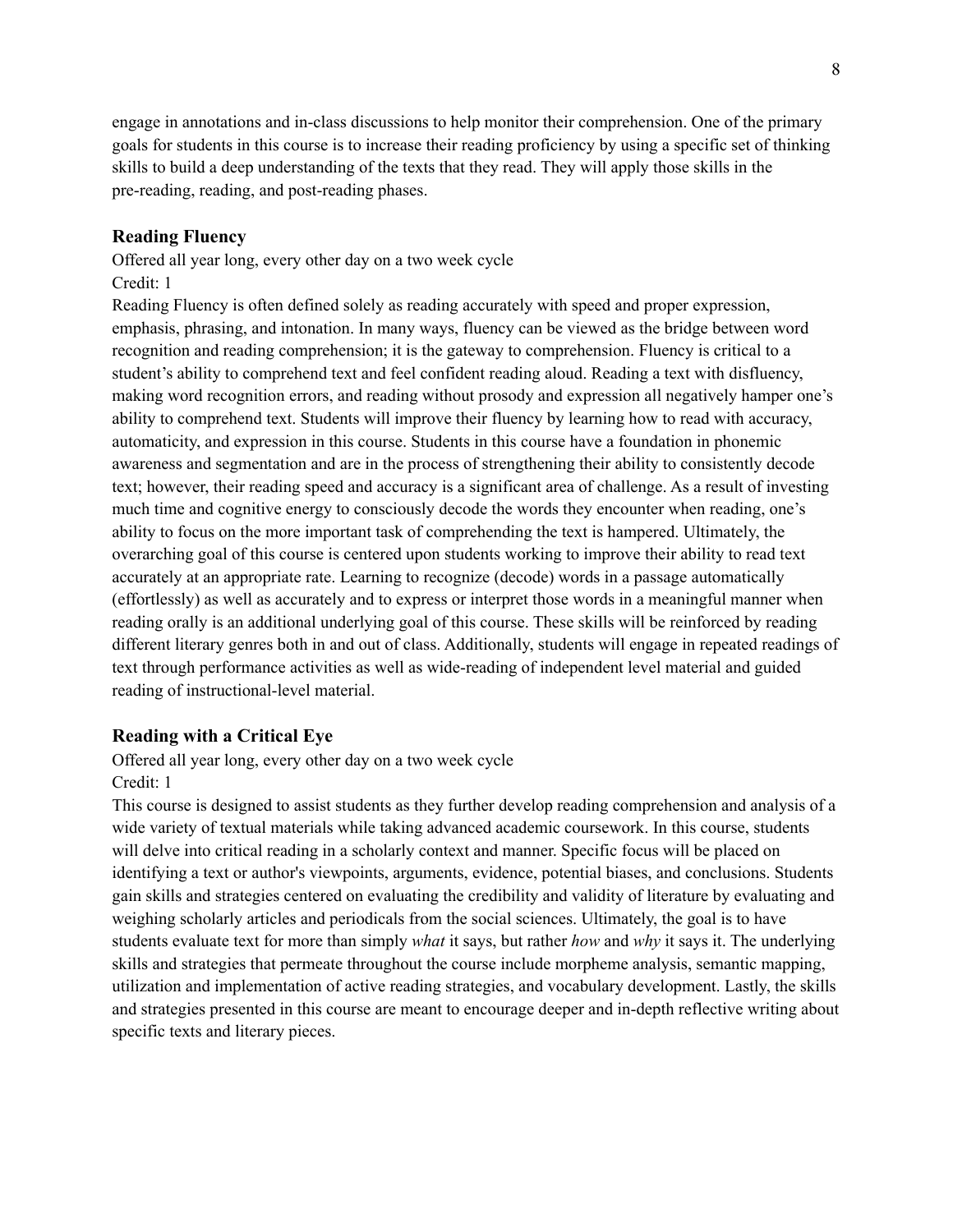#### **Executive Function Learning Lab**

Offered all year long, every other day on a two week cycle Credit: 1

The EF (Executive Function) Learning Lab is a course for the development of skills and strategies that can be practically applied with core course material throughout a student's academic career, as well as life outside of the classroom where EF challenges are also often experienced. One of the underpinning goals of this course is centered on fostering the ability for students to evaluate and then individualize the EF approaches and strategies that work best for them. By examining their own cognitive strengths and challenges, the course provides students with the ability to practice metacognitive awareness and self-reflection. The application of EF skills, using a student's current class content (in this case, a student's English classes), is essential for meaningful understanding and owning/individualizing EF approaches. By intentionally analyzing one's current learning strategies as they are applied in a specific class, students will identify what is working well and what is not, and come up with new, more effective study techniques and approaches. Students will learn the strategies and techniques needed to access a variety of important executive function processes.

Executive function is an overarching term for the goal-directed processes that are essential for success in an academic setting. The executive function processes that the course focuses on include direct instruction of planning and prioritization of assignments, organizing of materials and ideas, time management, thinking flexibly, task initiation and completion, and self-advocacy and self-monitoring strategies. The overarching goal of this course is for students to develop self-understanding and awareness to know which strategies work best for them as well as why, where, when, and how to use and apply these strategies in their academic work as well as student life areas.

#### **Brain Matters: The Teenage Brain and Executive Functions**

Offered all year long, every other day on a two week cycle Credit: 1

In this course, students will gain insight into how executive functions can impact their overall experience as lifelong learners. Additionally, students will delve into the neurocognitive networks of executive functions. The goal of this course will be for students to prepare and build a greater sense of ownership over the ways in which they can take control of EF challenges as they transition to college and a much less structured environment. In order to better understand themselves as learners, students will delve into the neuroscience of adolescence with a particular focus on how the brain works; specifically how it grows and evolves during the adolescent years.

Brain plasticity, neurocognitive development, and motivational systems will be explored. Questions such as: what is learning and how does it work in a neurological sense will underpin inquiry in this course. Students will explore how they can use the science of learning to inform their academic habits of mind. Students will understand what it truly takes to learn new information as well as key strategies and habits they can employ to find success. The intention of the topics and research that will be covered in this course is for the purpose of students building a greater sense of agency. Students will delve into and discuss current scholarly articles surrounding research on neurodevelopment. As the course progresses, students will examine and discuss the policy implications of neuroscience research on young people today.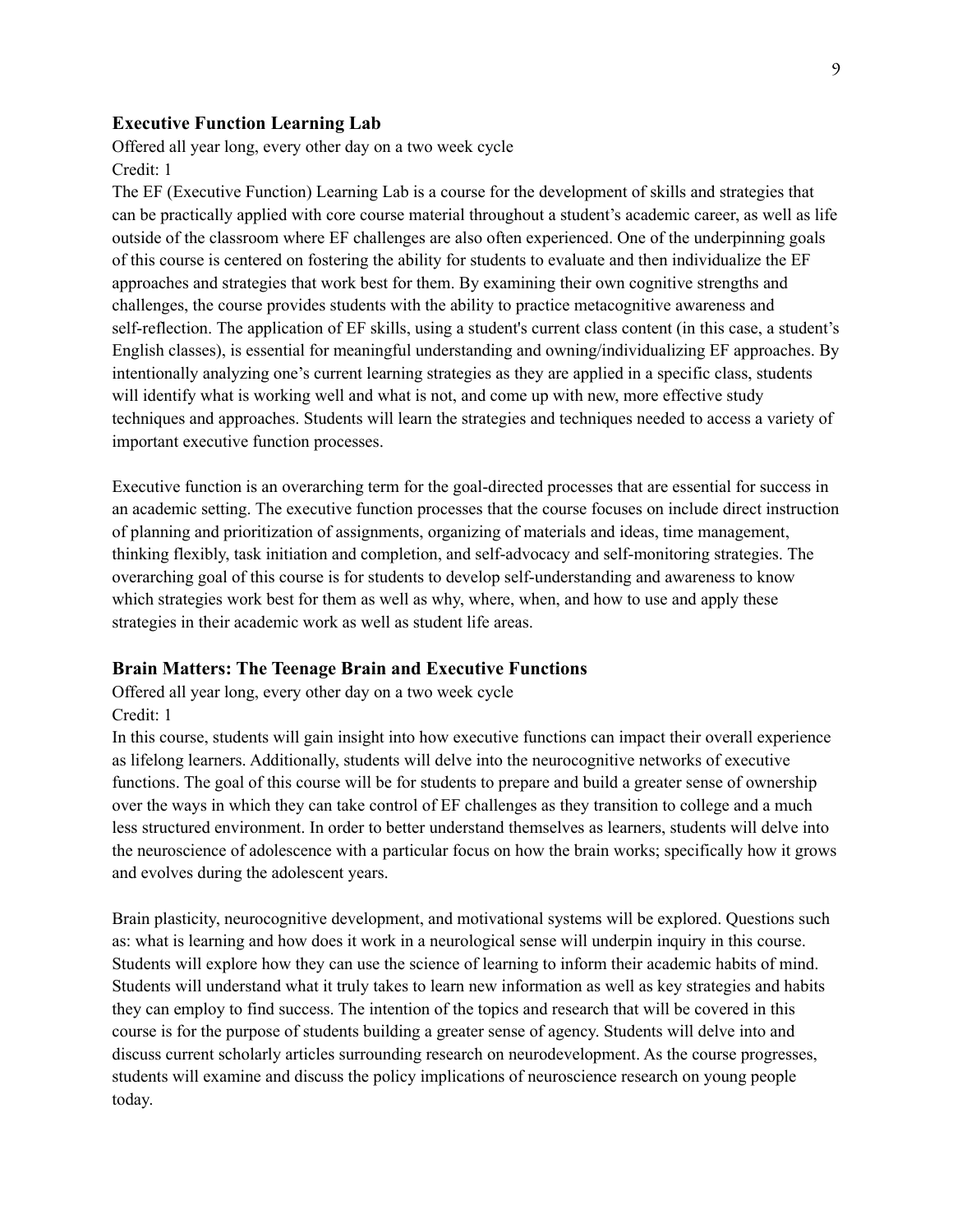By emphasizing the neurodevelopmental changes that occur during adolescence, students will gain a holistic understanding of this developmental window. Understanding changes in teens' brains and the impact that it has on one's cognitive, personal, and social development is one of the primary goals of the course. By better understanding themselves as learners and the way in which their brains process information, students will gain skills and strategies to prepare them for the transition to college.

#### **Empowered Brain: Cultivating Self-Awareness in Learning**

Offered all year long, every other day on a two week cycle

#### Credit: 1

This course is intended to provide students with an introduction to the knowledge, skills, and strategies needed to successfully navigate the academic realm of adolescence and beyond. The goal-setting process, metacognition, personal introspection, study strategies, organizational skills, listening and notetaking, and time management are all explored. The course is designed on the foundation of providing students with the tools necessary for getting to truly know themselves as learners and feel empowered to navigate their own learning as a result. The primary goal of this course is to show learners that they can be in control of how they study, how they organize their work, and how they reflect upon it. Students will understand that learning simply does not "happen" but is rather an "active" process. Additionally, understanding and reflecting on the ideas of learning independence, dependence, and interdependence and how they fit into the academic realm of Forman will be discussed. Self-awareness serves students for life, and this course serves as a catalyst for having students be introspective with regard to their learning strengths and challenges. This course is taken over three terms, with each term having a specific area of focus that underpins much of the content.

During the first stages of this course, major emphasis is placed on having students understand that they can "drive their brains," and become self-directed learners. Students'self-concepts and beliefs about who and what they want to become in the future will be delved into and explored. By completing their own personal goal assessments, students will learn how they can direct the kind of goals that they establish and then create action plans for reaching those goals. Students will discover their learning strengths, interests, and challenges through work with the *Possible Selves* curriculum developed by the University of Kansas Center for Research on Learning. Students will become aware of how they best learn and communicate. Through the process of understanding oneself as a learner, students will explore different ways to approach a problem and learn how to gather information in order to make informed decisions and choices.

As the course progresses, students will be introduced to the basics of brain science in order to understand that all the parts of the brain work together, but each part has its own special properties. Students will delve into adolescent brain development. Understanding how the brain works, particularly how it grows and evolves during the adolescent years, underpins much of the inquiry during the middle stages of this course. Students will delve into how they can use the science of learning to inform their academic habits of mind, specifically in the realm of study skills and strategies. Students will learn research-based strategies for planning when to study, developing an understanding of the studying process, and reinforcing knowledge. Strategies such as spaced practicing, interleaving, elaboration, dual coding, and retrieval practices will all be taught in order to help students prepare for tests and quizzes in content area classes. Students will also learn multiple strategies on how to prepare for and take objective style tests as well as essay style tests, in order to understand how to plan their time during a test, reduce anxiety and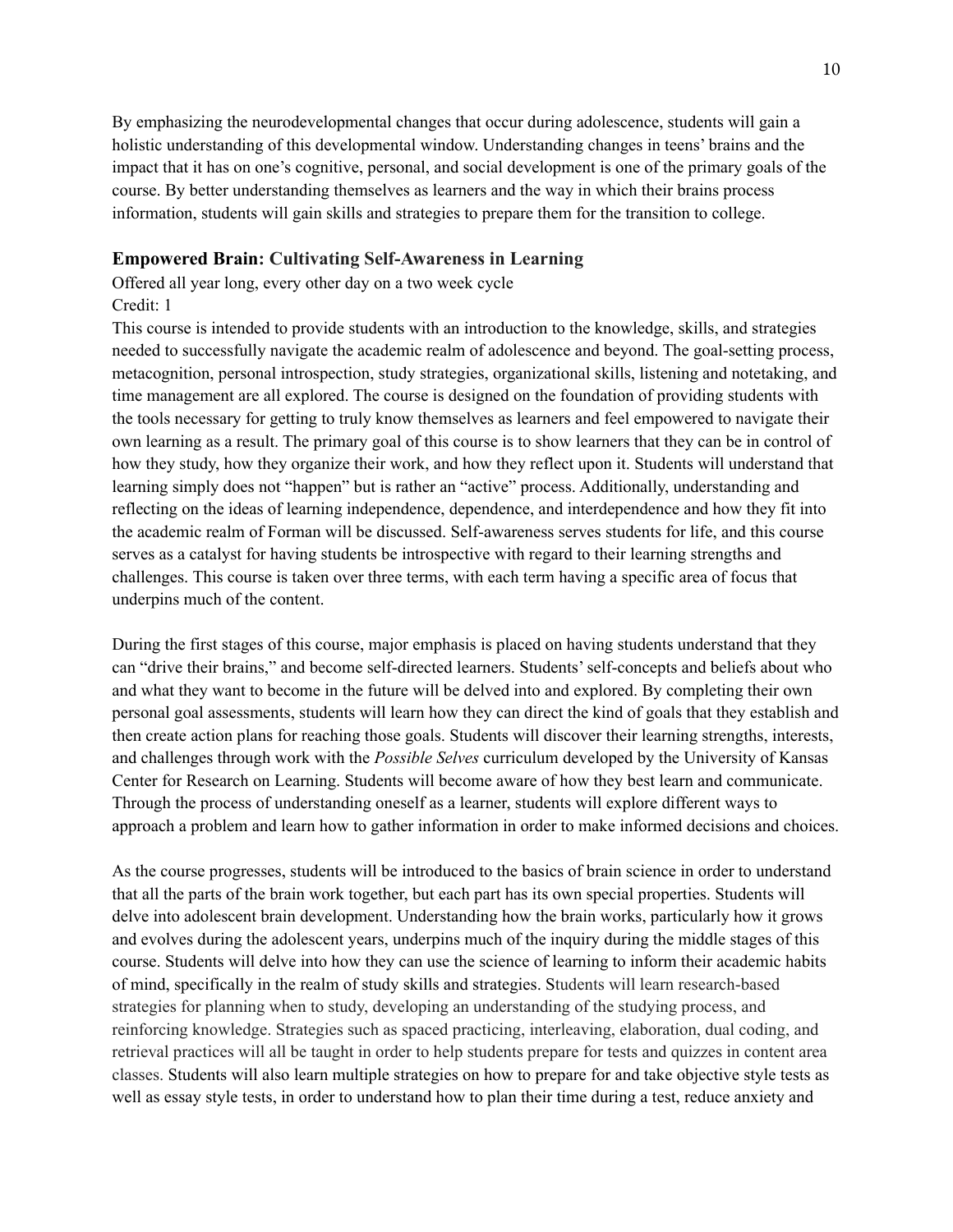create a proper essay for various assessments. The goal of this section of the course is to have students understand what it truly takes to learn new information as well as key strategies and habits they can employ to find success.

By the end of the course, students will have the tools to advocate for themselves academically and socially. The goal is that students leave this course with an in-depth understanding of both themselves and their learning profiles. To that extent, the final stages of this course ask students to focus on a specific research topic over a multi-week period. Ultimately, the research that the students conduct will be framed around the creation of a culminating project that responds to an essential question or theme related to their specific topic. Using a digital delivery platform, diverse technology tools, and guided portfolio assessments students will be asked to create a formal presentation to peers and other faculty members. The metacognitive process will be integrated into a design thinking framework from start to finish. Students ask questions, choose research strategies, and actively monitor their progress by engaging in self reflection. By working on a multi-week project students learn how to manage their time effectively, prioritize tasks, break down large tasks into manageable parts, and organize their thoughts and ideas. At the conclusion of the course students will engage in a self-evaluative process whereby they are asked to be introspective and analytical about their work throughout the course. Students will leave with the ability to determine which skills and strategies work best for them and transfer these skills and strategies to their content classes.

#### **Executive Function Coaching**

Offered all year long, every other day on a two week cycle Credit: 1

Executive Function Coaching is an action-oriented partnership between the student and coach that serves as a collaborative learning "lab" and a catalyst for sustained cognitive changes and performance enhancement. The student develops an understanding of self, their strengths, and EF difficulties. Coach and student work together setting short and long term goals, creating action steps, anticipating roadblocks, and designing approaches to manage performance-related challenges using the student's current course work. Coaching provides a non-judgemental space for students to explore EF challenges and learn skills to better navigate areas that have long since been challenging such as getting started and finishing tasks, breaking down a long term project, how best to retain information, regulate emotions, plan, and prioritize. Coaching provides structure and support as students gain a deeper understanding of themselves and develop personalized approaches. A critical component of coaching is accountability, a measuring tool for action, and support as a student moves forward with a plan outside of the session. Students who are willing to fully engage in coaching experience greater autonomy and increased self-determination.

# **POST-SECONDARY PLANNING College Counseling Department**

All students in grades 11 and 12 take the Post-Secondary Planning course, which is designed to support all facets of decision-making and preparation for students' post-secondary future. This course meets every other day, is graded on a Pass/Fail basis, and receives .5 credit. Juniors take a three-term course in the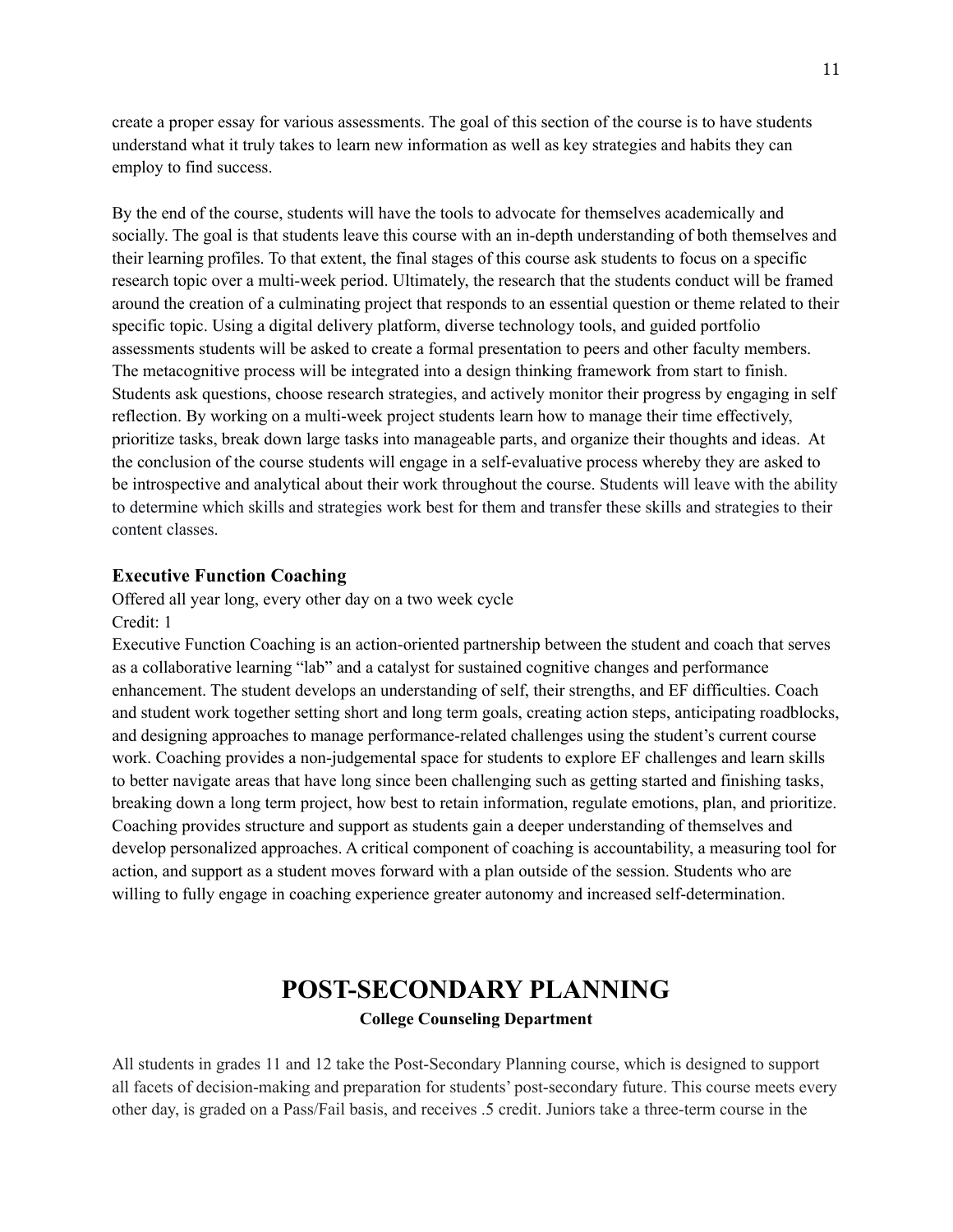spring semester. Seniors take a two-term course in the fall semester. Seniors have the option of continuing with the PSP course for a third term if desired.

#### **Post-Secondary Planning I - Grade 11**

Juniors Spring Semester, three Terms Offered every other day on a two week cycle Credit: .5 Pass/Fail This course is designed to work in unison with the college counseling process and help guide our students in successfully determining their post-secondary future. The goal of this course is to help students make informed and knowledgeable decisions regarding their future educational and career choices, so they are better able to identify and articulate their personal needs and desires for their life after Forman. Students will be provided tools to gain a better understanding of themselves as learners and as individuals, while also building a foundation of skills to navigate their post-secondary planning process. Incorporated into this unique curriculum are inventories assessing personality traits, interests, and careers, along with direct instruction on navigating the college application and research process.

#### **Post-Secondary Planning II - Grade 12**

Seniors Fall Semester, two Terms

Offered every other day on a two week cycle

Credit: .5 Pass/Fail

This course is designed to work in unison with the College Counseling process and is an extension of the Post-Secondary Planning I course. In this course, students will receive support and guidance in all aspects of the college application process. Students will be given the opportunity to individualize their curriculum based on their specific application needs. Incorporated into this unique curriculum is the implementation of time management, self-advocacy, and organizational strategies that can be used at the post-secondary level.

# **ENGLISH DEPARTMENT**

# *Freshmen Experience English Courses*

#### **English 9**

*Also offered at the Honors level* 3 Term Course Credit: 1

Ninth grade English is a survey course designed to challenge students as thinkers, readers, and writers. The course is designed to foster growth and development in several academic major areas including but not limited to a student's written, verbal, and audio skills, as well as grammar and vocabulary. The material selected is intended to help our students develop a sense of empathy and connection to their peers, the Forman campus, and communities abroad. Using the Shared Inquiry model, students will participate in formal roundtable discussions in order to gain confidence and learn how to plan effectively for these events using the Great Books Foundation's Roundtable series to guide students through this process. Towards the later half of the course, students will progress onto George Takei's *They Called Us*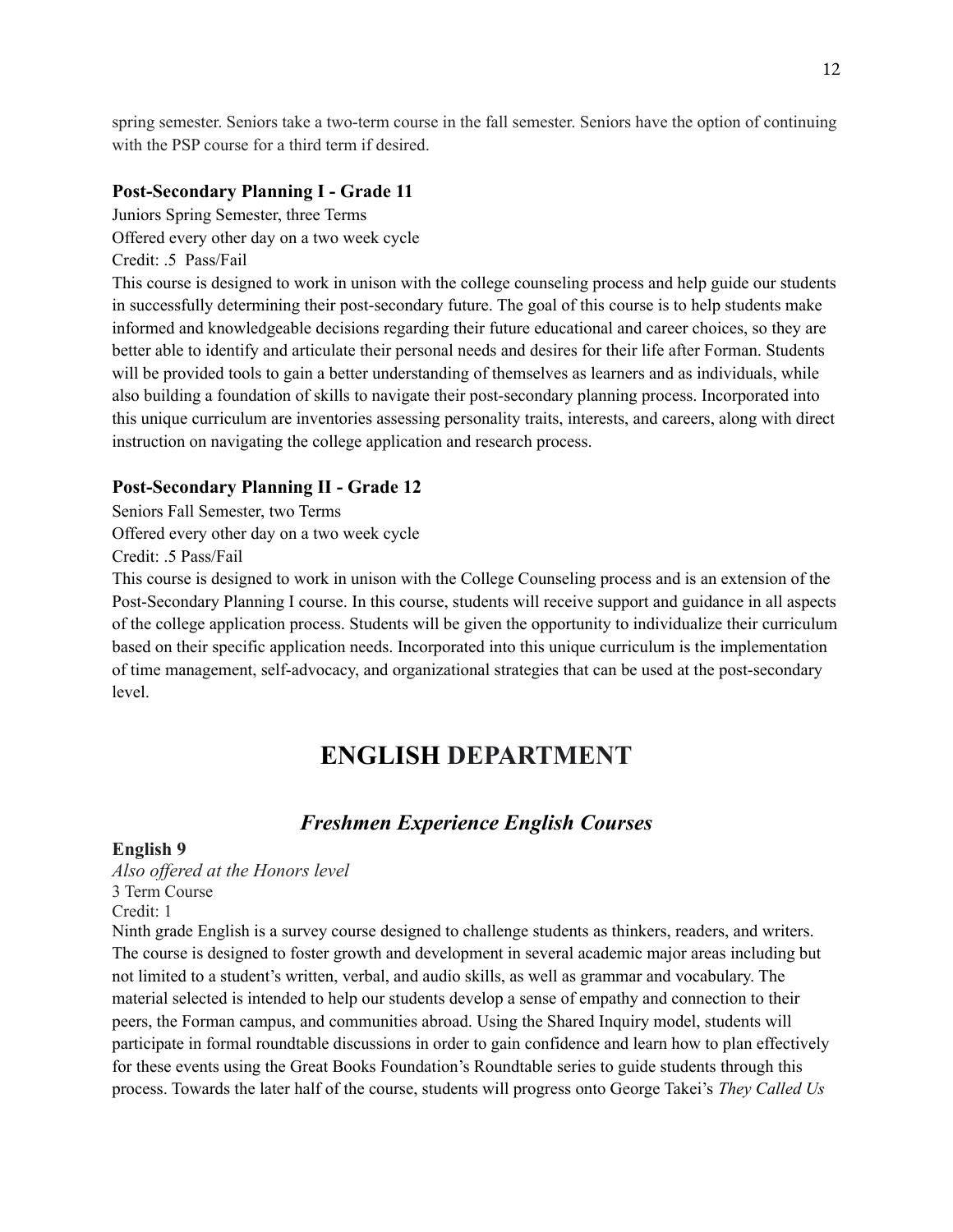*Enemy*, a graphic novel situated in World War II America. Accompanying each unit, students will be tasked with composing several writing assignments, ranging from short responses and "pithy" commentaries up to an essay. The writing standards of the course will follow suit with the skills and methods students learn in their Thinking & Writing courses. Additionally, a major component of a student's success at Forman is their ability to create, manage and maintain healthy habits that foster learning in and outside of the classroom. Part of this course will emphasize the consistent use of daily planners (physical and digital), backpack checks, and other activities related to organization and time management.

# *UNDERCLASSMEN ENGLISH COURSES*

(10th Grade)

#### **Art of Conversation**

1 Term Course Credit: .33

The art of conversation: a disguise for public speaking! Students will practice public speaking through a series of activities that involve debate, discussion, recitation, and presentation. We will use conversation starter cards, current events from society, arts and entertainment, and sports as the basis for our daily activities. Some projects will include interviews, delivering a newscast, reciting a dramatic reading, in-class debates on randomly chosen topics, and giving a presentation on a topic of the student's choice. This course will help students strengthen important conversational skills such as projection, expression, eye contact, listening, and responding.

#### **Historical Monuments/Travelogues**

*Dual Credit in History and English*

2 Block Course

Credit: .33 English, and .33 History

This is a two-period course which is a combined History and English Department class that is worth ⅓ History credit and ⅓ English credit. The course will combine the study of regional history and the landmarks and monuments that connect the past to the present and personal and creative writing as students document the experience of traveling to these historical destinations in the form of travelogues. The History portion of the course will focus on exploring the historical context of the landmarks the class will visit and the English portion of the course will focus on the craft of writing and editing travelogues through both reading examples of the genre and the writing students will create based on the course field trips. This course will include multiple field trips that will take place both during the regular class day and on the weekends. As a capstone to the class's experience, students will create a proposal for a new local monument or public history exhibit and publish an anthology of the class's travelogue writing from the term.

#### **Identity Changes Over Time**

*Also offered at the Honors level* 1 Term Course Credit: .33 Throughout this class, various components of identity will be examined. We will become familiar with The Harlem Renaissance and see how racial identity plays a role in this time. We will discuss racial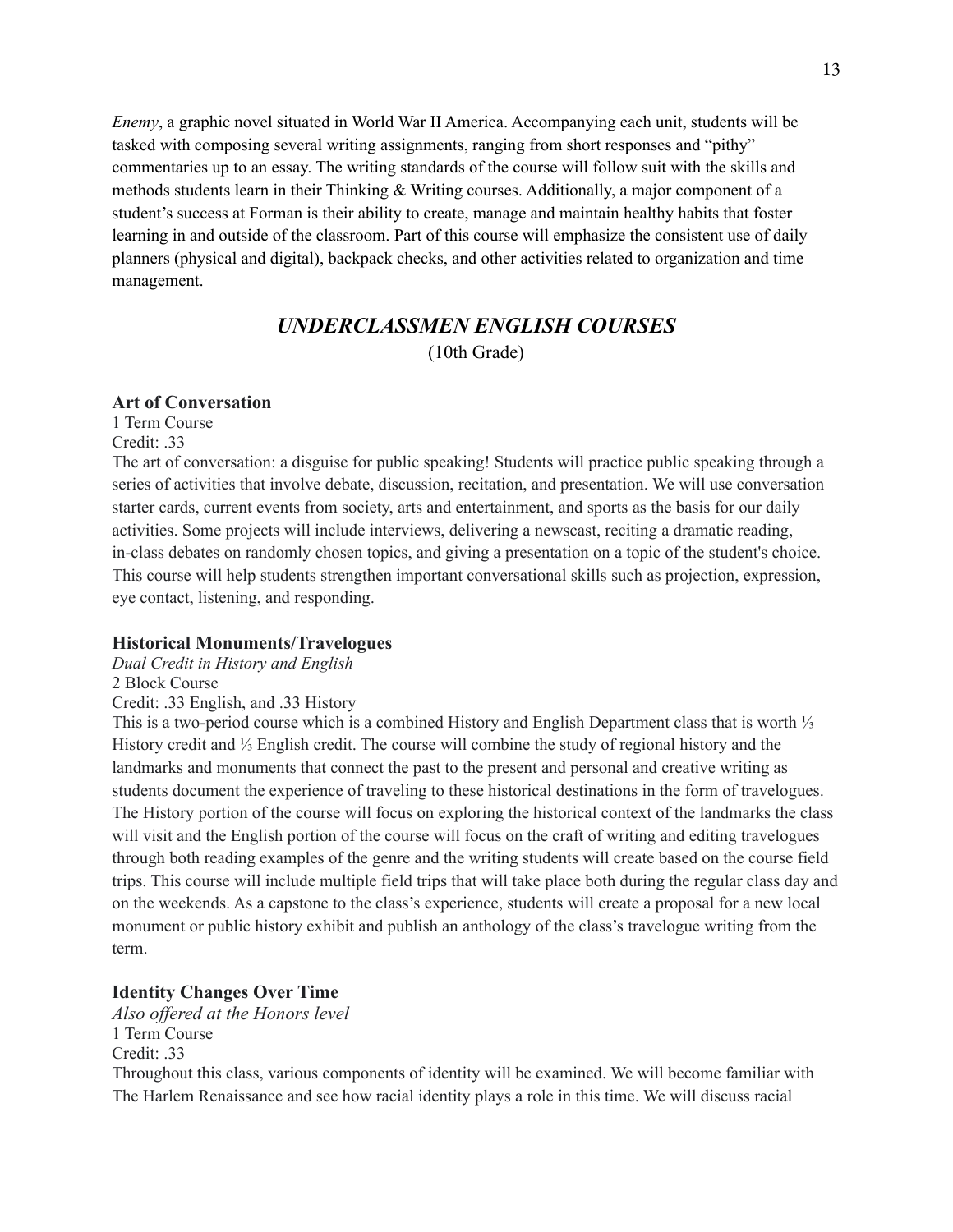implications in society and how unconscious bias can play a role in identity. We will investigate identity by looking at examples of real people, as well as short stories, poems, and mini-films. Students will be challenged to look at code-switching and how we alter our vernacular based on who we are talking with in specific settings. This course will challenge students to question identity and how it is negotiated within our society.

#### **Importance of Memories**

# 1 Term Course

### Credit: .33

Throughout this course, students will learn about a specific type of writing genre: a memoir. The students will investigate the components that make up a perfect memoir and why they vary from other types of writing. The students will demonstrate their cumulative learning by writing their own polished memoirs focusing on a specific memory. The students will focus their learning on the literary device of symbols. They will learn and demonstrate what symbols are, where they can be found within texts, as well as other elements of literature that should be learned in beginning courses.

#### **Make Em' Laugh**

1 Term Course Credit: .33

What is funny? What makes people laugh? This course will explore the psychology of humor and whether what critics list as the funniest writing ever is actually funny. The class will read from a variety of genres of literature and discuss and write about what makes these works funny. \*Course may also explore the craft of stand-up comedy and comedy improv in conjunction with the Theater Department. (Potential Texts: various essays, selections from Jeeves & Bertie novels/short stories, "The Hitchhiker's Guide to the Galaxy," "Three Men in a Boat," "Sellout: A Novel, My Sister, The Serial Killer")

#### **Psychology of Fairy Tales**

1 Term Course

Credit: .33

What do fairy tales mean? Psychologists like Bruno Bettlehem and Carl Jung argued that fairy tales hold deep meaning for children and present universal truths that aid in the process of maturing. This course will explore these scholars' theories and apply them to a variety of fairy tales and folk tales from around the world. Students will read the theories of Bettlehem and Jung and apply these theories to both original and modernized fairy tales.

#### **Food for Thought**

1 Term Course Credit: .33

Throughout this course, we will begin to uncover some of the truths about common foods. The students will learn about the food industry through various articles and Michael Pollan's nonfiction work, *The Omnivore's Dilemma*. The students will take their knowledge a step further and analyze advertisements through the use of persuasive strategies.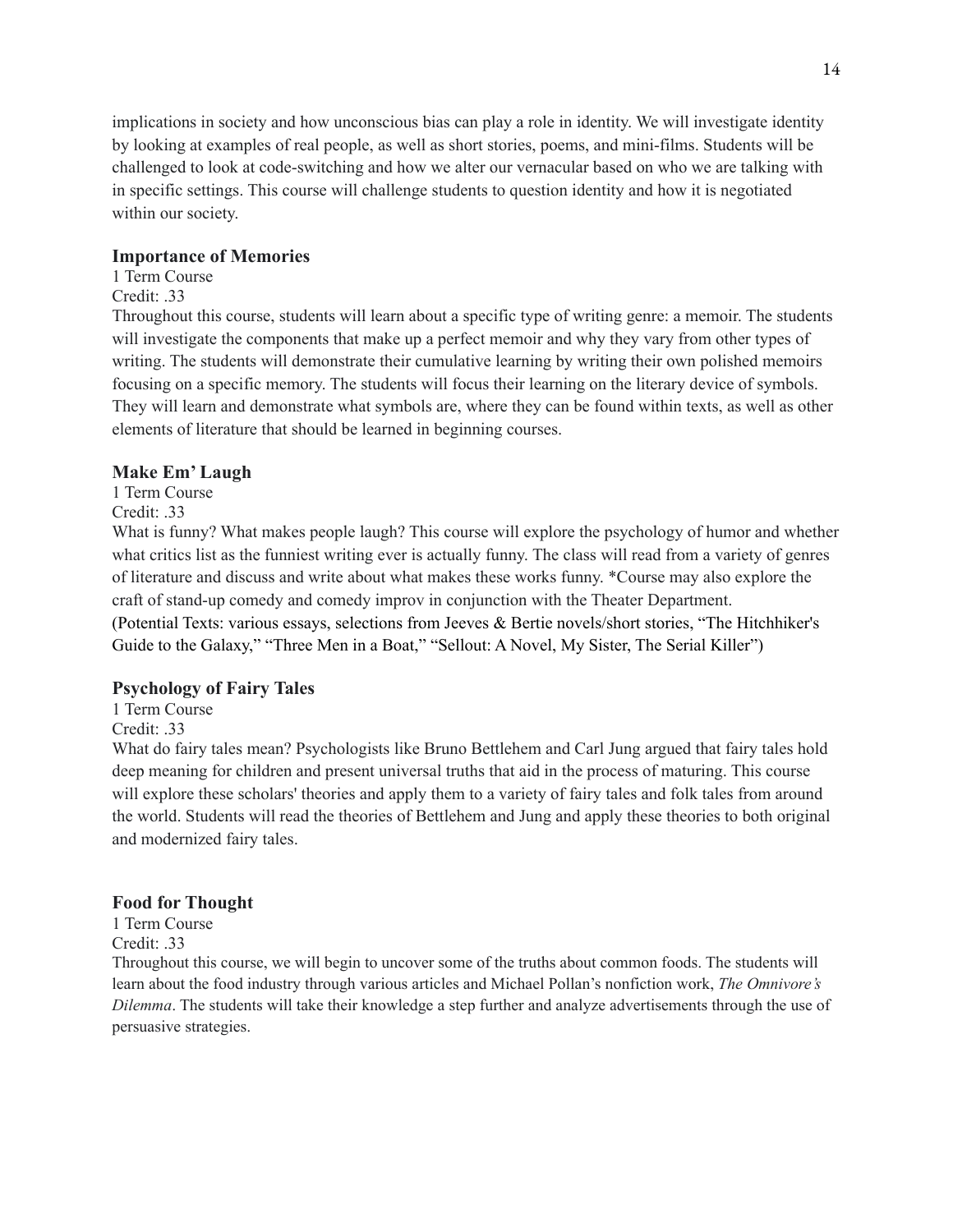#### **Short Fiction Workshop**

*Also offered at the Honors level* 1 Term Course Credit: 33

Short fiction writing has been a popular staple of creative writing among students. In this class, students will engage creativity and collaborative skills through writing realistic fiction short stories and giving peer feedback. This course will focus on the basic building blocks of short stories–setting, character, conflict, and dialogue.

### **Ultimate Investigation**

*Honors level course* 1 Term Course Credit: .33

Finding effective sources while completing research can be a very challenging task. There are many steps to accomplish when searching for appropriate sources to use in a project. Throughout this course, the students will practice their academic writing skills as they complete their own choice of research. As the students investigate and locate strong sources, they will also be practicing their citation skills and completing various writing pieces to demonstrate their learning. The students will analyze and investigate multiple mediums to become stronger investigative writers.

#### **Journalism: Writing for "The Roar"**

1 Term Course

#### .33 credit in Art or English

Students will pitch, research, and write one article per week for the school's regular student publication, *The Roar*. The goal is to have the publication continue throughout the year, with the revolving class of students being the contributors. Each article students write will have an investigative component; meaning they will have to include some kind of primary source, whether it's a media resource or an interview. Students will also contribute to the publication's overall mission, which means developing promotional material, executing a distribution campaign, and collaborating on different design and formatting elements.

#### **Screenwriting**

1 Term course

#### .33 credit in Art or English

Students will conceive, develop, and write an original, 25-30 page screenplay. This class will dive into the many different elements of dramatic narrative. The first part of the class will cover basic storytelling paradigms and then move into the popular story structures for screenplays and the specifics of screenplay formatting. Students will create their own stories, complete with original characters and theme-motivated plotting. They'll write their scripts, and then share them with the class during group "table reads." There will also be one or two assigned movies to watch, for which they'll study the screenplay and examine how it was translated into film.

The class will provide students with the time, structure, feedback, and theory to hone their writing skills with a particular focus on story and character development. Students spend time workshopping and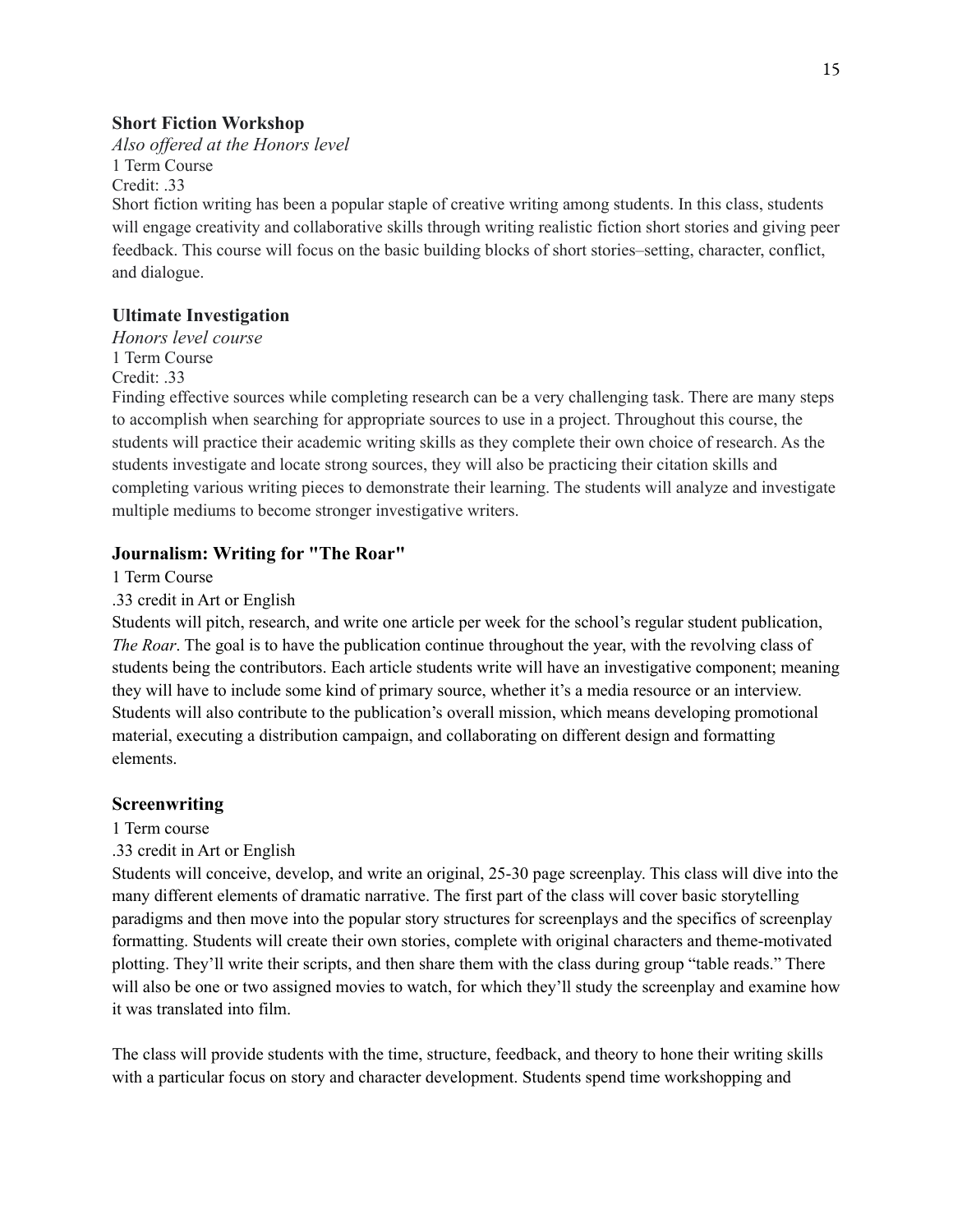critiquing their own and each other's work, as well as analyzing films to discover what works and what doesn't.

# *UPPERCLASSMEN ENGLISH COURSES*

(11th, 12th, and PG)

#### **20th Century American Nature Writers**

1 Term Course

Credit: 33

This one-term course will mindfully examine select works from a variety of 20th century nature writers, ranging from Emerson, Thoreau, the Alcotts, Whitman, and Muir. In the process, students will also explore, consider, and identify select works by these nature writers to recite, react to or inspire original work, which everyone will then feature in their course portfolios. For the final course projects, students will share select work from this polished material to reveal their enhanced appreciation for the essential bond between humanity and nature.

#### **American Journey through Poetry**

1 Term Course

Credit: .33

Students enrolled in this course will follow poetic form and social usage throughout American history., from the colonial era to the present. Topics will include the Women's Suffrage Movement, The Harlem Renaissance, the Beat Generation, and the Civil Rights Movement. Poems and assignments will be chosen at the discretion of the instructor.

#### **Art and Literature**

1 Term Course Credit: .33

This course is an investigation of the connection between literature and visual art, looking at how literature is used to describe art, how art responds to literature, and how these two different forms of expression can address similar ideas in very different forms. Creative and analytical sections of the course would be combined together in projects asking students to read stories and respond in their own artwork, to look at artwork and respond with written analysis or creative writing, and to have multiple students explore the same topic in different ways using different forms of expression.

### **Drama Theory and Modern Drama**

*Honors level course* 2 Term Course Credit: .66

Students who are passionate about drama can take a deep dive into the underpinnings of the topic, engaging with complicated philosophical arguments about the role, purpose, and forms of drama in different contexts and periods. The course will begin with a study of Aristotle's Poetics, helping us think about traditional expectations for how plays unfold and what they look like. We will then jump to much more contemporary authors like Bakhtin and Brecht, paying attention to theories of performance, reception, and influence. Students will be asked to do in depth analyses of plays of their own choosing, ideally ones they have already encountered in previous courses. There will also be scenes introduced throughout as case studies for major ideas.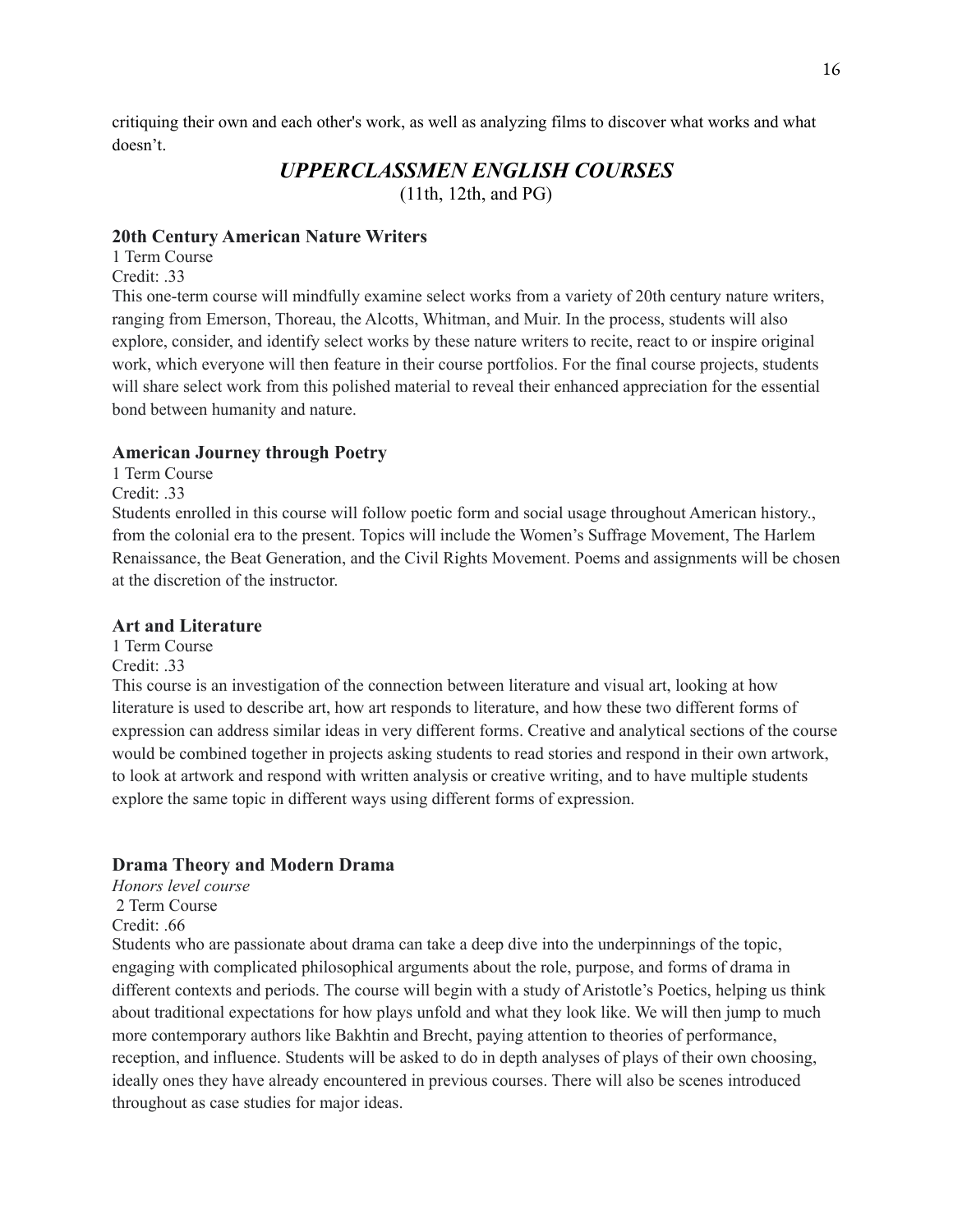In addition, this course will study a wide range of dramatic works from the 20th and 21st centuries, allowing students to get a taste for the breadth and complexity of themes, topics, and techniques present in modern drama. Authors may include Henrik Ibsen, Samuel Beckett, Eugene Ionesco, and Tony Kushner. The course will put particular emphasis on the different elements of drama, examining the convergence of text, staging, acting, and direction. Along these lines, students will be expected to perform sections of various plays in class and to reflect on these experiences in a critical and thoughtful way. We will engage in a number of close readings and scene studies, taking slow and methodical approaches to key passages and considering a range of potential interpretations and presentations.

#### **History of Myths**

1 Term Course

Credit: .33

Students will learn about the evolution of mythology through the Paleolithic and Neolithic Eras. Through archaeological evidence, students will trace the expansion of religious beliefs from hunter-gatherer societies to agrarian societies, learning about tool-making, warfare, and other aspects of the lives of early humans and how those activities were reflected in their stories, deities, and heroes. Students will also strengthen their critical thinking skills as well as their writing skills, and will participate in regular in-class discussions and projects.

### **Epic Heroes**

*Also offered at the Honors level* 1 Term Course Credit: .33 Prerequisites: History of Myths

Joseph Campbell purported that all mythical heroes have similar experiences and that this was a universal concept among all human societies. He called this the Monomyth, or the Hero's Journey, and this course will learn about that concept through the reading of three Indo-European hero myths. Students will also strengthen their critical thinking skills as well as their writing skills, and will participate in regular in-class discussions and projects.

#### **World Mythology**

*Also offered at the Honors level* 1 Term Course Credit: 33 Prerequisites: History of Myths

Students will learn about the concept of universal myths, study pantheons from across the globe, and work on a project compiling different versions of universal myths. Students will also strengthen their critical thinking skills as well as their writing skills, and will participate in regular in-class discussions and projects. Students are encouraged to complete the class Epic Heroes this year or during the 21-22 school year in order to be enrolled in this course.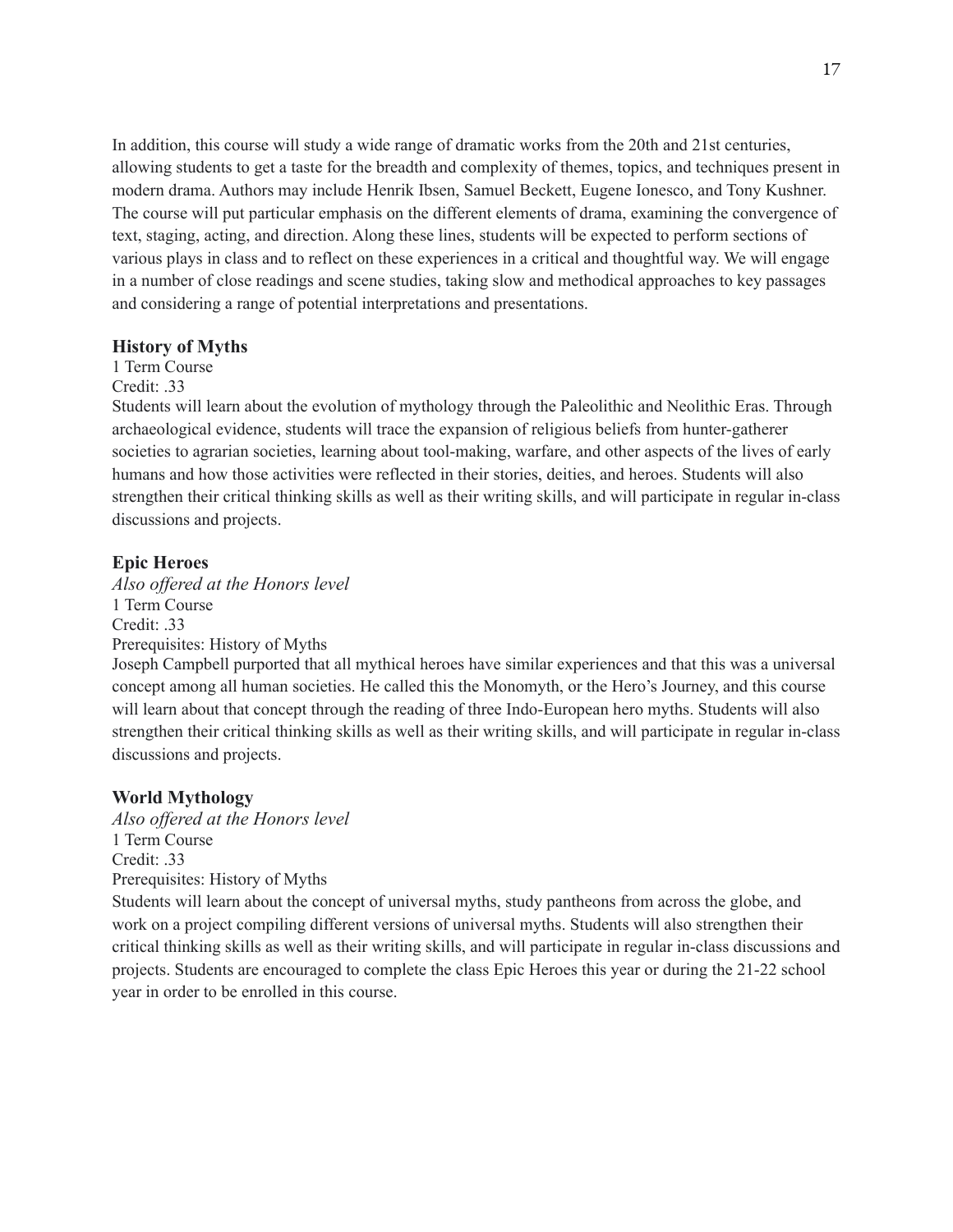#### **Experimental Feminism**

*Honors level course* 2 Term Course Credit: 66

This course is designed as a seminar-style course for juniors and seniors. It would place a major emphasis on preparing students for college-level English courses, including research, analytical writing, and significant discussion components. The course would look at feminist authors in the 20th and 21st centuries in order to understand both the arguments they made and the ways in which they utilized experimental forms of literature to reinforce and express their ideas. Ranging from more philosophical to primarily literary, the course will also examine the boundaries between philosophy and literature and practice finding theoretical arguments about social and political issues in literary texts. Authors will include Jean Rhys, Clarice Lispector, Helene Cixous, Mina Loy, H.D., Virginia Woolf, bell hooks, Simone de Beauvoir, Han Kang, and Audre Lorde, and we will also cover a variety of media including visual art, drama, and poetry. Students will be expected to complete extended research and develop papers over the course of several weeks, including a significant revision component.

#### **Junior Honors Seminar (offered in the Spring Semester)**

*Honors level course* 3 Term Course Credit: 1

An in-depth study of a genre/topic with intense rigor and a focus on in-class discussion and analytic writing–similar to Cambridge English (without the exam). The Junior Seminar will be held in the spring to allow students to include this course on their transcripts for college. This course is only taught at an Honors level. Students will also strengthen their critical thinking skills as well as their writing skills, and will participate in regular in-class discussions and projects. The topic for the 2023 Spring semester is Dystopian Literature.

#### **Lives in Literature**

1 Term Course

.33 credit in English or History

This course is an exploration of the way authors and biographers can depict lives on the page, using language to transmit moral messages, histories, and the complexities of individual people. The course would start by looking at famous examples of biographical work including "Lives" by Plutarch and Vasari before turning to more contemporary examples like Kennedy's "Profiles in Courage." We may even consider how biographical information is presented online as well as in biopics. On this last front, we will watch some movie and video clips to further explore the complexities of biographical representation. Major topics will include consideration of how biographies can be written and shaped to emphasize certain qualities, cover up unfavorable elements, and make moral and political arguments. Students will be asked to compose their own short biography of a chosen figure at the end of the class.

#### **Mindfulness for Creative Writing**

1 Term Course Credit: .33 Mindfulness is very useful for creative writing. By learning to be more fully present, we become more aware of what is happening right now both physically and emotionally. This awareness is vital to the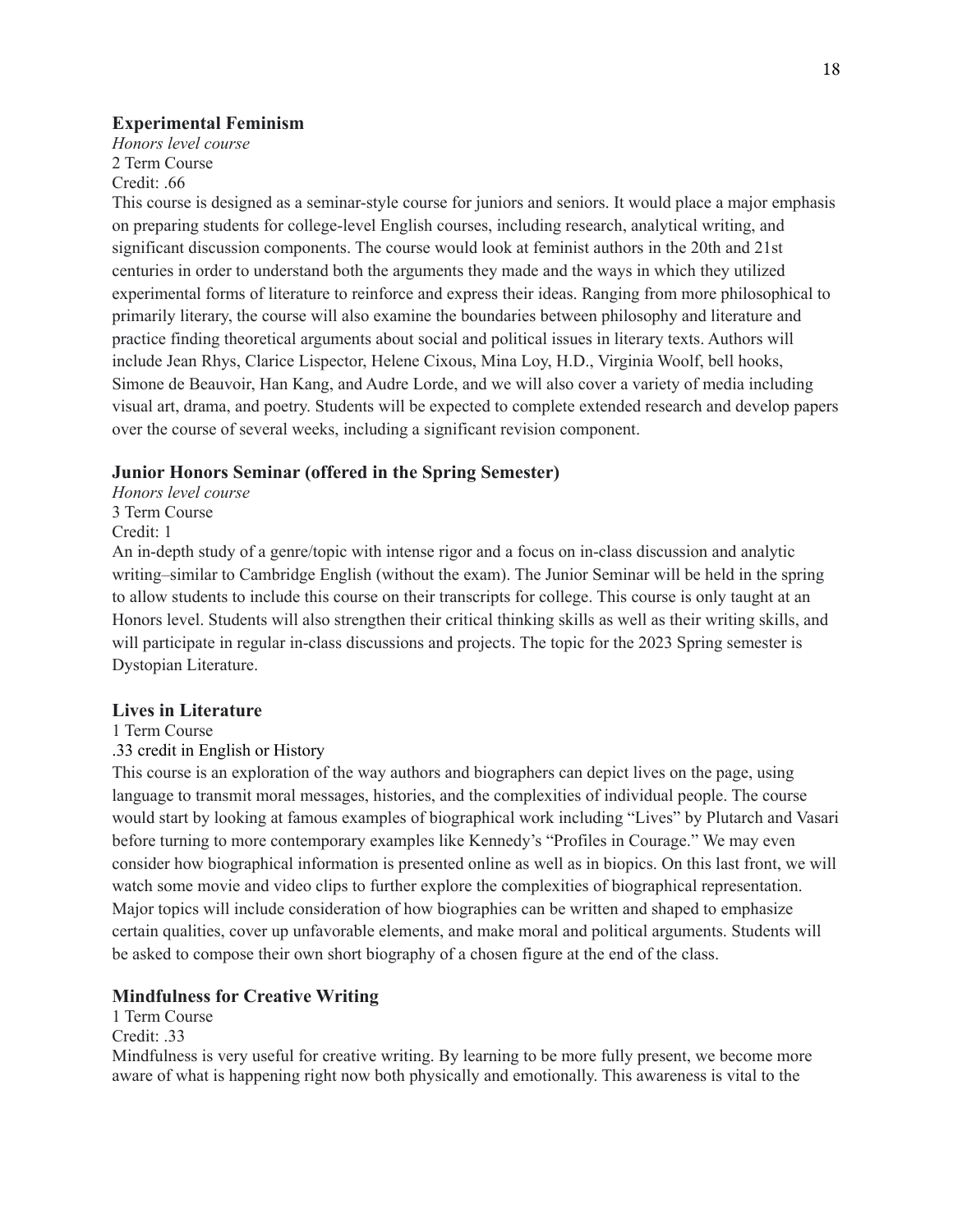creative process. Learning to observe the present more fully, and then how to express those observations creatively, are the goals of this course.

#### **Storytelling through Songs**

1 Term Course Credit: .33

Storytelling through Songs, will study a range of musical artists and genres while identifying the various ways each one tells its particular story. In the second half of the class, students will select two separate artists, whose music especially resonates with them, and then thoroughly examine their personal bios and professional careers to demonstrate the multiple means through which they reveal themselves and the social media that shaped them. As a final course exercise and assessment, each class member will deliver their findings in a final presentation, which can take the form of a standard slideshow or some pre-approved medium [such as, a podcast, TikTok or YouTube publication.]

### **Senior Honors Seminar (offered in the Fall Semester)**

*Honors level course* 3 Term Course Credit: 1

An in-depth study of a genre/topic with intense rigor and a focus on in-class discussion and analytic writing–similar Cambridge English (without the exam). The Senior Seminar will be held in the fall to allow students to include this course on their transcripts for college. Students will also strengthen their critical thinking skills as well as their writing skills, and will participate in regular in-class discussions and projects. The topic for the 2022 fall semester is Supernatural Horror in Literature.

#### **The American Dream II**

*Honors level course* 1 Term Course Credit: 33 Prerequisites: You must have read *The Great Gatsby* or taken American Dream last year Is the American Dream still alive today? After reading *The Great Gatsby* and analyzing the American Dream's presence in the past, the current times will be investigated. The students will read the graphic novel, *American Born Chinese*. The students will read, analyze, and reflect on the American Dream and how it remains in our current society. We will also examine how language has changed in America over time due to various technologies and events that have occurred. Communication is a crucial component to any relationship and in this course, we will examine our evolving language through various poems, TED Talks, short stories, and podcasts.

#### **The British Romantics**

*Also offered at the Honors Level* 1 Term Course

Credit: .33

This course will focus on selected poetic works of Blake, Wordsworth, Coleridge, Byron, Shelley, and Keats. Students will learn poetic terminology and analyze the political and emotional meanings of several works by each poet. Students will strengthen analytical writing skills, as well as discussion and research skills.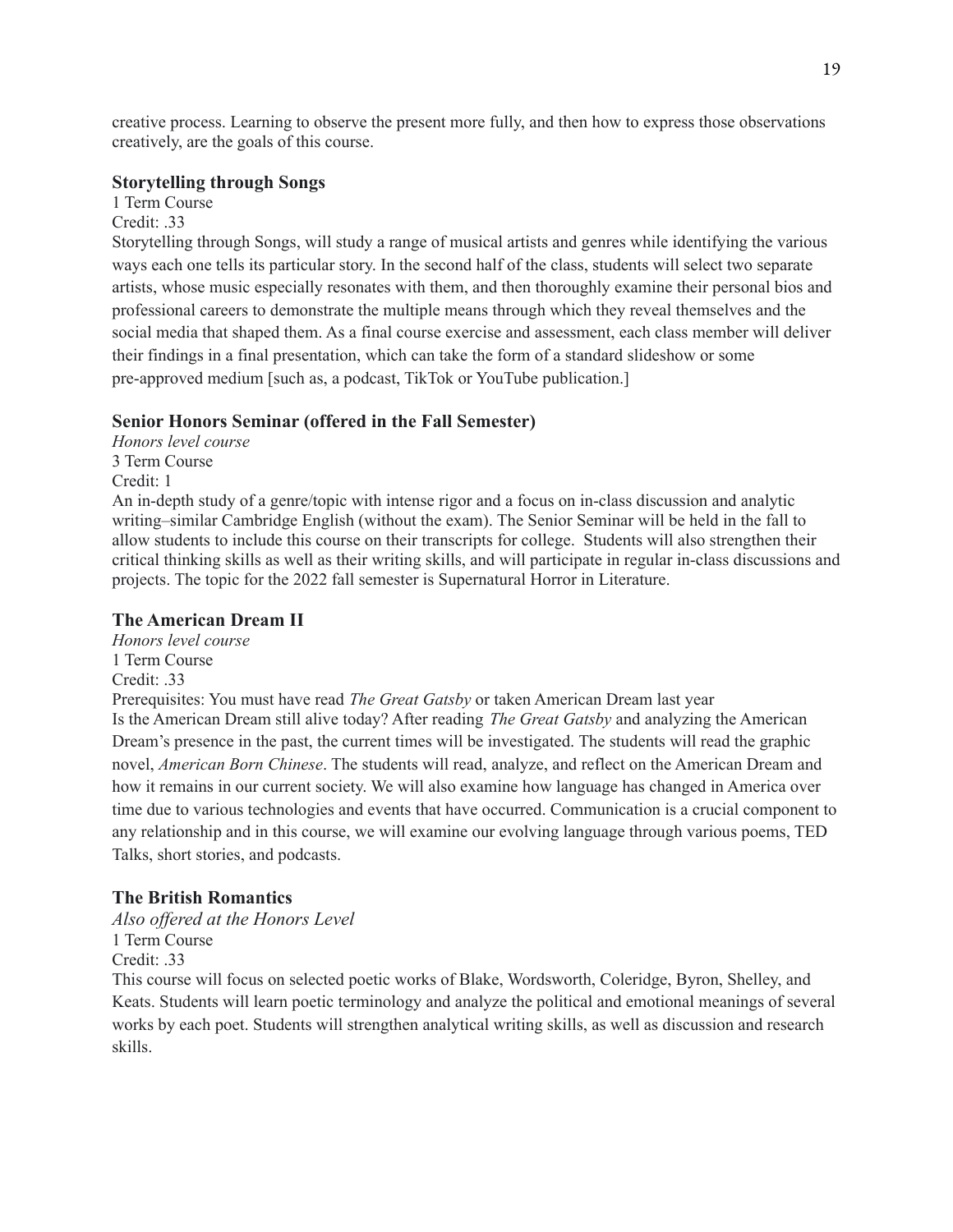#### **Short Fiction Workshop II**

1 Term Course

Credit: .33

Short fiction writing has been a popular staple of creative writing among students. In this class, students will engage creativity and collaborative skills through writing short stories and giving peer feedback. This course will build on the first course by focusing on theme, symbolism, and motif. Students \*must\* complete the first Short Fiction Workshop class (either this year or in 21-22 school year) before enrolling in this course.

### **The Ebb and Flow of our American Democracy**

1 Term Course

Credit: .33

The Ebb and Flow of our American Democracy, will closely examine select historical documents, speeches, and documentaries that reveal our great Democracy in its most challenging times. In the first half of the term, this class will study several historical periods throughout 1776-1887: The Colonies standing up to England; 1861-65: A House Divided by Civil War; 1906-12: Teddy Roosevelt's Bull Moose Party; 1960-73: Civil Rights, Vietnam, and Watergate–after first discussing the impact of January 6, 2021 and how the Capital Riot reflects another moment in a our nation's history. In the second half of the term, class members will select one of the aforementioned pivotal moments to compare and contrast with January 6th's recent test of our founding principles. For the final course assessment, each student will deliver their findings in a final presentation, which can take the form of a standard slideshow or some pre-approved medium, such as a podcast, TikTok, or YouTube publication.

#### **Journalism: Writing for "The Roar"**

1 Term course

#### .33 credit in Art or English

Students will pitch, research, and write one article per week for the school's regular student publication, *The Roar*. The goal is to have the publication continue throughout the year, with the revolving class of students being the contributors. Each article students write will have an investigative component; meaning they will have to include some kind of primary source, whether it's a media resource or an interview. Students will also contribute to the publication's overall mission, which means developing promotional material, executing a distribution campaign, and collaborating on different design and formatting elements.

#### **Screenwriting**

#### 1 Term course

.33 credit in Art or English

Students will conceive, develop, and write an original, 25-30 page screenplay. This class will dive into the many different elements of dramatic narrative. The first part of the class will cover basic storytelling paradigms and then move into the popular story structures for screenplays and the specifics of screenplay formatting. Students will create their own stories, complete with original characters and theme-motivated plotting. They'll write their scripts, and then share them with the class during group "table reads." There will also be one or two assigned movies to watch, for which they'll study the screenplay and examine how it was translated into film.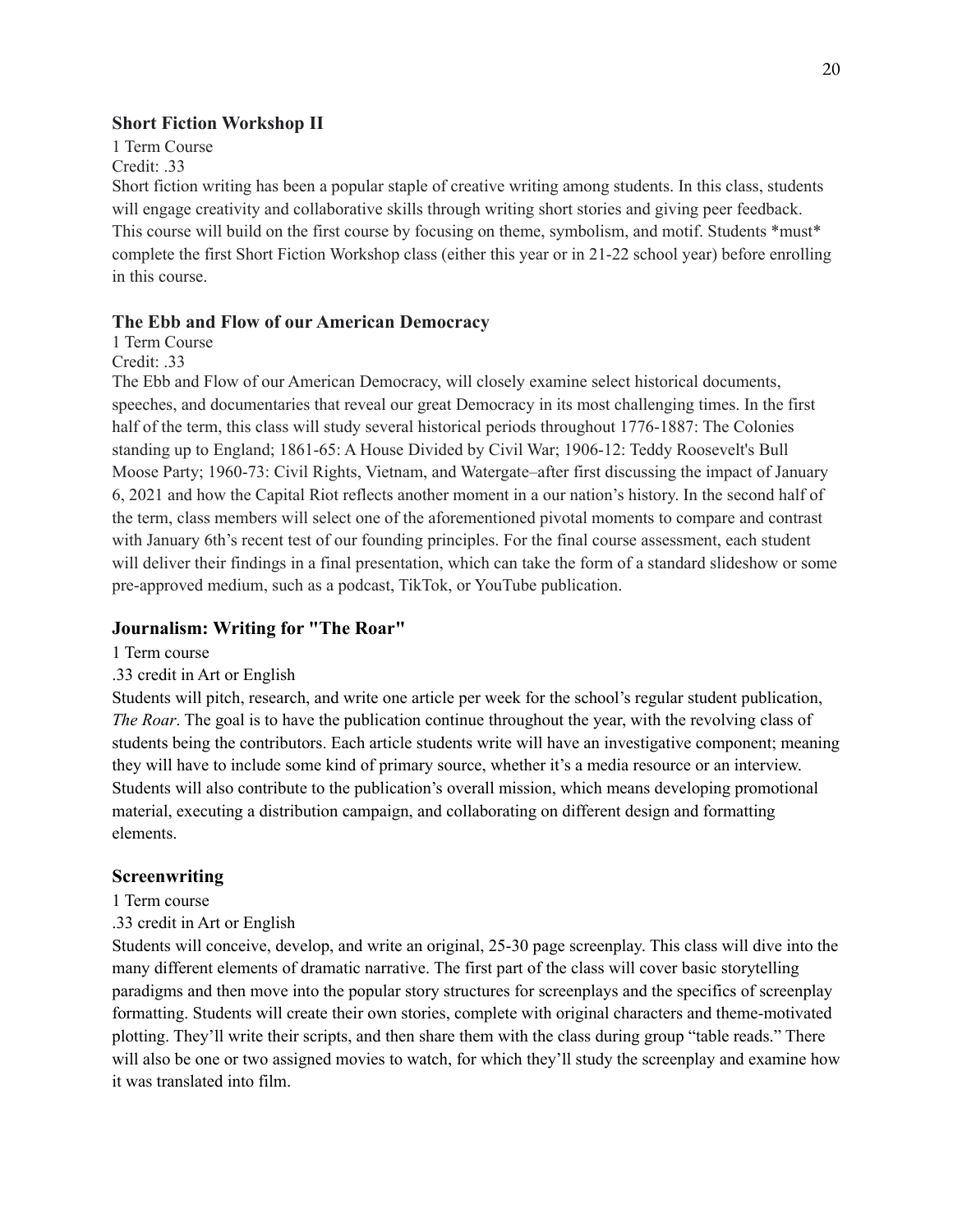The class will provide students with the time, structure, feedback, and theory to hone their writing skills with a particular focus on story and character development. Students spend time workshopping and critiquing their own and each other's work, as well as analyzing films to discover what works and what doesn't.

# **HISTORY and SOCIAL SCIENCES DEPARTMENT**

# *Freshmen Experience History Courses*

#### **Global Studies**

*Also offered at the Honors level* 3 Term Course

1 Credit

#### **Geography**

Why is it important to have a solid understanding of how our world is organized, its natural resources, its climates, and what happens when the earth goes extreme? In this course, students will gain a better understanding of the earth and how people live. We will also explore how the natural world impacts civilization. Central projects will be creating maps of the world, presenting on natural disasters/phenomena, and doing an environmental impact assessment.

#### **Eastern Civilizations**

While civilization was growing in the west, it was also burgeoning across Asia and the Pacific. The Indus, Ancient China, and the Aboriginal peoples of Australia created lasting civilizations of their own. During this class, students will examine the government, religion, law, and social structure that developed in these regions and in some cases, spread around the world.

#### **Western Civilizations**

Government, religion, law, and social structure are all parts of modern society, but they all came from the ancient world. This class will delve into the ancient world of Mesopotamia, Ancient Greece, Ancient Rome, and Lost Civilizations in an attempt to figure out how our modern world became what it is today.

# *UNDERCLASSMEN HISTORY COURSES*

(10th Grade)

#### **U.S. History**

*Also offered at the Honors level* 3 Term Course

#### 1 Credit

#### **Founding Principles**

The American colonies and thus the United States were founded on conflicting principles. Even today, historians, political scientists, and the citizens at large debate the intentions of the Founding Fathers and seek to justify or critique the gap between the values they espoused and their actions in their personal lives. Founding Principles will examine the establishment of the United States and the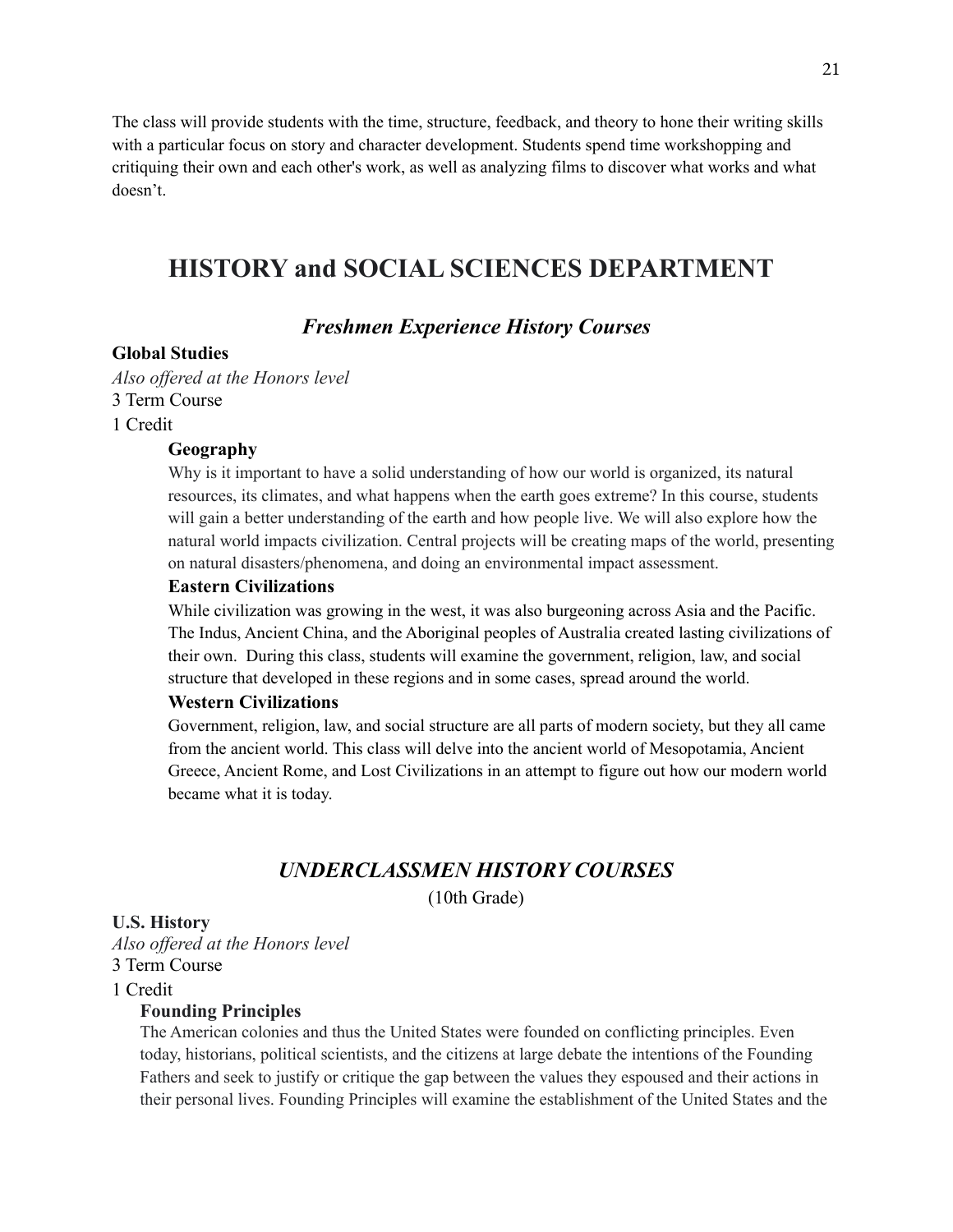contradictory foundational principles of representative government, religious freedom, and chattel slavery.

# **Flawed Greatness**

The highlight reel of United States history presents stories of progress, victory, and strength. What is often missing is the valleys that contextualize those peaks. This course asks students to look closely at the mythologized elements of the country's history since the Revolutionary War to determine what is indeed worthy of praise and what is in need of reconciliation. Focusing on touchpoint figures through time, such as the much-lauded and much-maligned Thomas Jefferson, will anchor the course of study. Students will emerge from the course having honed their abilities to think critically, source and assess evidence, and support narratives based off of corroboration.

# **American Expansion & Imperialism**

From its conception with the Declaration of Independence in 1776 to the modern-day, the United States has grown from a small amalgamation of 13 former British colonies to a global "empire". How did the United States grow into an international superpower? What were the costs of this process of expansion? In this course, students will examine the processes of westward expansion and overseas imperialism, looking at how this process came about, what effect it had on American life and character, and who suffered as a result.

# *UPPERCLASSMEN HISTORY COURSES*

(11th, 12th, and PG Grade)

# AMERICAN HISTORY ELECTIVES

# **Significant Cases of the Supreme Court**

*Also offered at the Honors Level* 1 Term Course Credit: 33

Since its first decision in 1791, the Supreme Court has been setting precedents. They have been getting it right and getting it wrong. This course will look at some of the most impactful decisions in United States history, from Marbury v. Madison, to Dred Scott v. Sanford, to Brown v. Board of Education and more, and we will examine the impact the Court has had on U.S. culture.

# **The Presidency**

*Also offered at the Honors Level* 1 Term Course Credit: 33

While they each got there in very different ways, 46 people have been President of the United States. This class will examine historical elections, Presidents from significant eras in our history, and look at and debate the qualifications of the office. We will also examine upcoming and/or recent national elections.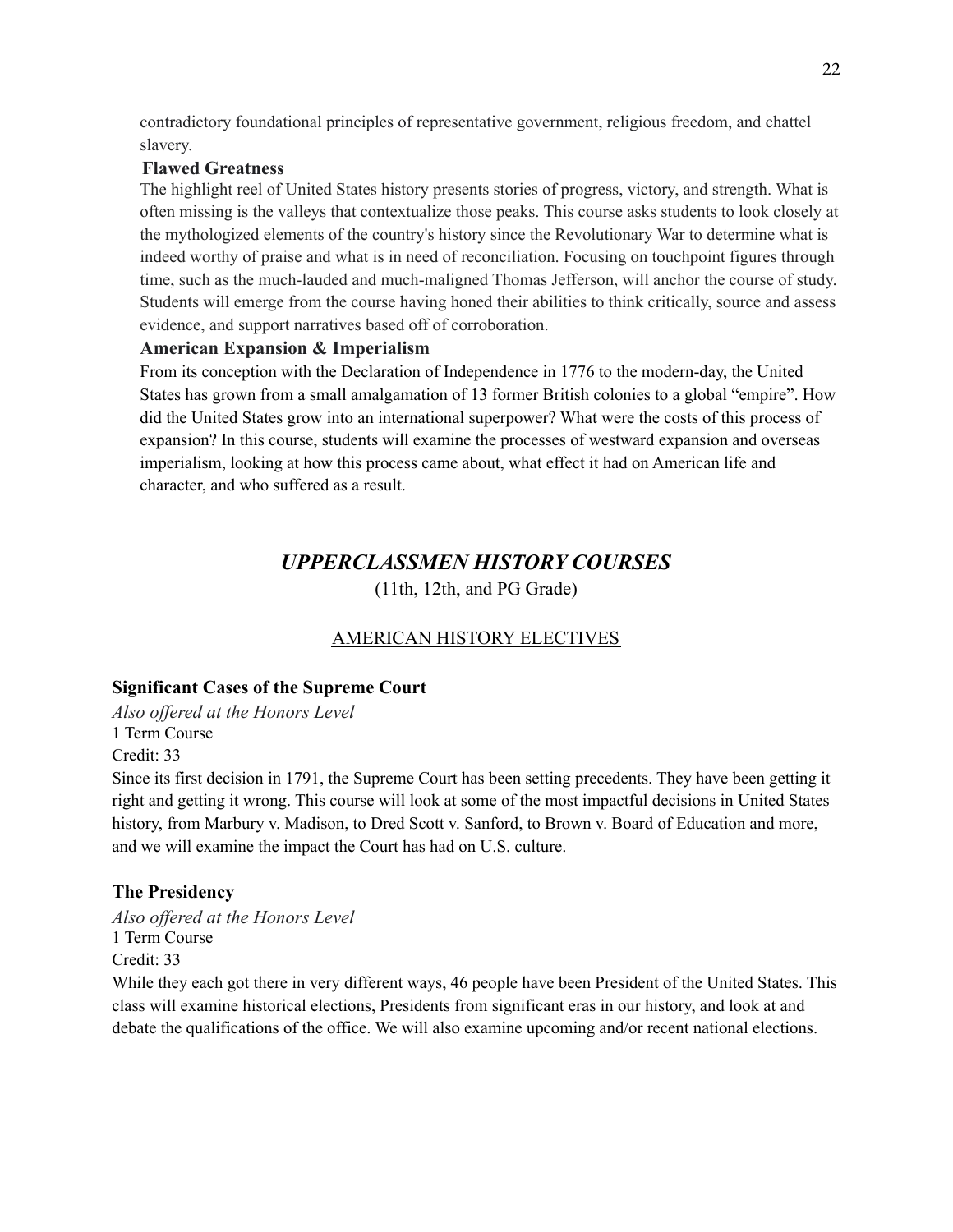#### **March! Social Movements**

1 Term Course Credit: 33

African Americans undoubtedly have fought endlessly for human rights. In this course, students will revisit these crucial moments of unrest in the form of a famous graphic novel series: March by John Lewis and Andrew Aydin. This award-winning historical series will help students understand the importance of the 1960s protests. At the end of the course, students will better comprehend the importance of these human rights movements and how they shaped society.

### **The Fourteenth Amendment in Action**

1 Term Course

Credit: 33

The Equal Protection Clause of the 14th Amendment to the US Constitution prohibited any state from making or enforcing "any law which shall abridge the privileges or immunities of citizens of the United States." In the years since the 14th became law in 1868, many marginalized groups fought for their rights under the language of Equal Protection. Driven by an intersectional framework, this course will explore how Black people, women, members of the LGBT community, and immigrants have used the 14th Amendment to secure legal victories and demand the rights of citizenship.

### **Civic Engagement and Citizenship**

1 Term Course

Credit: 33

What does it mean to be a responsible US citizen? Voting, paying taxes, jury duty, etc. What about being an informed citizen and voting? How about stepping up and helping your fellow man when and where you can? Civic Engagement will help prepare students to be empathetic, caring, and engaged citizens of the United States and the world. The student's final project will be to research and deliver a presentation on an issue facing "their world," including a proposal to address the issue.

# WORLD HISTORY ELECTIVES

# **Japan's Rise to Power**

*Also offered at the Honors Level* 1 Term Course Credit: 33

How did Japan transition from a feudal, isolated society to a major player in international politics? From 1871 to 1914, Japan engaged in a modernization process that put the country on a more equal field of strength as long-established European imperial powers. This course will examine international relations in this age from the Japanese perspective. Essential questions will ask, what causes a nation to seek influence outside its borders, and what causes a nation to become isolationist or abandon isolationism?

**African Empires**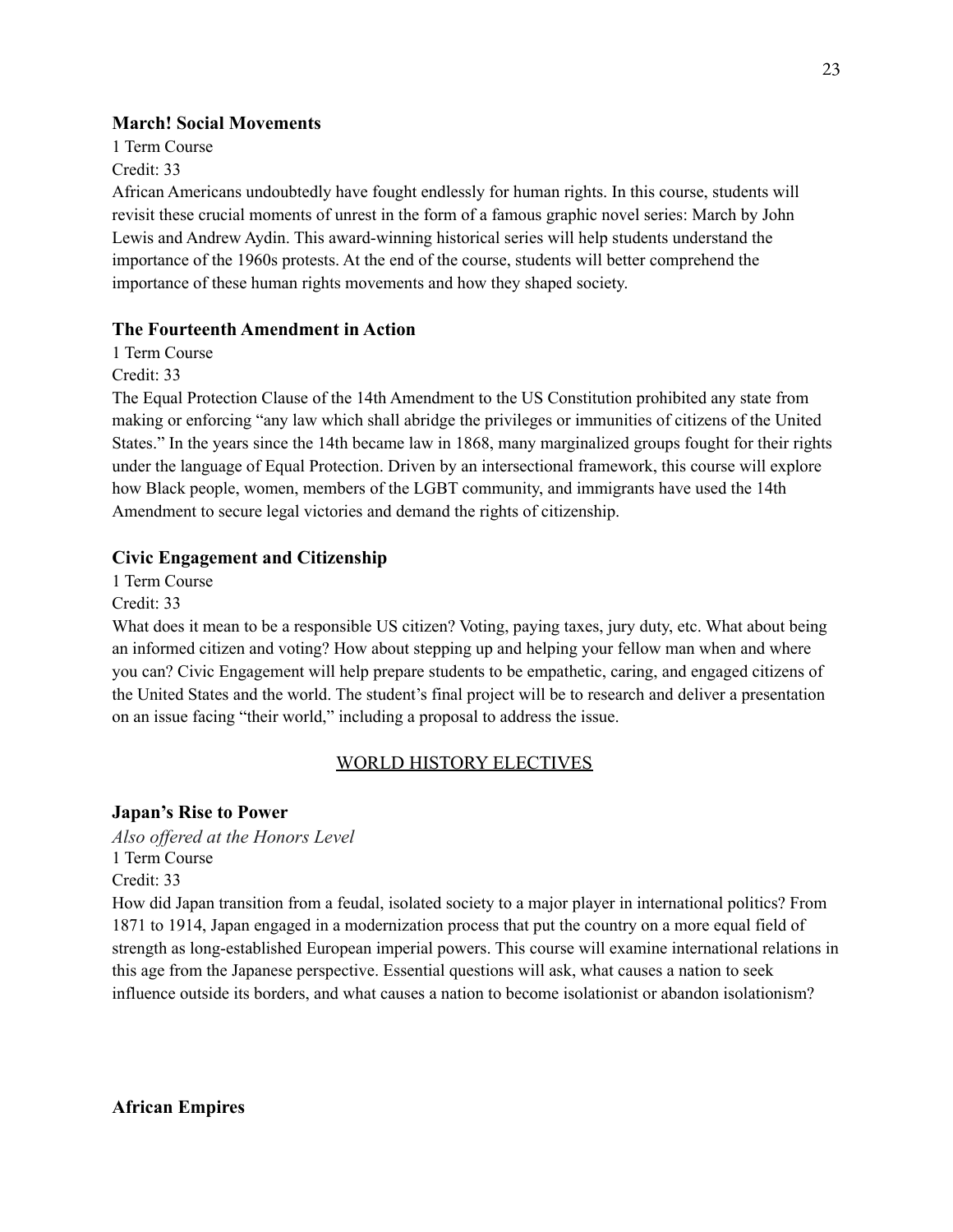1 Term Course

Credit: 33

The richest man who ever lived ruled an empire in Northwest Africa 150 years before Columbus set sail from Spain. What resources and societal circumstances allowed him to amass such wealth? This course will explore the Ghana, Mali, and Songhai Empires and their interactions with outside societies. Students will gain an understanding of the flow of goods, ideas, and peoples across the seventh to sixteenth centuries and appreciate the contributions these empires made to history.

# **Resistance During the Holocaust**

1 Term Course Credit: 33

Oscar Schindler wasn't the only person to resist the Holocaust. Many individuals and groups stood up against and resisted Adolf Hitler and the Nazi party's attempt to rid the world of the Jewish race and what they perceived as other human imperfections. In the face of extraordinary hardship/persecution, how do people have the ability to fight back? When you see something ethically wrong, what do you do?

# **Empires of China**

1 Term Course Credit: .33

The Chinese empires were among the most enduring empires on earth. How did each one rise and fall? What were some similarities and differences among them? In this course, students will explore Chinese history to develop a better understanding and appreciation of Chinese culture, traditions, and impacts of Chinese civilization.

# **20th Century Fascism**

*Also offered at the Honors level* 1 Term Course Credit: .33

Between World Wars I and II, fascism changed the political momentum of the twentieth century as it began taking root in Europe. This course will look at the rise, development, and outcomes of fascism in Germany, Italy, and Spain between 1920-1945. Beyond focusing on international relations in this era, students will gain an understanding of the characteristics of fascism and fascist leaders and apply their definitions to governments of the past century.

# **Historical Monuments/Travelogues**

1 Term Course

2 Block Course Dual Credit in History and English Credit: .33 English and .33 History

This is a two-period course which is a combined History and English Department class that is worth ⅓ History credit and ⅓ English credit. The course will combine the study of regional history and the landmarks and monuments that connect the past to the present and personal and creative writing as students document the experience of traveling to these historical destinations in the form of travelogues. The History portion of the course will focus on exploring the historical context of the landmarks the class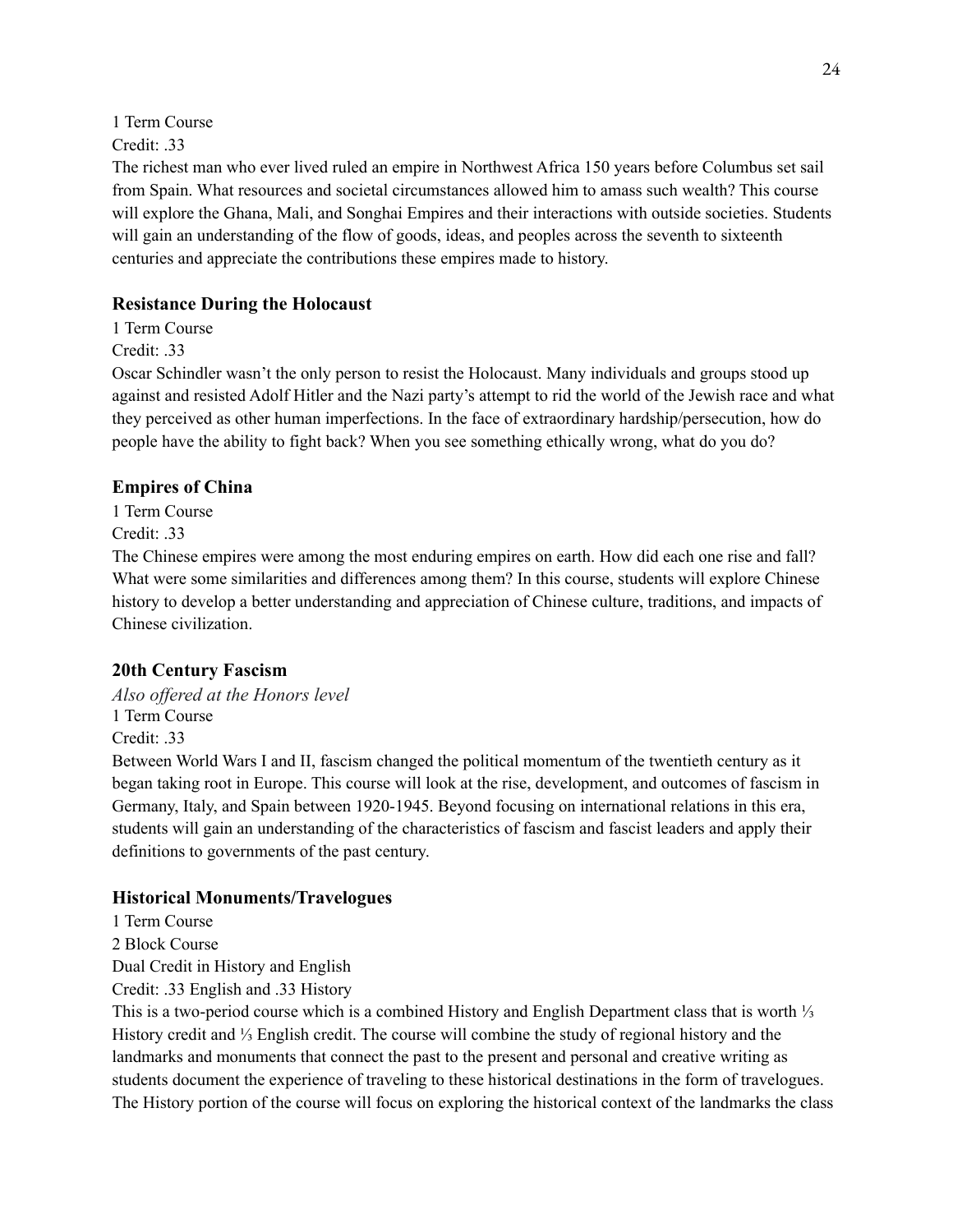will visit and the English portion of the course will focus on the craft of writing and editing travelogues through both reading examples of the genre and the writing students will create based on the course field trips. This course will include multiple field trips that will take place both during the regular class day and on the weekends. As a capstone to the class's experience, students will create a proposal for a new local monument or public history exhibit and publish an anthology of the class's travelogue writing from the term.

# OTHER ELECTIVES

#### **Introduction to Economics**

1 Term Course Credit: .33

Prerequisite: Integrated Math II

Economics is the study of how societies manage their scarce resources. In this course, students will be able to look at the building block of economics. Topics include supply and demand analysis, elasticity, taxation, international trade, consumers, producers, and market. This course is to prepare students for further study in the field. Students will learn the importance of mathematics in explaining rational economic decision-making processes.

#### **Macroeconomics**

*Honors Level Only* 1 Term Course  $Credit: 33$ Prerequisite: Introduction to Economics. Corequisite: Enrolled in a mathematics class. Macroeconomics is the study of economic-wide concepts of inflation, unemployment, and economic

growth. In this course, students will be able to take a deeper look at this branch of economics. Topics will include measuring a nation's income, cost of living, production and growth, unemployment, the monetary system and inflation. Students will learn the importance of mathematics in explaining rational economic decision-making processes.

#### **Microeconomics**

*Honors Level Only* 1 Term Course Credit: .33 Prerequisite: Introduction to Economics. Corequisite: Enrolled in a mathematics class.

Microeconomics is the study of how households and firms make decisions and how they interact in markets. In this course, students will be able to take a deeper look at this branch of economics. Topics will include externalities, firm behavior, the organization of industry, the economics of the labor market, and the theory of consumer choice.

#### **Capital and Finance**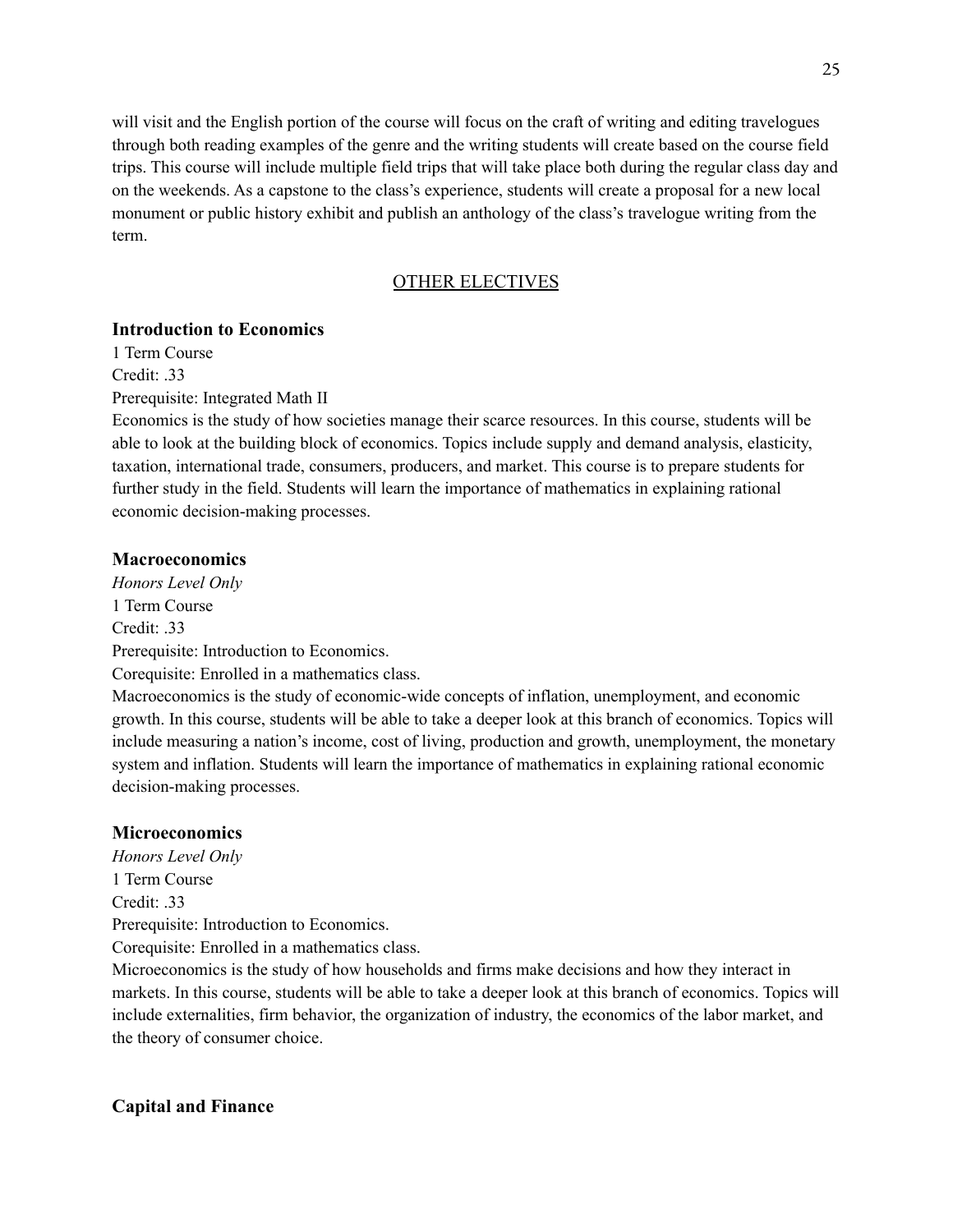1 Term Course

# Credit: 33

This course explores the theoretical and practical steps to ensure long-lasting financial security. Students will be tasked with establishing short- and long-term goals, how to pursue them, and how to adjust them, should a challenge present itself. Students will reflect on their spending habits in order to understand and contextualize the value of time and money, and examine how money can be used productively. We will study the nature of capital; how the value of goods and services change depending on market conditions, as well as investment strategies one can utilize to ensure one's financial security over the long term. This course is project-based, commencing with an initial worksheet on goal setting, the creation and maintenance of an investment portfolio, studying real estate opportunities, and creating a resume. Each project will be designed to have practical applications to real-world scenarios; the goal being that one day a student may recall this knowledge when they are faced with such decisions.

#### **Lives in Literature**

1 Term Course

.33 credit in History or English

This course is an exploration of the way authors and biographers can depict lives on the page, using language to transmit moral messages, histories, and the complexities of individual people. The course would start by looking at famous examples of biographical work, including "Lives" by Plutarch and Vasari, before turning to more contemporary examples like Kennedy's "Profiles in Courage." We may even consider how biographical information is presented online as well as in biopics. On this last front, we will watch some movie and video clips to further explore the complexities of biographical representation. Major topics will include consideration of how biographies can be written and shaped to emphasize certain qualities, cover-up unfavorable elements, and make moral and political arguments. Students will be asked to compose their own short biography of a chosen figure at the end of the class.

#### **The History of Rock 'n Roll**

1 Term Course

#### Credit: .33

This course explores the history, music, and cultural impact of rock and roll from the 1920s to the present. It involves the student in critical listening and analysis of the fundamental elements of music and technology used in the changing styles of rock and roll. Students will also examine the human experience and creative process in music through an historical examination of the lives and work of some of the great artists of rock and roll culture. Influences of era, social context, and life experience on the artist, as well as the artist's influence on others, will be considered in the totality of the medium and, finally, where rock and roll are in present-day society.

#### **Rethinking Art History**

#### 1 Term Course

#### .33 credit in Art or History

The course will take students through centuries of art, starting with renaissance movements and continuing with contemporary movements. Each student will create a short presentation about their favorite piece of art or artist at the end of the course by recreating a piece of art, creating a PowerPoint, or another expressive outlet.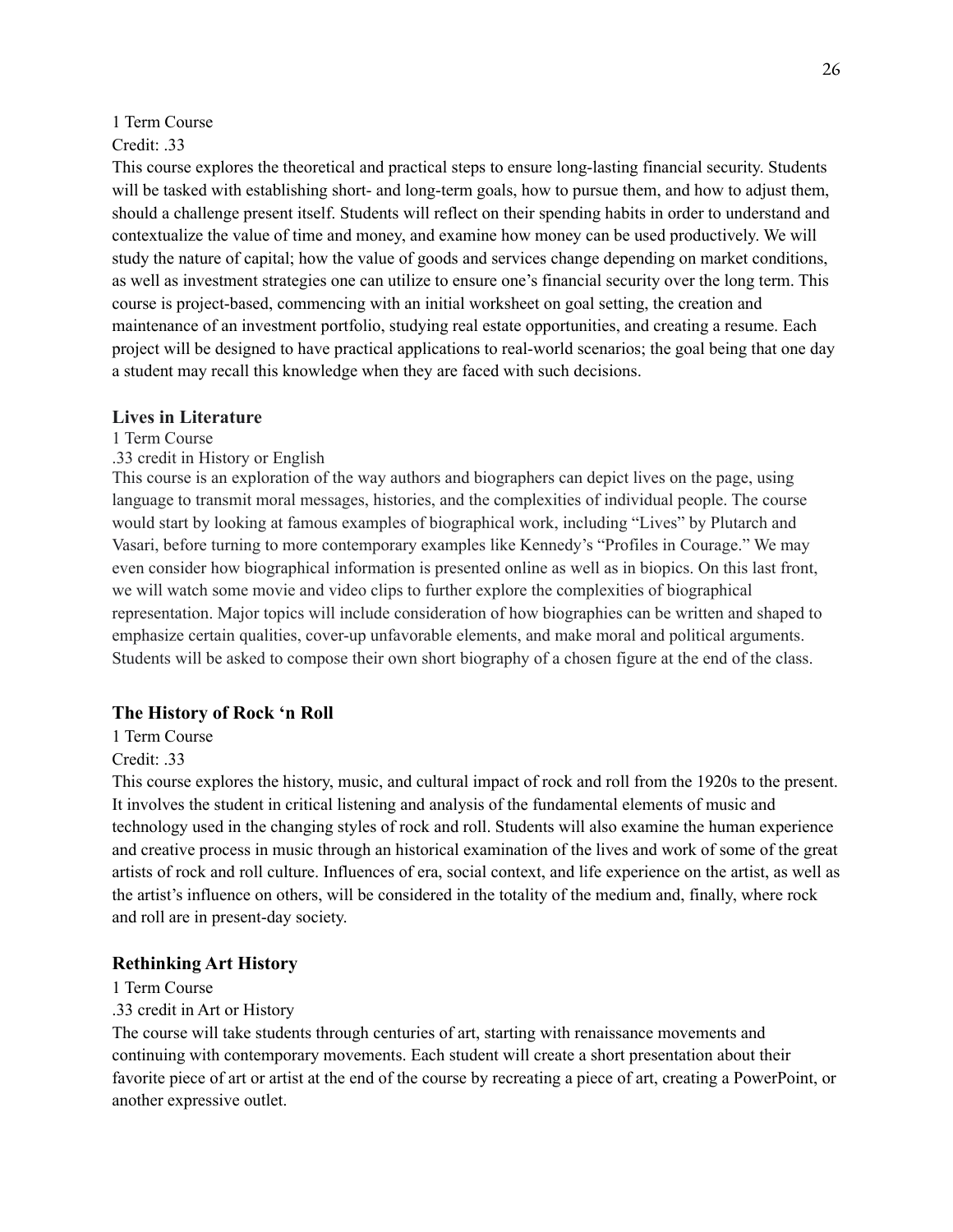#### **Philosophy through Film**

*Also offered at the Honors Level* 1 Term Course Credit: .33

The big questions that philosophy tries to answer (What is the meaning of life? What are the right and wrong ways to behave? Why do bad things happen to good people?) can often feel overwhelming. When we try to answer these questions, the solutions can seem difficult to determine. Many traditional philosophy courses help students think more systematically about these questions, but they can also feel too academic and removed from our daily lives. The writing of many of the greatest philosophers are often dense and difficult to easily understand. They can make the study of philosophy seem overly challenging and something only experts should attempt. But, thinking philosophically is something we all do on a regular basis. It is one of the key elements that make us uniquely human. This course aims to help students think through some of the big questions of philosophy in an accessible and practical manner. Utilizing a variety of popular films that raise these questions, we will wrestle with possible solutions to these issues.

Students will watch a new film each week that raises an important issue of philosophy. Class time will be spent in Socratic dialogue and workshopping written responses. Students will be responsible for producing a short paper on each topic weekly. The course is fast-paced and lively. We will explore the ideas of many of the major philosophers, but through the medium of film.

# **SCIENCE DEPARTMENT**

# *Freshmen Experience Science Courses*

#### **Integrated Science 9**

*Also offered at the Honors level* 3 Term Course Credit: 1

Integrated Science is the required 9th-grade lab science. This course integrates the main concepts of chemistry, physics, and biology and serves to build a foundation for future science classes. Students will leave the course with an understanding that the main disciplines of science are interconnected. Integrated Science will focus on topics such as matter, energy, and the characteristics of life. These topics will be tied together as we end the semester studying ecosystems and the cycles of matter and energy through the organisms in an ecosystem. Through labs and activities, students will improve their scientific practices of asking scientific questions, designing and executing experiments, analyzing data, group collaboration, and problem-solving.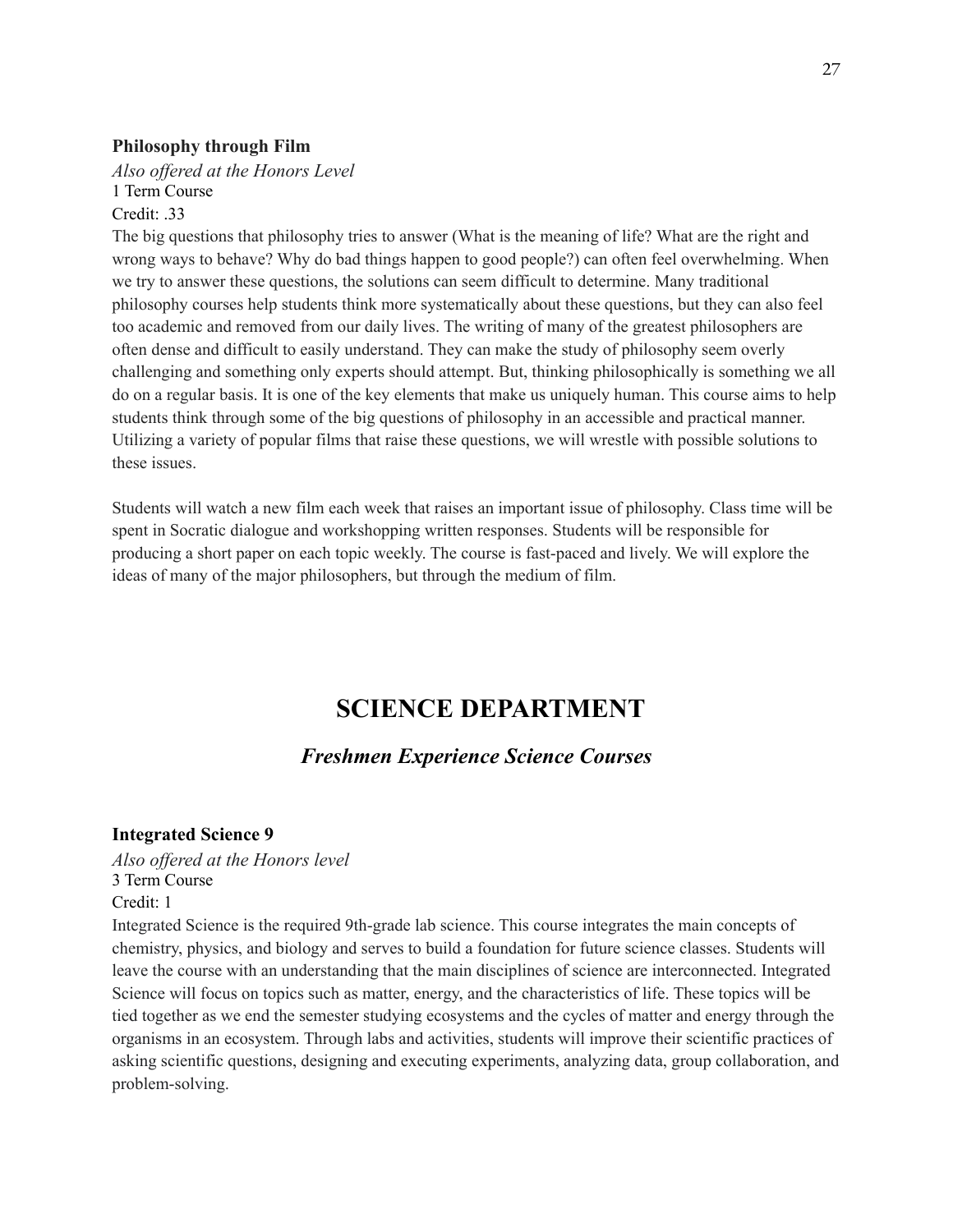# *UNDERCLASSMEN BIOLOGY COURSES* (10th Grade)

#### **Biology 10**

*Also offered at the Honors level* 3 Term Course Credit: 1

#### **Cells and Energy**

This is the first Biology course in the 10th-grade science curriculum. Cells manage a wide range of functions in their tiny package—growing, moving, housekeeping, and so on—and most of those functions require energy. But how do cells get this energy in the first place? And how do they use it in the most efficient manner possible? What even is energy? We will begin the course with a review of what it means to be a living organism and life's smallest unit, the cell. After strengthening that foundation, students will investigate the structures and processes involved in the production, storage, and eventual use of cellular energy, and how that energy is stored and released in fossil fuels. Labs and lab reports will be part of the curriculum.

#### **DNA & Genetics**

This is the second Biology course in the 10th-grade science curriculum. An understanding of DNA and its applications is necessary to distinguish fact from fiction, make informed decisions, and take full advantage of emerging DNA technologies. This course will begin with the fundamental concepts related to DNA, including its history, sequences, and structure. The course will then talk about how DNA can be coded into inherited traits that can be predicted across multiple generations through diagrams called pedigrees. After developing an understanding of the connection between DNA and physical characteristics, we will explore multiple issues and topics that are found in genetics and DNA technology, including the causes and treatments associated with genetic disorders and the creation of genetically modified foods.

#### **Evolution & Species**

This course is a foundational topic for 10th-grade biology students and is the third and last course in the 10th-grade Biology curriculum. This course will introduce and strengthen the students' understanding of evolutionary and ecological factors and how these factors influence the diversity of life. The course will begin with examining the Tree of Life and developing taxonomic terminology for classifying species. We will then transition into discussing the core components of evolutionary theory including speciation and adaptation. The class will also cover how to map the evolutionary history of groups of genetically related organisms. Students will demonstrate their learning through activities such as structured experiments, modeling, and a final project symposium where the students will explain and illustrate the evolutionary history of a species of their choice

# *UPPERCLASSMEN SCIENCE COURSES*

(11th, 12th, and PG Grade)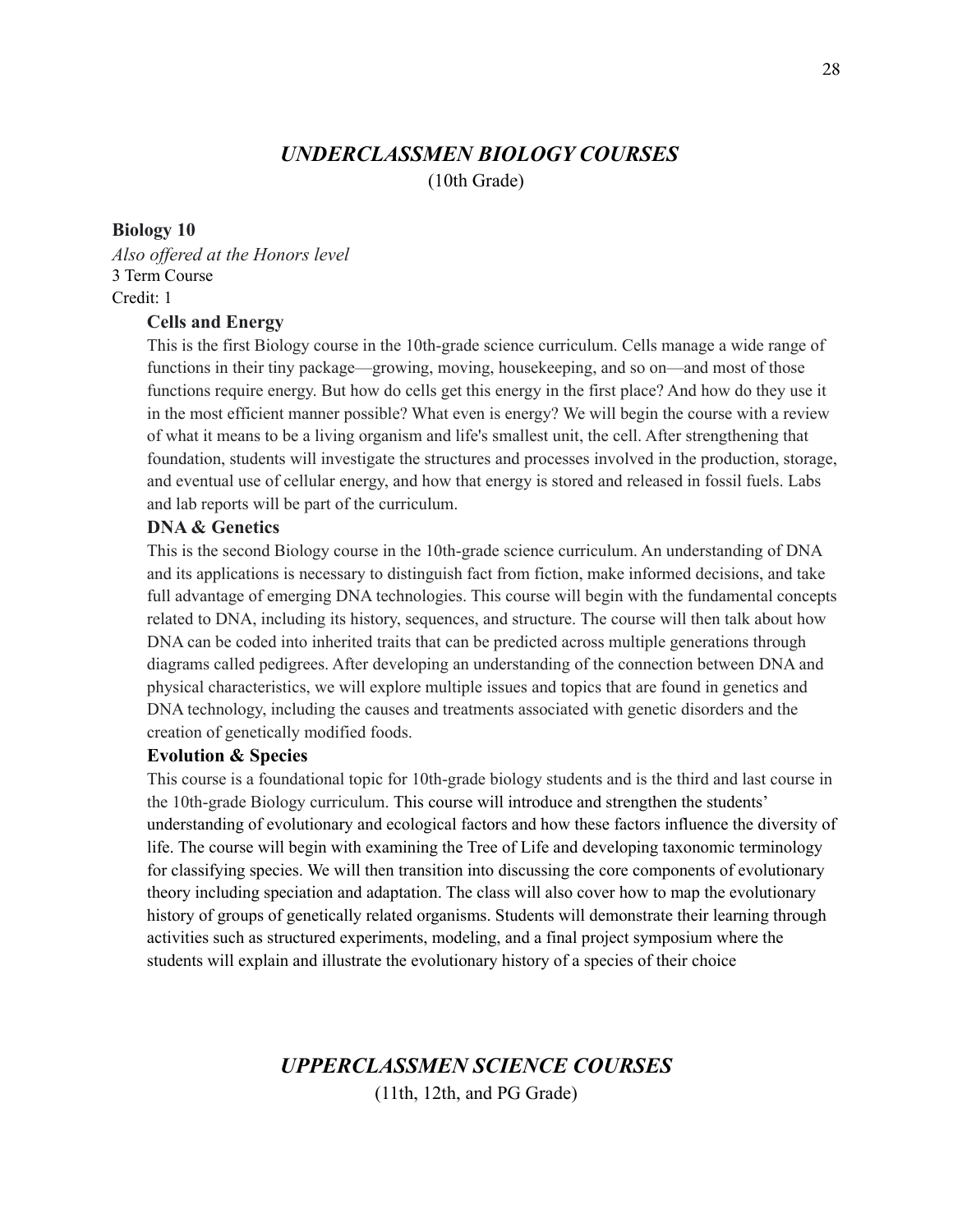# **BIOLOGY COURSES**

#### **Genetics**

*Also offered at the Honors level* 1 Term Course Credit: 33

By studying genetics, students will gain an understanding of heredity and the impact it has on an organism's function and appearance. This is built on preexisting knowledge of cells and chromosomes and builds on the concept of cell division. Students will learn topics such as Mendelian inheritance, how to use and interpret Punnett squares, and will discuss new and upcoming topics in gene editing.

#### **Human Evolution**

1 Term Course

Credit: 33

What makes us human? Is it biological or social? This non-lab course dives into the timeline of human evolution, which is estimated to span upwards of seven million years. Students will learn about humans and their ancient hominid relatives and why anthropologists today study primates for answers about our ancestors. Students will leave the course with the understanding that human evolution is a fascinating blend of history and biology while utilizing core concepts of the scientific method and evolutionary biology.

#### **PSYCHOLOGY**

#### **Scientific Approaches to Psychology**

1 Term Course

Credit: .33

Scientific Approaches to Psychology is designed to give students their first exposure to the field of Psychology. We will begin the class by discussing the competing perspectives in psychology that drive the debates and discussions on the subject. We will then actively practice the scientific method with psychology-focused questions. In this section of the course, we will learn how to organize, visualize, and analyze data from research studies. In addition, there will be a focus on identifying the limitations of psychological research both in terms of its validity and ethics. This is intended to be a lab science. Labs and lab reports will be part of the curriculum.

#### **Neuroscience Psychology**

1 Term Course

#### Credit: .33

Psychology and the Human Brain will focus on the biological perspective in the field of psychology. The course will cover neural and brain anatomy with a focus on how parts of the nervous system impact our behavior. Students will demonstrate their learning through activities such as structured experiments, modeling, and researched-based projects on parts of the nervous system. The course will then connect our brain anatomy to our own cognition, with a specific focus on our memory both for the short term and the long term. This is intended to be a lab science. Labs and lab reports will be part of the curriculum.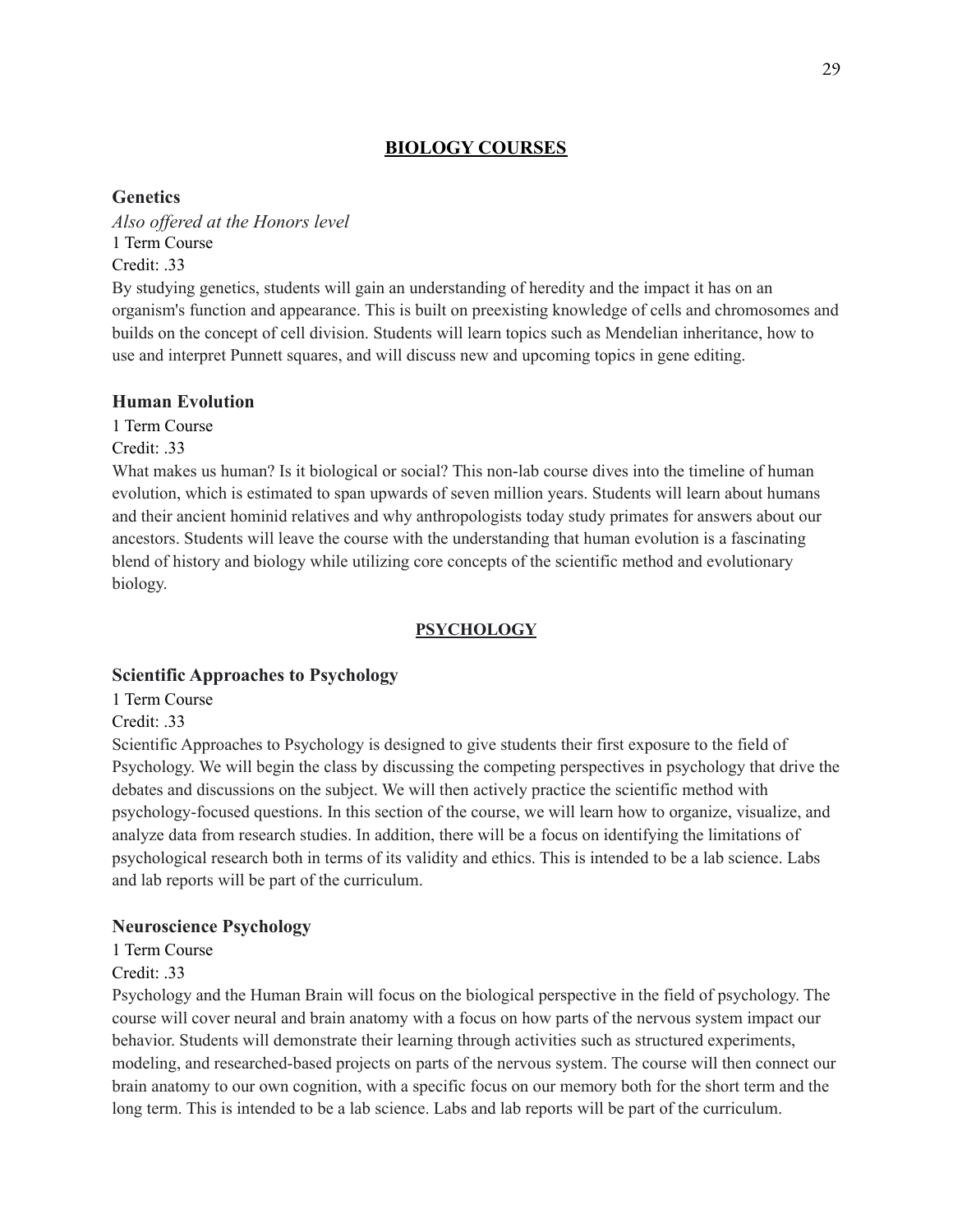#### **Social Psychology**

1 Term Course Credit: .33

Social psychology is the study of how people think about, evaluate, and respond to their social experiences. In much of your waking life, you are interacting with others. This class will explore theories and concepts that help explain questions such as: Under what circumstances are people more likely to conform to social pressures? How can people overcome their biases and stereotypes? Students will be encouraged and challenged to think critically about how their personal experiences can be better understood with social psychology theory. This course will touch on more specific fields of psychology that are integral to society, such as sports psychology and forensic psychology. This class is intended to be a lab science. Labs and lab reports will be part of the curriculum.

#### **CHEMISTRY**

Three courses are required to earn one full credit and taken in sequence.

#### **Chemistry I: Qualitative Chemistry**

*Also offered at the Honors Level* 1 Term Course Credit: .33

#### Co-prerequisite: Integrated Math III

The course will cover an array of topics including properties of matter, chemical reactions, atomic theory, and bonding. Students will demonstrate mastery of fundamental concepts of chemical change, acquire essential lab skills, and develop critical thinking and problem-solving skills. Experimental design and data analysis are emphasized. Labs and lab reports will be part of the curriculum. Lab reports will require students to use spreadsheets, graphing programs, and a standard scientific calculator. Topics of study include: The Scientific Method, Properties of Matter, Atomic Structure, Periodic Table, Chemical Bonding, Nomenclature, qualitative chemistry labs, and demonstrations. Honors level only: To accelerate the pace of the course, students will be expected to read and practice concepts for homework. Students will be expected to summarize and present findings to the class.

#### **Chemistry II: Quantitative Chemistry**

*Also offered at the Honors Level* 1 Term Course Credit: .33 Co-prerequisite: Integrated Math III Prerequisite: Qualitative Chemistry

This course will explore how the periodic table is a tool to predict chemical bonding, chemical formulas, mole relationships, and stoichiometry. Clear expression of the "logic" of periodic table organization will be assessed through written and verbal assessments. Students will explore the properties of solids, liquids, and gases. Students will demonstrate mastery of fundamental concepts of quantitative chemistry, acquire essential lab skills and develop critical thinking and problem-solving skills. Experimental design and data analysis are emphasized. Labs and lab reports will be part of the curriculum. Lab reports will require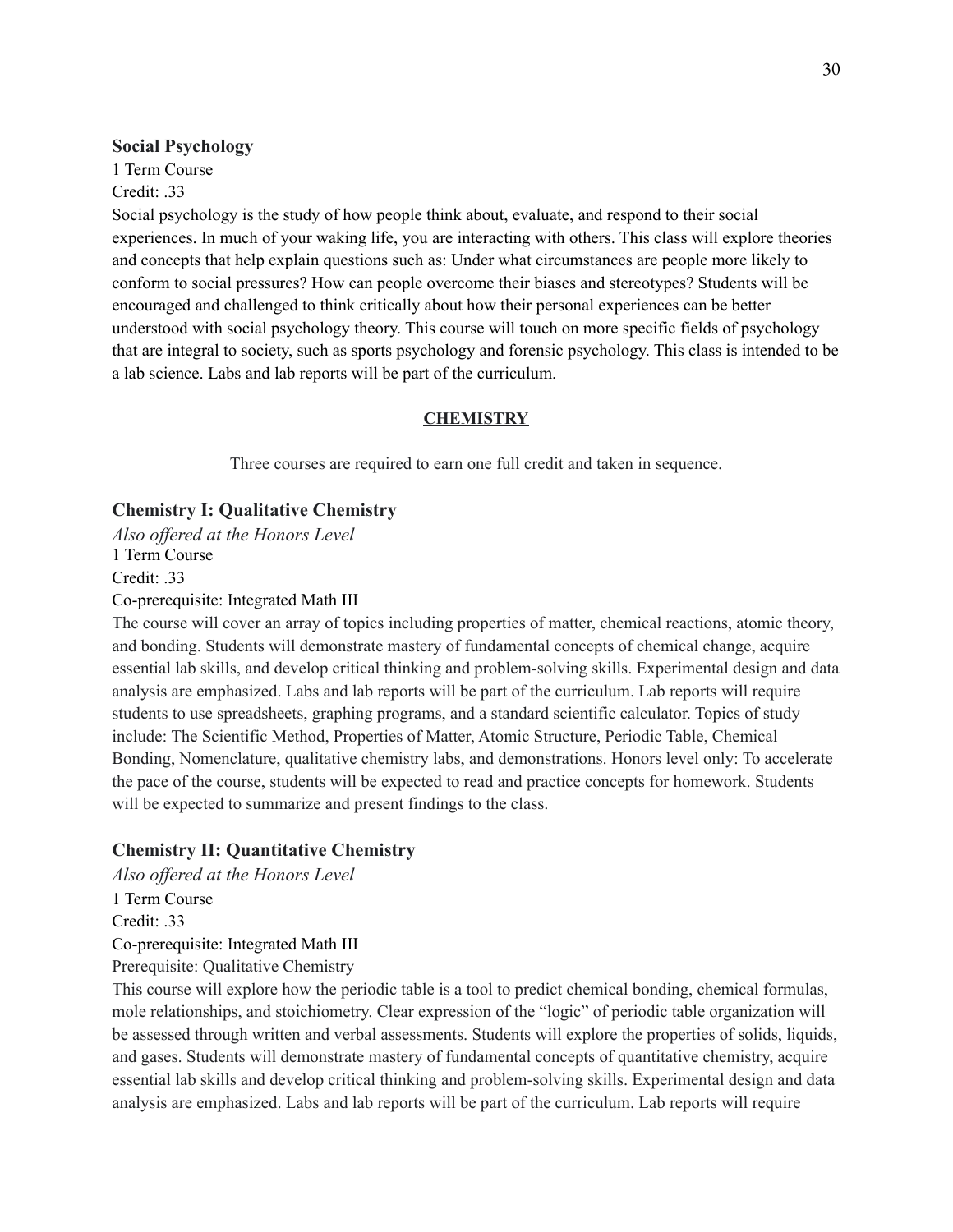students to use spreadsheets, graphing programs, and a standard scientific calculator. Topics of study include: Measurement, Moles, Chemical Reactions, Stoichiometry, States of Matter, Gas Laws, quantitative chemistry labs, and demonstrations. Honors level only: To accelerate the pace of the course, students will be expected to read and practice concepts for homework. Students will be expected to summarize and present findings to the class.

#### **Chemistry III: Chemistry Reactions**

*Also offered at the Honors Level* 1 Term Course Credit: .33 Co-prerequisite: Integrated Math III

Prerequisite: Qualitative and Quantitative Chemistry

In this course, students will examine the properties and reactions associated with acids and bases, oxidation-reduction, and exothermic and endothermic reactions. Essential lab skills, problem-solving skills, experimental design, and data analysis are emphasized. Labs and lab reports will be part of the curriculum. Lab reports will require students to use spreadsheets, graphing programs, and a standard scientific calculator. Classic Chemistry reactions, titrations, redox, exothermic and endothermic reactions. This class will teach students the full continuum of lab skills: understanding the purpose and chemical reactions of a lab, handling of equipment from set up to tear down, collecting, measuring and mixing chemicals, data interpretation and justification for chemical reaction results. Honors level only: To accelerate the pace of the course, students will be expected to read and practice concepts for homework. Students will be expected to explain the chemistry that underlies each reaction type listed above. Students will be expected to summarize and present findings to the class.

#### **PHYSICS**

Three courses are required to earn one full credit and taken in sequence.

#### **Physics I: Motion I**

*Also of ered at the Honors level* 1 Term Course Credit: .33 Co-prerequisite: Additional Math

This course introduces the underlying principles of all types of movement and the forces that generate them. Following a brief look at the language of physics, the first focus is on motion in one dimension. An understanding of displacement and velocity will lead to acceleration and, in particular, the behavior of falling objects. Laboratory exercises will develop a hands-on grasp of real-life applications. The study of two-dimensional motion and vectors will then allow students to investigate an even greater variety of real-world situations. Projectile motion, for example, will demonstrate a combination of vertical and horizontal velocities. All learning will be supported by the appropriate formulas for more accuracy. Labs and lab reports will be part of the curriculum.

#### **Physics II: Motion II**

*Also of ered at the Honors level* 1 Term Course Credit: .33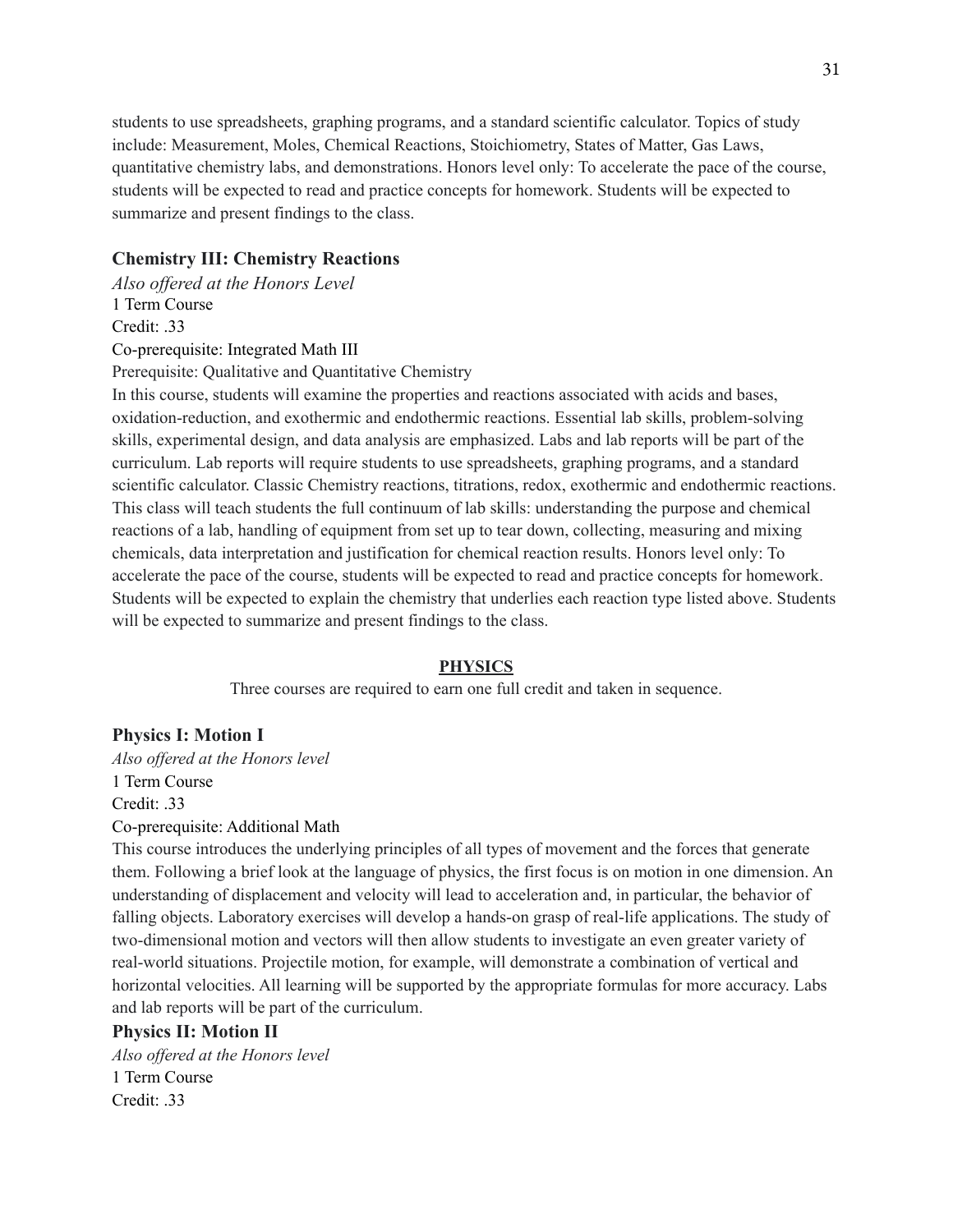#### Co-prerequisite: Additional Math

Prerequisite: Motion I

This course will further identify and apply the rules of object motion learned in Motion I. It will begin with the forces that can cause matter to change speed or direction, resulting in acceleration. A thorough look at Newton's three Laws of Motion and how they fit into every corner of our lives will be a cornerstone of this course. An understanding of the physics of driving will play heavily into many themes. The concept of energy and the work that it can do will be scientifically defined along with various lab investigations. The critical aspects of any two colliding objects will be calculated as part of momentum and its conservation, the critical characteristic, impulse, and the potential damage an auto accident can create. As a follow-up to linear two-dimensional motion, circular motion topics will be explored, including motion in space, and torque. Labs and lab reports will be part of the curriculum.

#### **Physics III: Waves**

*Also of ered at the Honors level* 1 Term Course Credit: .33 Co-prerequisite: Additional Math Prerequisite: Motion I & II

Because waves can take so many forms and affect us in so many ways, this course begins with an extensive introduction to transverse and longitudinal waves. Waves as carriers of energy is the uniting theme, with a variety of applications, such as sound, earthquake effects, and all of the electromagnetic waves and their behaviors. The behavior of sound waves will be closely studied, relating, in particular, to hearing and to the music created by different musical instruments. Earthquakes, their causes, and their effects, will be researched and discussed as a team seeking better building standards. The concepts of reflection, refraction, and diffraction will be explored to better understand their impact on our everyday lives. The behavior of light will be a focus, including the refraction of eyeglass lenses and the reflections of plane, concave and convex mirrors. The relationship between wave velocity, frequency, and wavelength will be a starting point throughout the many evaluations of different wave types. Labs and lab reports will be part of the curriculum.

#### **FORENSICS**

#### **Forensic Psychology**

1 Term Course Credit: .33

Can you trust your eyes? This course will cover the effectiveness of eyewitness testimony and interrogation techniques based on the psychology of perception and memory. Perception and memory will also be used to examine bias in law enforcement and profiling. Students will learn about these topics through hands-on activities and discussions, and will demonstrate their knowledge through labs and debates.

#### **Forensic Anthropology**

1 Term Course Credit: .33 This course will cover the use of skeletons in investigations. Students will learn basic skeletal anatomy as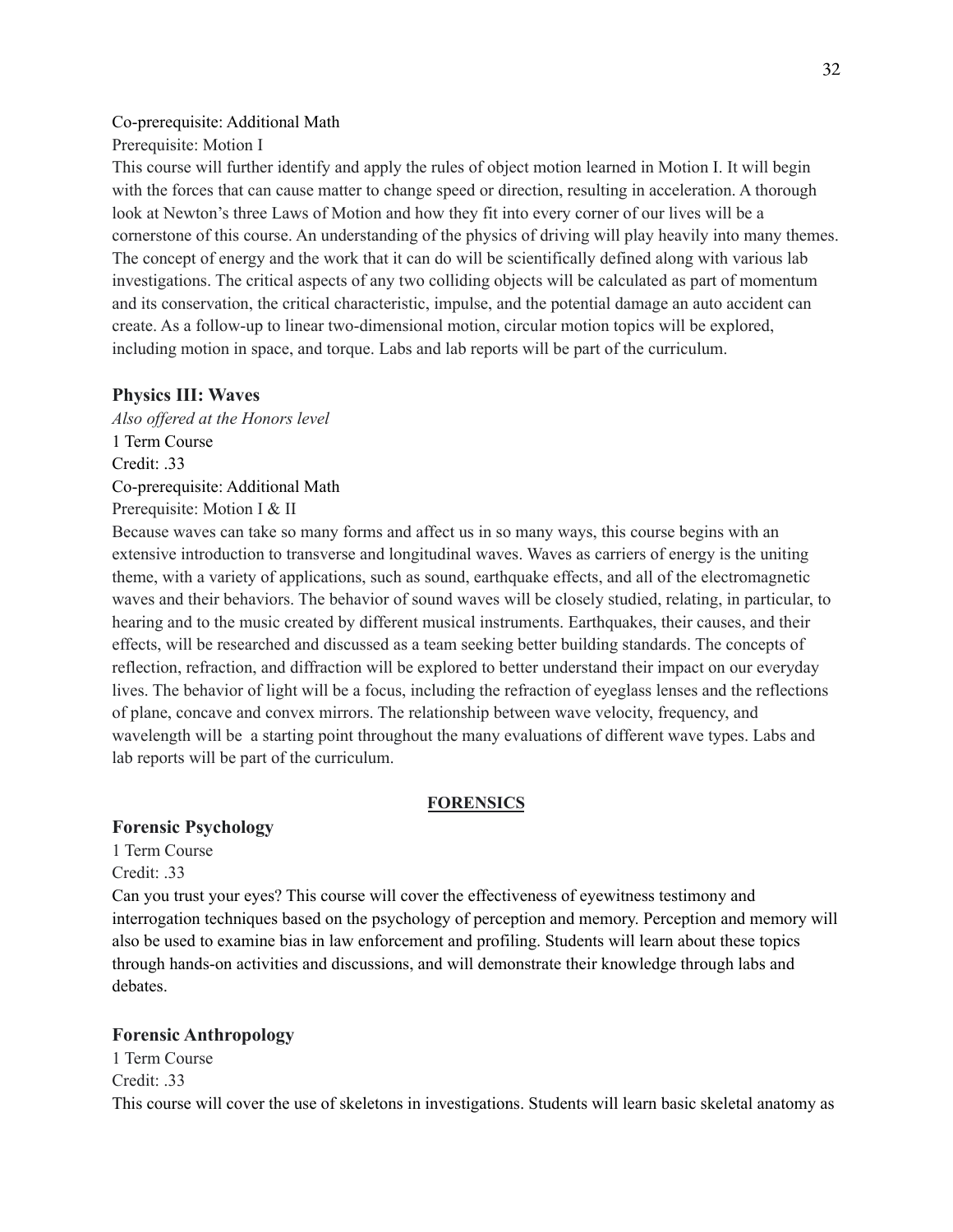well as how bones are found, collected, and analyzed. Students will investigate just how much scientists are able to learn from bones and how this information is useful in an investigation. Labs and hands-on activities will drive this class, and will be accompanied with presentations, discussions, and case studies. Lab reports will be part of the curriculum.

#### **Criminalistics**

1 Term Course

# Credit: .33

Criminalistics is the study and evaluation of physical evidence at a crime scene. Students will learn what evidence investigators look for, how they collect it, how it is analyzed, and how reliable the evidence is. Fingerprints, blood, hair, fiber, and trace evidence are examples of the data that will be collected, analyzed, and discussed. This course will focus on labs as the driving force of investigating and learning.

#### **TROPICAL ECOLOGY SEMINAR**

Students enrolled in this seminar must take each class.

Students will earn 1.5 Science credit, and includes the expedition to Costa Rica during Winterim. Open to Grades 11, 12, PG only, via an interview process.

Tropical Ecology Seminar focuses on current global environmental issues by studying how they have impacted the tropical rainforest and how the tropical rainforests affect world climate. Students focus on one of five ongoing research projects in class and in the rainforest of Costa Rica. Utilizing college-level material, the curriculum addresses four major areas: field research skills, critical thinking skills, an in-depth view of tropical biology, and the complex issues of tropical deforestation. Each unit demands a considerable amount of time outside the classroom conducting independent research. Students interested in taking this seminar must participate in a rigorous interview process. The interview committee, composed of student members and the seminar faculty facilitators, will determine participants in this seminar for the 2022-23 academic year. Initial courses in the seminar are devoted to the study of the world's rainforests and internationally accepted methods for collecting data. This course content is put into practice during two weeks of field study in the rainforest of Costa Rica. The results of this field study will be presented to local community groups and data will be sent to interested universities. The trip to the rainforest of Costa Rica during the Winterim time period incurs an additional cost and takes the place of a Winterim course.

# *The following course offerings are only available to students enrolled in Tropical Ecology Seminar and participating in the Forman Rainforest Project expedition to Costa Rica.*

#### **Wildlife Populations** (Term 2)

This class will take place in the field, doing a population inventory of wildlife species on campus. Students will learn how to be wildlife technicians, using data collection methods that are acceptable to University and conservation databases all over the world. Students will learn how to collect data and interpret the results. Data will be used in algorithms, which help to understand wildlife populations and whether laws are needed to protect those populations. Sometimes you just don't know what your data shows until you enter the numbers in Excel or plot them on a graph. This class is a field class and will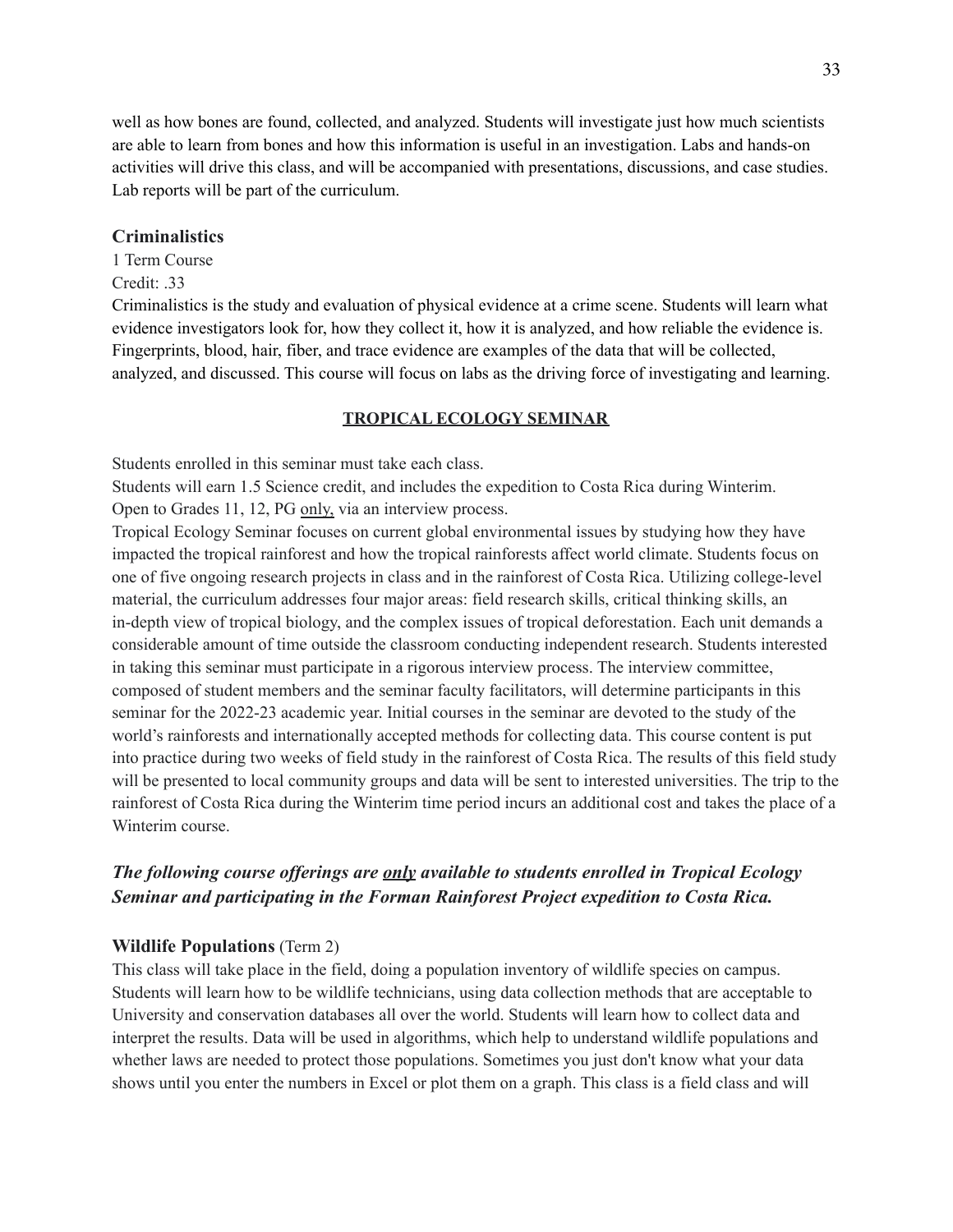focus on the rarest species in the tropics and on campus. This class will prepare students to collect data on wildlife in the jungles of Costa Rica.

#### **Rainforest Ecology** (Term 3)

Tropical Ecology Seminar focuses on current global environmental issues by studying how they have impacted the tropical rainforest and how the tropical rainforests affect world climate. The curriculum focuses on four major areas: field research skills, critical thinking skills, an in-depth view of tropical biology, and the complex issues of tropical deforestation. Each unit demands a considerable amount of time outside the classroom conducting independent research. Students focus on one of five ongoing research projects in class and in the rainforest of Costa Rica. The first semester is devoted to the study of the world's rain forests and internationally accepted methods for collecting data, culminating in two weeks of field study in Costa Rica.

#### **International Conservation Law** (Term 4)

What laws govern endangered and threatened species? This course looks at laws governing wildlife all over the globe. These laws, while often overlooked or not remembered, are why many of our species have survived (i.e., the Bald Eagle). We will look at 5 case studies including: Amur Tiger, African Lion, African and Asian Elephants, Jaguar, and our local Bobcat. This discussion- and project-based class will provide a stimulating view of how the laws of conservation help species in peril, with whom we share the planet. This training is essential to prepare students to collect data on endangered species in the jungles of Costa Rica for university and conservation databases.

#### **Wildlife Analytics and Presentation** (Term 5)

After the return from Costa Rica, students will analyze their results and look for data patterns and population numbers in the species they studied. This class has often yielded new information on species that sheds light on their current population status or behaviors not yet seen in science. Members of the Forman Rainforest Project have found amphibian and reptile species thought to be extinct, have documented rare behaviors of migrant birds, and have documented new information on spider silk. Some of this information has put us on the world stage as experts in the field. In addition, students will learn how to enter data into university and conservation databases. Students will present their data to an audience in a scientific and entertaining manner. This class is an exciting opportunity to make a difference in Wildlife Conservation as data is quickly used by algorithms and disseminated as the students educate the general public in a professional way. Finally, students will present their data in a scientific paper, entering it into the Forman Rainforest Project's website. This website has been acknowledged by some of the largest conservation sites in the world, such as the BBC.

#### **ANATOMY AND PHYSIOLOGY**

(will satisfy Biology requirements, if needed) Three courses are required to earn one full credit.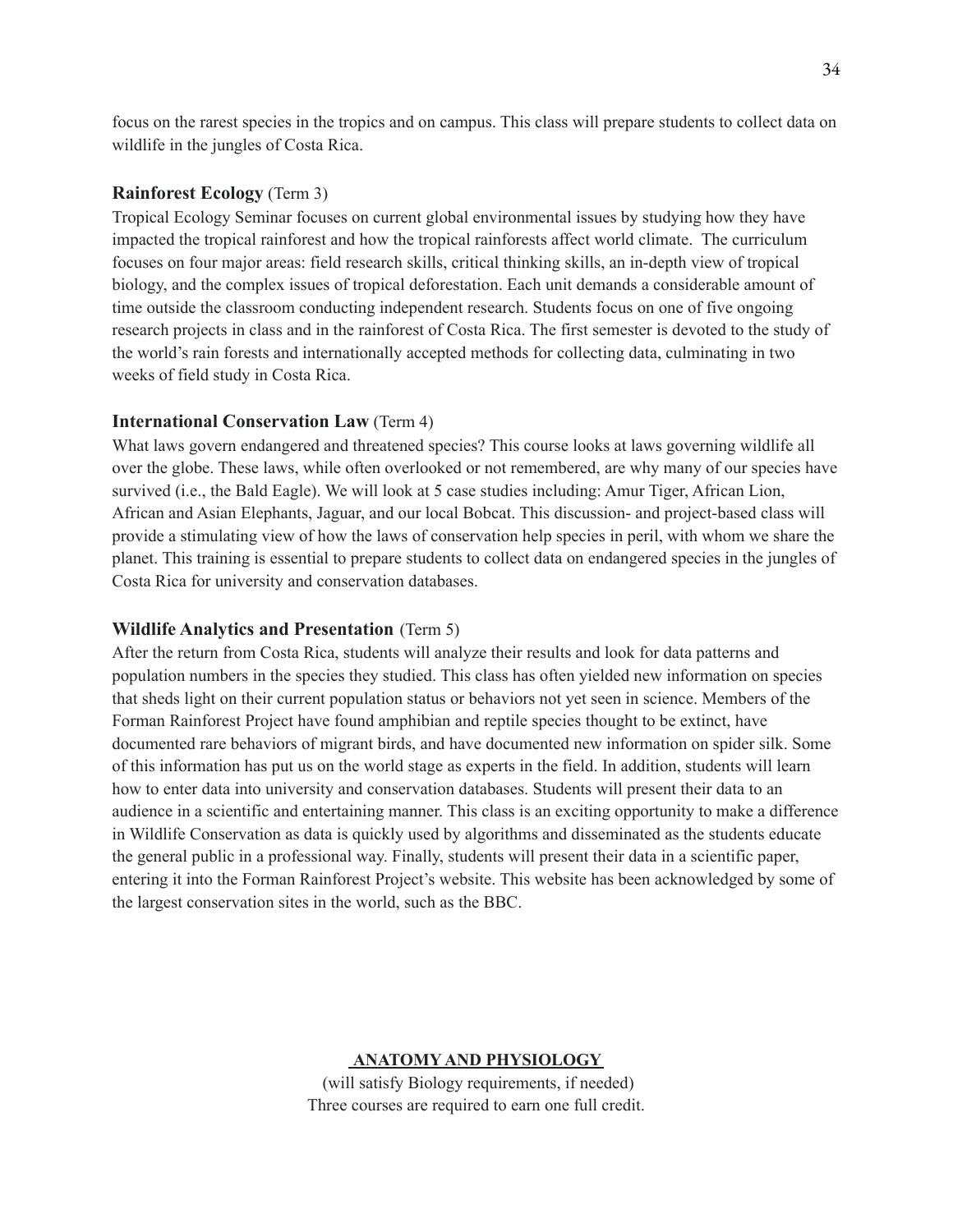### **The Skeletal System**

1 Term

Credit: .33

In this unit, students will understand the function of bones and learn the 206 bones of the body. Students will dissect owl pellets, identify rodent bones, and make a 3D model of the skeleton of the rodent, with all bones in the proper location. Labs and lab reports will be part of the curriculum.

# **The Brain and Nervous System Anatomy**

1 Term

Credit: .33

In this course, students will learn about the lobes of the brain and their functions. Each laboratory group will have the use of a fetal pig that will be used to augment each of the anatomical units. In the beginning of the term, we will dissect the brain from the fetal pig to begin a foundation for the study of the body's control center. The students will learn which part of the brain controls which parts of the body. They will begin by controlling cockroach legs with music stimuli and to look at nervous system phenomena. Labs and lab reports will be part of the curriculum.

### **Ear and Eye Anatomy**

1 Term

Credit: 33

In this course, students will learn more about the inner workings of the eye and ear through diagrams and dissection. Students will dissect a sheep's eye and pig's ear. They will understand how each functions by removing parts of the eye and ear and processing them under the microscope. Labs and lab reports will be part of the curriculum.

#### **Embryology**

1 Term

Credit: .33

In this class, we will be looking at the fetal development of chicks in our incubator over a 21-day period. We will watch the daily milestones and compare the chicks' development to human development in the womb. Students will keep an embryology journal to track daily development. We will also study the evolution of vertebrates, highlighting how, for the first eight weeks, many vertebrates have the same characteristics…like a tail! This class is a lab class and will use equipment such as incubators, egg candlers, and microscopes. Labs and lab reports will be part of the curriculum.

# **FORMAN BUILDS A FARM**

# **Agriculture (Term 1)**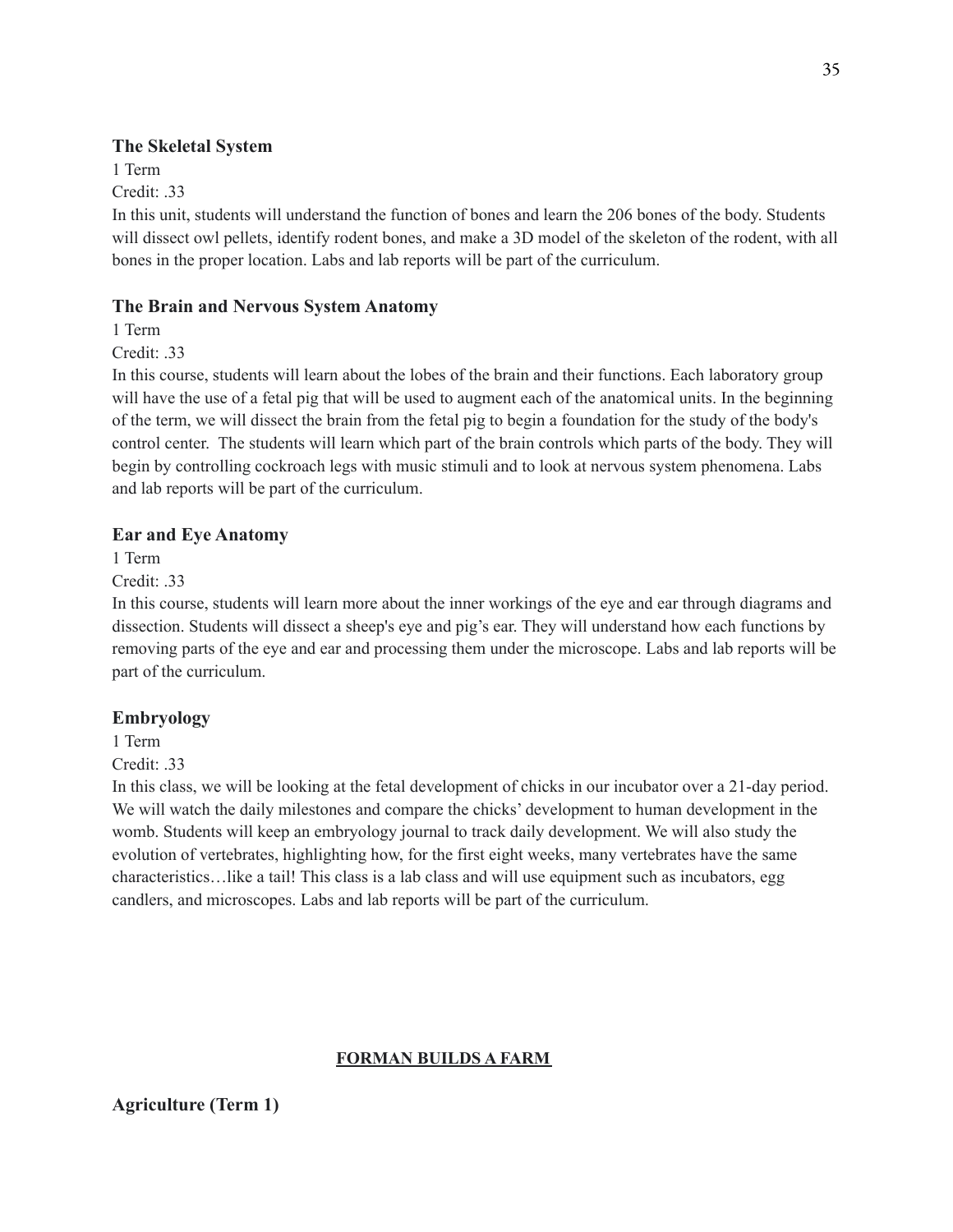# 1 Term

### Credit: 33

The 21st century world has wedged a gap between western culture and the food that we eat every day. With the advent of processing plants and transportation, it is often difficult to recognize where our food actually comes from. Through study in this course, students will gain an understanding of the methods and science behind organic farming as they work to propose and design a working fruit and vegetable farm on campus. Concepts covered in this course include soil chemistry, plant physiology, and horticulture, while broader themes of study include sustainability, climate change, and ethical land-use practices. Labs and lab reports will be part of the curriculum.

#### **Soils (Term 2)**

1 Term Credit: .33

Prerequisite: Agriculture

From the food we eat to the air we breathe, soil shapes our lives. Soil forms in response to local conditions, recording regional climate variability (if you know how to look). Soil is also one of the most important carbon sinks, so the way we interact with soil has the potential to seriously impact our changing climate. However, as an important agricultural resource, we must continue to utilize soil to feed Earth's growing population. This introductory course in soil science introduces students to the study, management, and conservation of soils as natural bodies, as media for plant growth, and as components of the larger ecosystem. Through study in this course, students will work to evaluate locations on the Forman Campus that would be most suitable for cultivation. Labs and lab reports will be part of the curriculum.

# **Fermentation and Preservation (Term 3 or 4)**

1 Term

Credit: .33

Prerequisite: Agriculture

Fermented foods are the healthiest, cheapest, and some of the most delicious superfoods available in the world and have allowed humans throughout history to keep food edible through times of scarcity. Through study in this course, students will learn the history and science behind fermentation and preservation. Labs and lab reports will be part of the curriculum.

# **Population Ecology (Term 5)**

1 Term

Credit: 33

Prerequisite: Agriculture and one other course in the FBAF curriculum.

The course introduces central theories within population ecology which include the importance of abiotic factors, competition, predation, herbivory, dispersal, diseases, and harvesting strategies for fluctuations in population sizes. Topics of study include food chains, food webs, invasive species, density and distribution, and community interactions. Labs and lab reports will be part of the curriculum.

# **Botany (Term 6)**

1 Term Credit: .33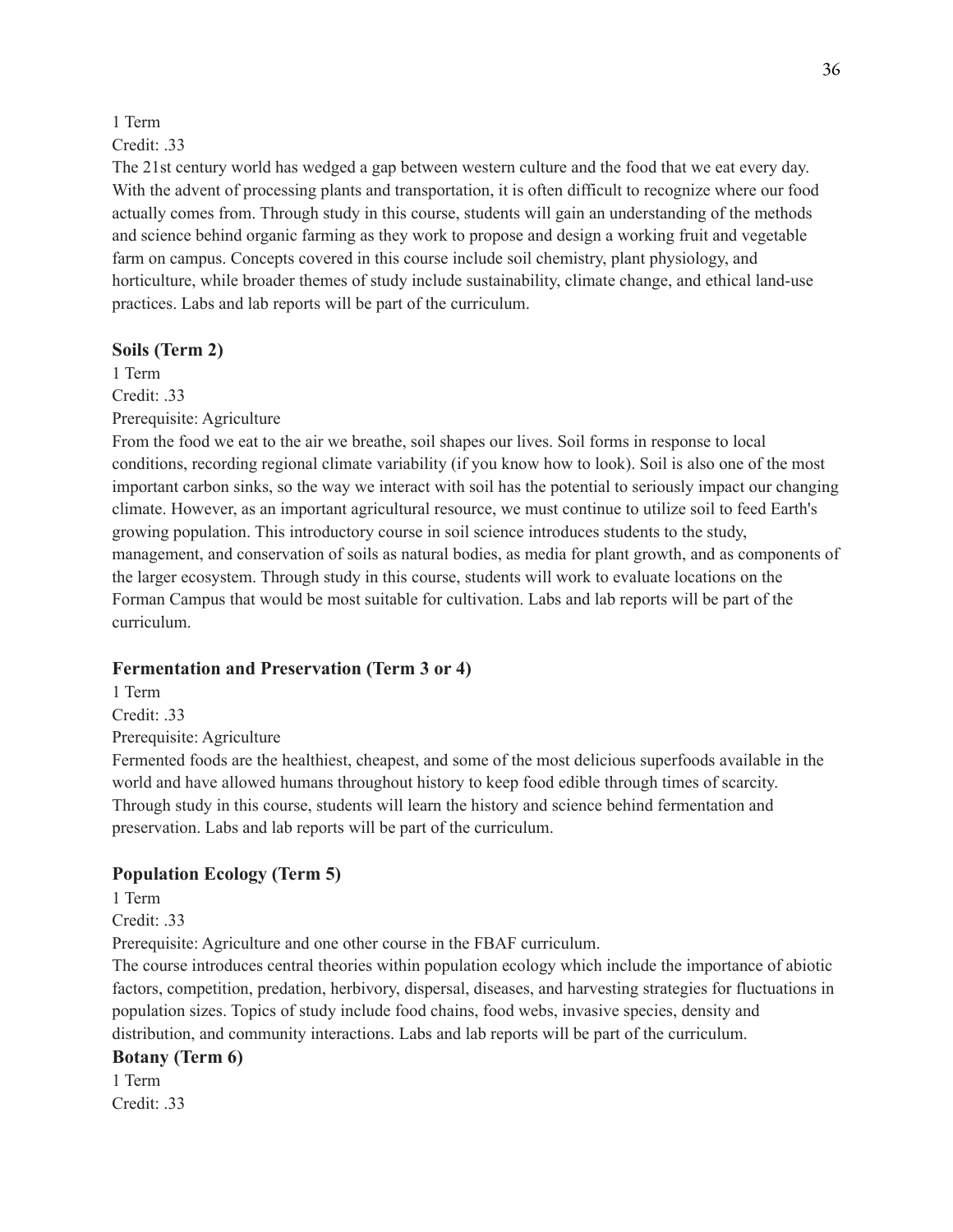#### Prerequisite: Agriculture

Humans have been cultivating land for thousands of years. What began as herbalism, the study of medicinal plants and their properties has evolved into the intricate science of how plants grow, utilize nutrients, reproduce, and provide humans with vital sustenance. This course provides an introduction to the classification, relationships, structure, and function of plants. Topics include reproduction and development of seed and non-seed plants, levels of organization, form and function of systems, and a survey of major taxa. Labs and lab reports will be part of the curriculum.

#### **International Conservation Law** (separate from TES, Term 4)

1 Term

Credit: .33

What laws govern endangered and threatened species? This course looks at laws governing wildlife all over the globe. These laws, while often overlooked or not remembered, are why many of our species have survived (i.e., the Bald Eagle). We will look at five case studies including: Amur Tiger, African Lion, African and Asian Elephants, Jaguar, and our local Bobcat. This discussion- and project-based class will provide a stimulating view of how the laws of conservation help species in peril with whom we share the planet.

#### **ROBOTICS and TECHNOLOGY**

#### **Robotics**

#### 1 Term

#### Credit: .33

This modular and project-based curriculum teaches the design process in an engaging, hands-on manner to help teachers challenge, motivate, and inspire their students. By moving students through an actual engineering project, students quickly understand the relevance of what they are learning. No prior robotics experience is required; beginners are able to advance sequentially through the units to gradually increase their knowledge and skill level. Students will walk through the design and build a mobile robot to play a sport-like game. Each year the game changes and is announced at the "world competition" in April. During this process, the students will learn key STEM principles and robotics concepts. At the culmination of this class, they will compete head-to-head against their peers in the classroom, or on the world stage in the VEX Robotics Competition.

#### **Advanced Robotics**

1 Term Credit: .33 *Prerequisite: Robotics*

This course is geared toward competition and builds on the programming skills learned in the previous course. In this course, students use their engineering notebooks each class to record each design both mathematically, sketches, and narratively. Students become active in the engineering process and design. They become more aware of strategic planning and design and compete in the Vex games earlier and more often.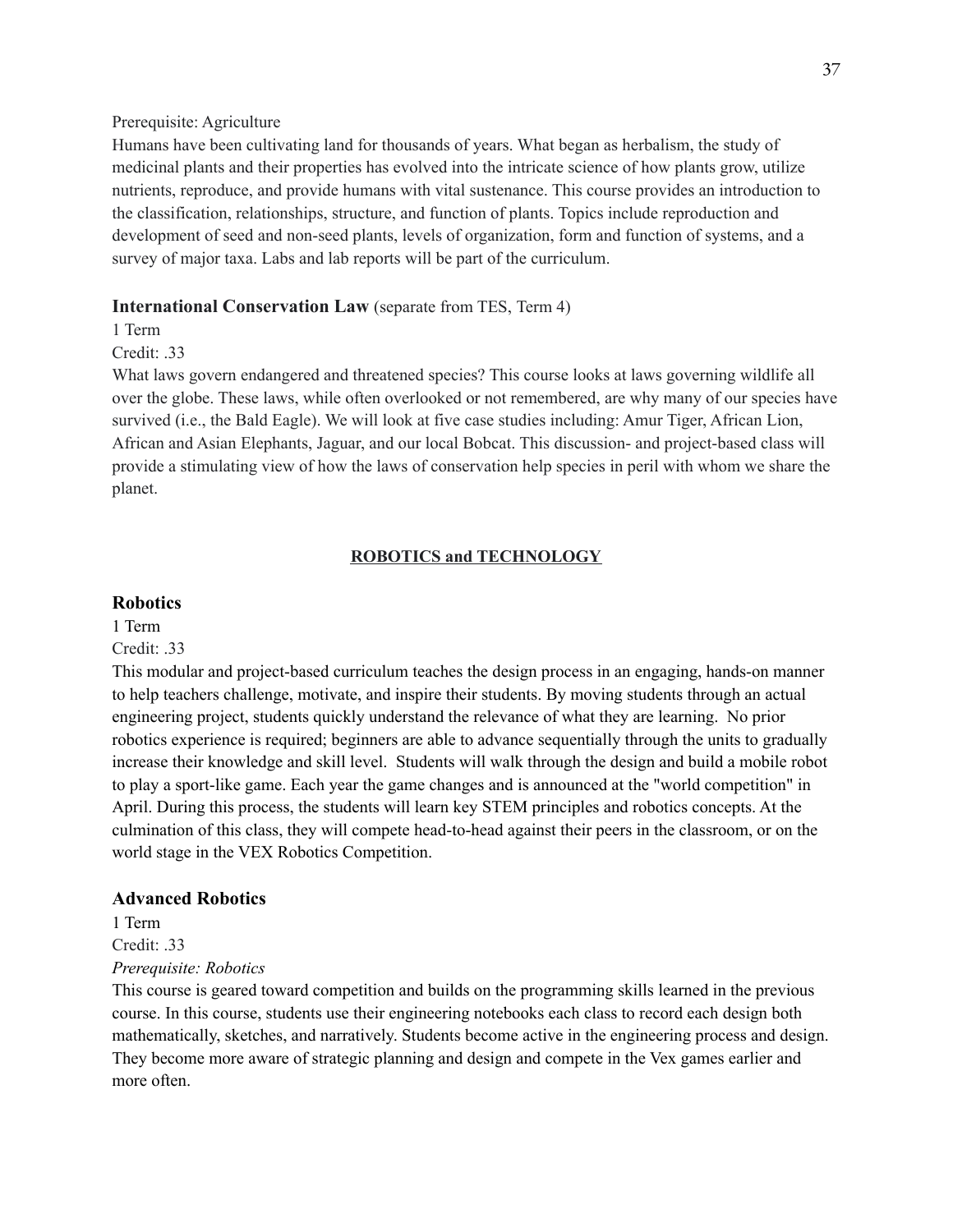#### **Geographical Information System Mapping** (spring 2023)

1 Term

Credit: 33

Geographical Information System or GIS is a mapping program that creates and allows you to analyze all sorts of data from a given geographical area. Are you interested in rock types, vegetation types, streams, and rivers, or maybe archeological information and land use? In this class, we will use a drone to take photos and videos of Forman School's 150 acres. Using GIS, we will map the school property and analyze the area for rock type, vegetation and more. Thousands of organizations in every field are using GIS to make maps for communication, perform analysis and share information. GIS is the way of the future. Hundreds of thousands of organizations are already using GIS mapping for communication, analyzing certain geographical regions, sharing that information, and solving problems around the world. GIS helps us make better decisions based on geography.

# **HEALTH, WELLNESS CLASSES**

All students will take one Health class per year. The objective of these courses is to help students build a strong sense of who they are, to examine their core values, and to recognize the outside forces that can reinforce or challenge those central beliefs. These courses are graded Pass/Fail.

#### **Health Classes 9th, 10th, and 11th**

1 Term each year

Credit: .33

The health curriculum is designed to help students explore topics that they are faced with in their earlyto mid-teen years. Each class focuses on one specific theme including but not limited to the following: media literacy, healthy/unhealthy relationships, sexual education, eating disorders, intuitive eating, substances, harm reduction strategies, and mental health. Students will be engaged in class through discussions and will reflect upon each topic by keeping a journal (checked weekly). Our goal is to provide students with the necessary tools to help navigate life in all subject areas.

#### **12th Grade Senior Health Seminar**

1 Term

Credit: 33

The 12th-grade senior seminar will explore life after Forman. Students will be offered tools to help navigate their new experiences in college or life ahead. The class will be in workshop form and will include topics such as resume writing, sexual education, personal safety, bystander interventions, Title 9, harm reduction strategies with substances, where to get support for mental health and addiction, non-traditional student programs, and more.

# **MATHEMATICS DEPARTMENT**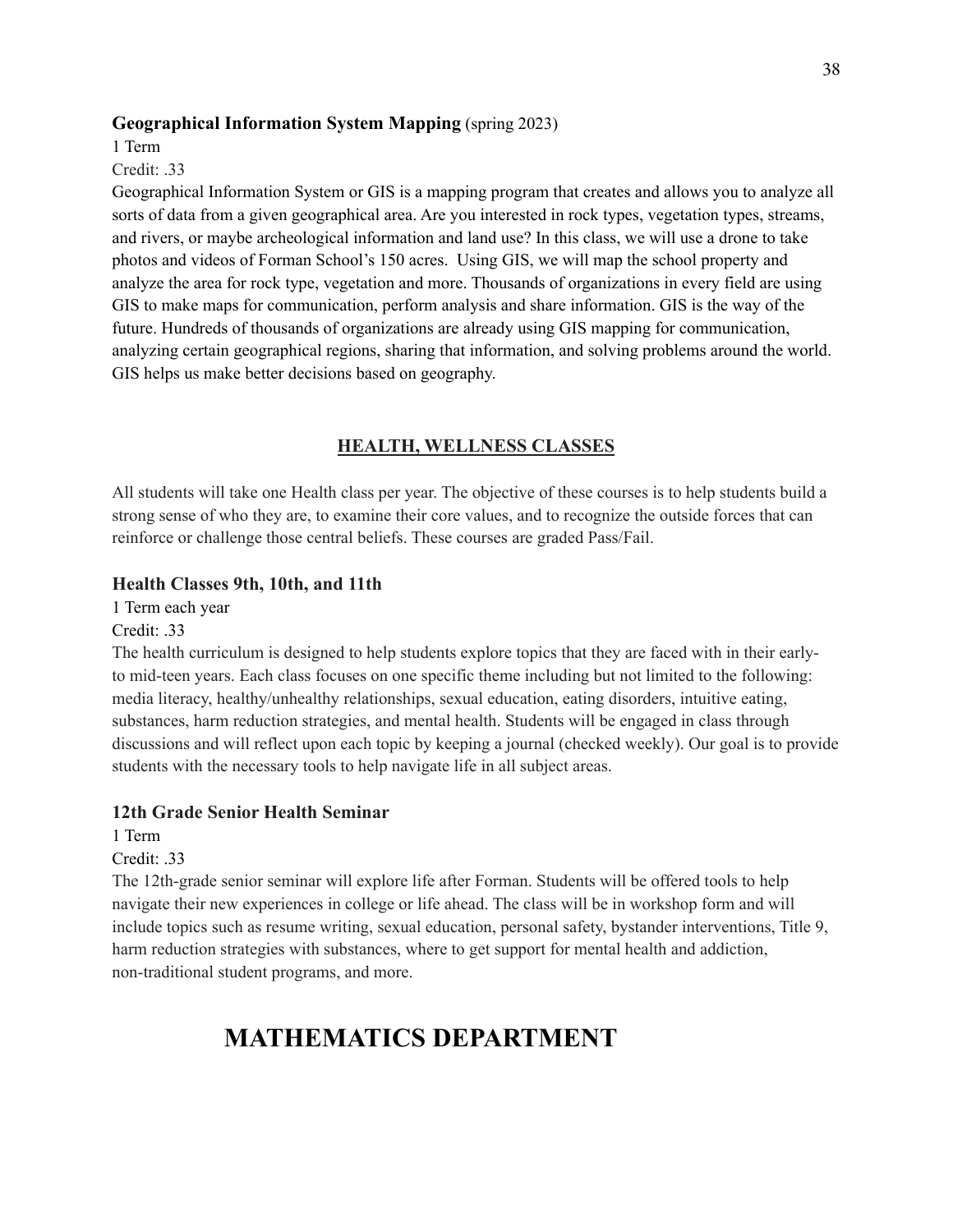The Mathematics Department provides a stimulating and challenging curriculum for students with a wide range of mathematical backgrounds. Instead of focusing solely on content coverage as a gauge for success, teachers emphasize building confidence and accuracy of computation when problem-solving. Through this approach, we strive to cultivate confident, lifelong learners who are grounded in sound math fluency and have strong problem-solving skills when they enter college.

All students taking a math class are expected to have a calculator for use in the classroom and on their homework. Students who do not have their own calculator at the beginning of the year will be able to purchase one through the School store during the first week of classes.

# **STANDARD Math Classes**

#### **Intro to Secondary Math**

3 Term Course Credit: 1

This class covers mathematical content that students will need in order to begin their secondary mathematics education. In order to best serve students with gaps in their mathematical learning, this class focuses on pre-algebra concepts, thus preparing them to take Integrated Mathematics I the following year.

#### **Integrated Mathematics I**

#### **Prerequisite: Introduction to Secondary Mathematics or equivalent**

3 Term Course

Credit: 1

Integrated Mathematics I replaces Algebra I as a class by integrating algebra 1 concepts with geometry concepts for a more streamlined approach to math. Students will learn about graphing, solving equations, data interpretation, as well as geometry concepts such as angles, planes, and shapes, which will prepare them for Integrated Mathematics II the following year.

# **Integrated Mathematics II**

#### **Prerequisite: Integrated Math I or equivalent.**

*Also of ered at the Honors level with department recommendation*

3 Term Course

Credit: 1

Integrated Mathematics II expands the study of quadratics, absolute value, and other functions.

Exploration of Geometry topics extends to polygons, trigonometry, circles, and three dimensional figures. Algebraic skill reinforcement is used throughout this course.

#### **Integrated Mathematics III**

#### **Prerequisite: Integrated Math II or equivalent**

*Also of ered at the Honors level with department recommendation*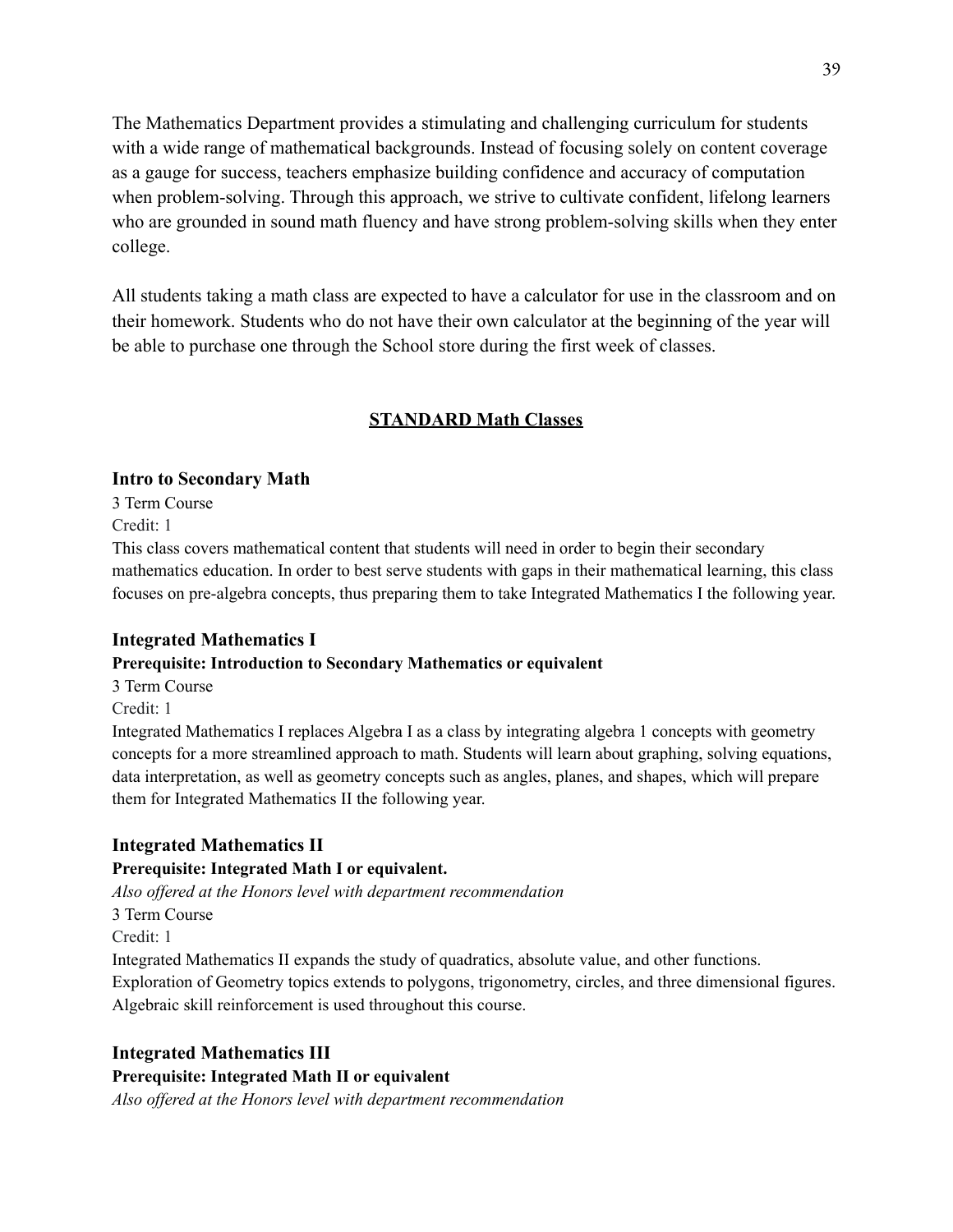3 Term Course

### Credit: 1

This is the third course of the integrated mathematics sequence and continues to build upon the work done in the previous two courses. In this traditional mathematics sequence, the work done will continue to reinforce the concepts previously covered which allows for more complex and challenging types of problems. Topics covered in this course include geometric modeling, linear and quadratic functions, polynomials, radical functions, exponential functions, logarithmic functions, rational functions, sequences and series, trigonometric functions, and data analysis.

# **Additional Mathematics**

# **Prerequisite: Integrated Math III or equivalent and department recommendation**

*Also of ered at the Honors level*

3 Term Course Credit: 1

This course is designed for students who are interested in the study of mathematics up to and through calculus in the future. The curriculum consists of many traditional topics including quadratic and polynomial functions; exponential and logarithmic functions; trigonometric functions and identities; sequences and series; an introduction to derivatives; as well as other skills students will need for success in calculus.

# **Applied Calculus**

# **Prerequisite: Additional Mathematics or equivalent and department recommendation.**

*Honors level course* 3 Term Course

Credit: 1

A very important question most Forman students ask in class is, "when am I going to use this in real life." That question will be answered daily in this course. Calculus is the backbone of mathematics and is used in explaining concepts in economics, business, biology, and the social sciences. The three main parts of calculus, limits, derivatives, and integrals, will be studied and applied to the real world.

# **Pure Mathematics I Honors**

2 Term Course

Credit: .66

This calculus-based course covers the content contained in the Pure Mathematics 1 section of the Cambridge Assessment International A Level Mathematics syllabus. Many of the topics covered in this course will be familiar to students from previous math courses but the types of problems will be more advanced. Topics covered will include trigonometric proofs, series, differentiation using the power and chain rules, and an introduction to integration.

# **Pure Mathematics II Honors**

2 Term course Credit: .66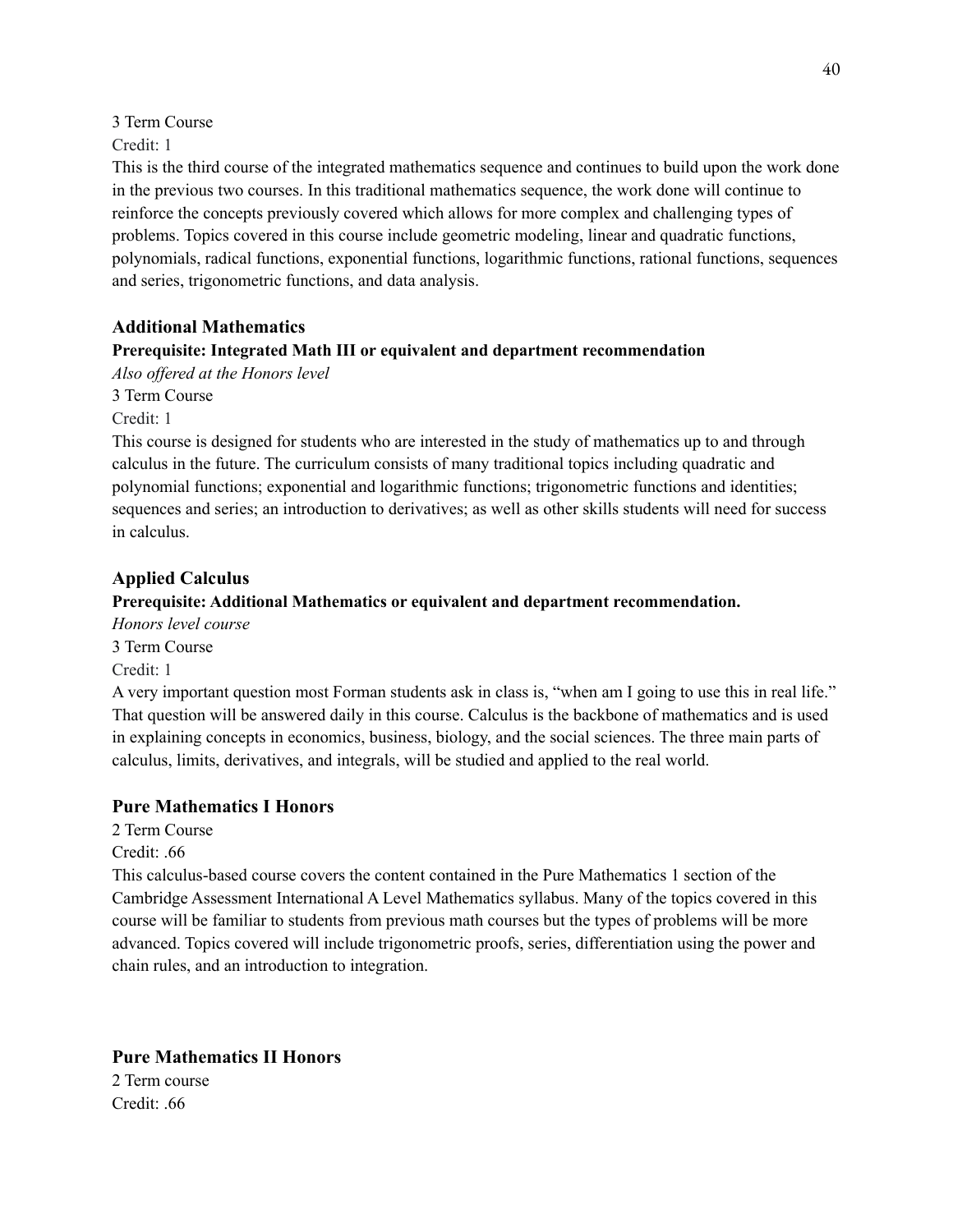This calculus-based course covers the content contained in the Pure Mathematics 2 section of the Cambridge Assessment International A Level Mathematics syllabus. Topics covered will include the product and quotient rules, differentiation and integration of logarithmic, exponential, and trigonometric functions, implicit differentiation, parametric differentiation, and using iterative formulas to find numerical solutions to equations.

# **Pure Mathematics III Honors**

#### 2 Term course

Credit: .67

This calculus-based course covers the content contained in the Pure Mathematics 3 section of the Cambridge Assessment International A Level Mathematics syllabus. Topics covered will include partial fractions, binomial expansions, integration by substitution, integration by parts, vectors, differential equations, and complex numbers.

# **ELECTIVE Math Classes**

# **Probability**

1 Term course Credit: .33

Probability is a course which allows students to understand the scope of all possible outcomes, determine the likelihood of each, and better make predictions about the world around them. Any study of probability is also accompanied by counting possibilities, so this course contains introductory combinatorics topics as well as basic probability, conditional probability, and probability distributions. In addition, students will learn the far reaching applications of probability from game-show simulations to philosophical quandaries!

# **Statistics**

1 Term course

Credit: .33

Statistics provides an in-depth look at the study of statistics and how it relates to the world around us. Students will learn how to use technology to collect, organize, and analyze data as well as learning to determine good from bad in data, graphs, and predictions. Topics covered include data classification, graphical displays of data, measures of central tendency, percentiles, distributions, and z-scores.

# **WORLD LANGUAGES DEPARTMENT**

The World Language Department aims to provide all students with the opportunity to study a second language, regardless of their individual learning styles. Teachers foster an appreciation for other cultures and people and prepare students for college study and their future roles in the world community.

# **Spanish I**

3 Term Course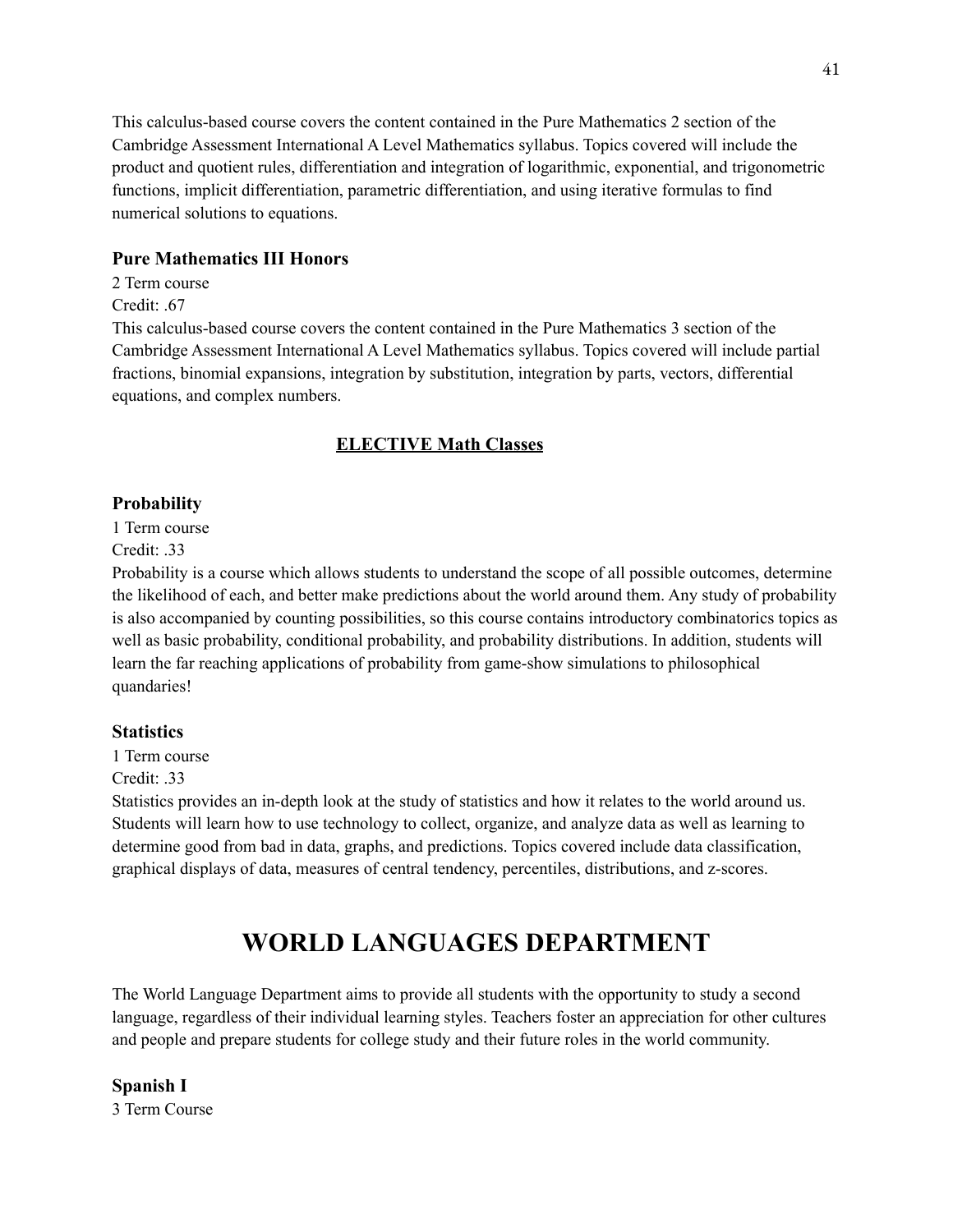Credit: 1

This course is an introduction to Spanish. Students will develop basic speaking, reading, writing, and listening skills in Spanish. They will be exposed to the present tense and, by the end of the course, be able to recognize and use the seven most widely used verbs. This course also hopes to foster an appreciation of Spanish culture and linguistic variety in the Spanish-speaking world.

# **Spanish II**

3 Term Course

Credit: 1

This course will continue to develop students' reading, listening, writing, and speaking skills in Spanish. Students will continue practicing the present tense and be asked to participate in longer conversations and answer questions about themselves. In this course, students will also read a short novel. Additionally, students will recognize and appreciate the diversity of Spanish culture and linguistic variety in the Spanish-speaking world.

# **Spanish III**

3 Term Course

Credit: 1

This course is an intermediate level course. Students will improve their speaking, writing, and reading as well as expand their vocabulary. Introductions to more sophisticated grammar concepts, upper level vocabulary and culture will also take place. By the end of the semester, students will be expected to be able to hold a 3-5 minute interpersonal conversation, read a short article and be able to explain what it is about and write a coherent one page paper in the target language.

# **Spanish IV**

3 Term Course

Credit: 1

In Spanish IV, students will go beyond learning basic grammar. They will be putting everything they have learned in the previous years to practice. More writing, speaking, and listening in the target language will be required. They will be introduced to important Hispanic figures and are expected to discuss and describe them in Spanish. The teacher will teach the majority of the class in Spanish (only using English when necessary).

# **Culture of Spain**

1 Term Course Credit: .33 Open to everyone, but does not fulfill a Foreign Language credit

Students will learn about food, music, dance, education, and the history of Spain. This class will be taught in English, and through the use of videos, music, authentic food, and first-hand stories, students will be exposed to the culture of Spain in a hands-on and meaningful way.

# **American Sign Language I**

3 Term Course Credit: 1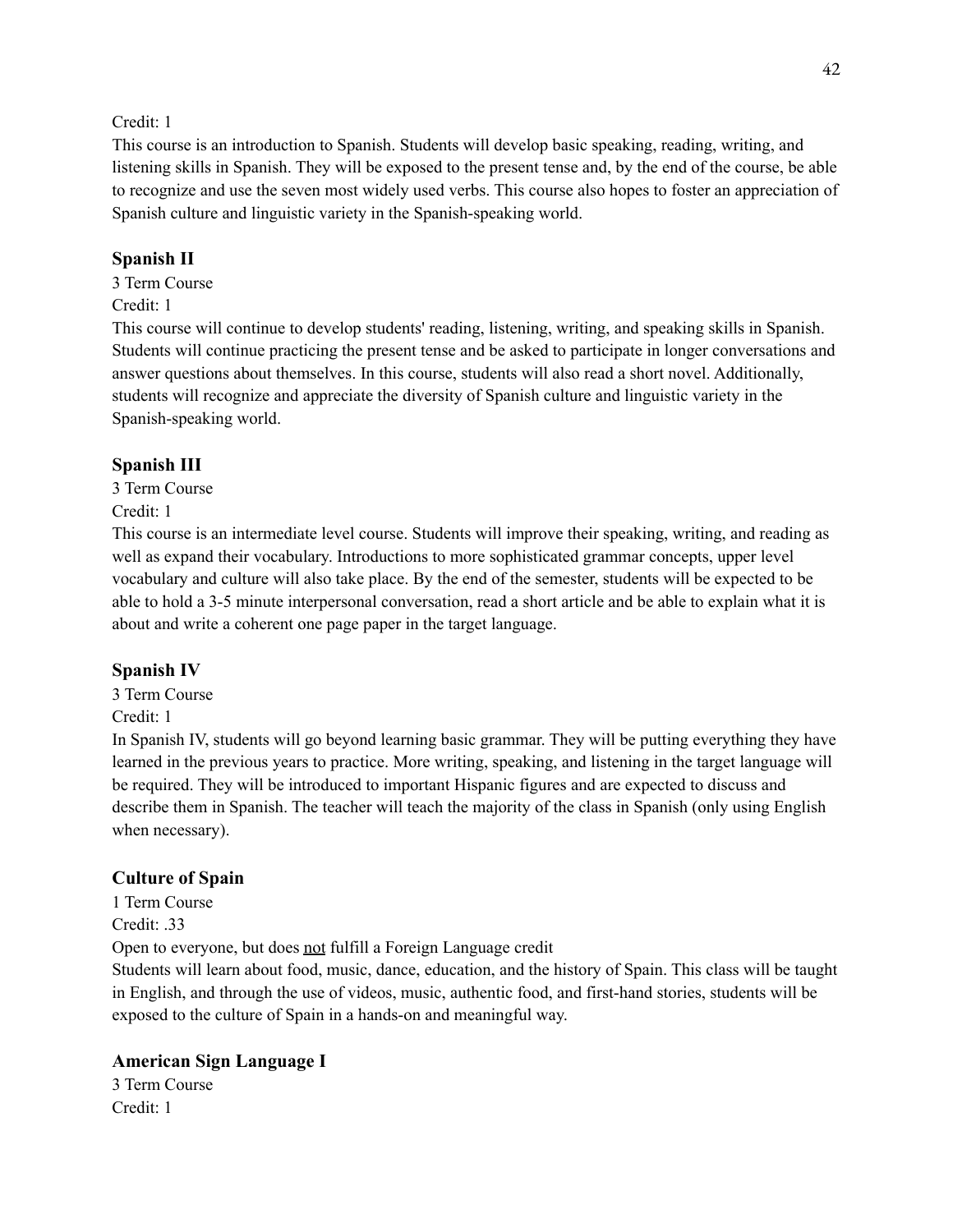Students are introduced to the fundamentals of this visual-gestural language (receptive and expressive), as well as learn about the culture, community, and history of deaf people. Students begin by acquiring vocabulary, which quickly moves into signing sentences, and ultimately, dialogues; in learning any language, conversational context is important. American Sign Language structures have both similarities and differences to English and uses grammar as an aid to understanding the language rather than the main focus. Students are assessed both receptively as a whole class and expressively with individual and group projects. Students will be using the text *Master ASL! Level 1* by Jason Zinza. Students will also have the opportunity to attend deaf events outside of school and use other educational materials to enrich their understanding of deaf culture and community.

#### **American Sign Language II**

3 Term Course

#### Credit: 1

In American Sign Language II, students will continue to learn language structures and acquire vocabulary, as well as explore the culture, community, and history of deaf people. Students will engage in activities that promote the practice of linguistic features to develop discourse based on prior knowledge learned in the American Sign Language I course. Conversational context will become more advanced and incorporate more complex language structures. This course will also provide access to the conversational/functional use of sign language and visual vernacular. Receptive and expressive language skills will continue to be assessed using a variety of methods including whole class, individual, and group projects.

#### **American Sign Language III**

3 Term Course

Credit: 1

In American Sign Language III, students will continue to learn language structures and acquire vocabulary based on their acquired knowledge at the ASL I and II levels. Students will develop a more in-depth understanding of the culture, community, and history of deaf people as well. Students will engage in activities that promote the practice of linguistic features to develop discourse based on prior knowledge learned in the American Sign Language I and II courses. Conversational context will become more advanced and incorporate more complex language structures. This course will also provide access to the conversational/functional use of sign language and visual vernacular. Receptive and expressive language skills will continue to be assessed using a variety of methods including whole class, individual, and group projects.

#### **American Sign Language IV**

3 Term Course Credit: 1

American Sign Language IV is an advanced language course in which students will continue to develop and practice language structures and acquire vocabulary. Students will continue to develop a more in-depth understanding of the culture, community, and history of deaf people as well. Students will engage in activities that promote the practice of linguistic features to develop more intensive discourse based on prior knowledge learned in the American Sign Language I, II, and III courses. Conversational context will be practiced at an advanced level and will incorporate more complex language structures.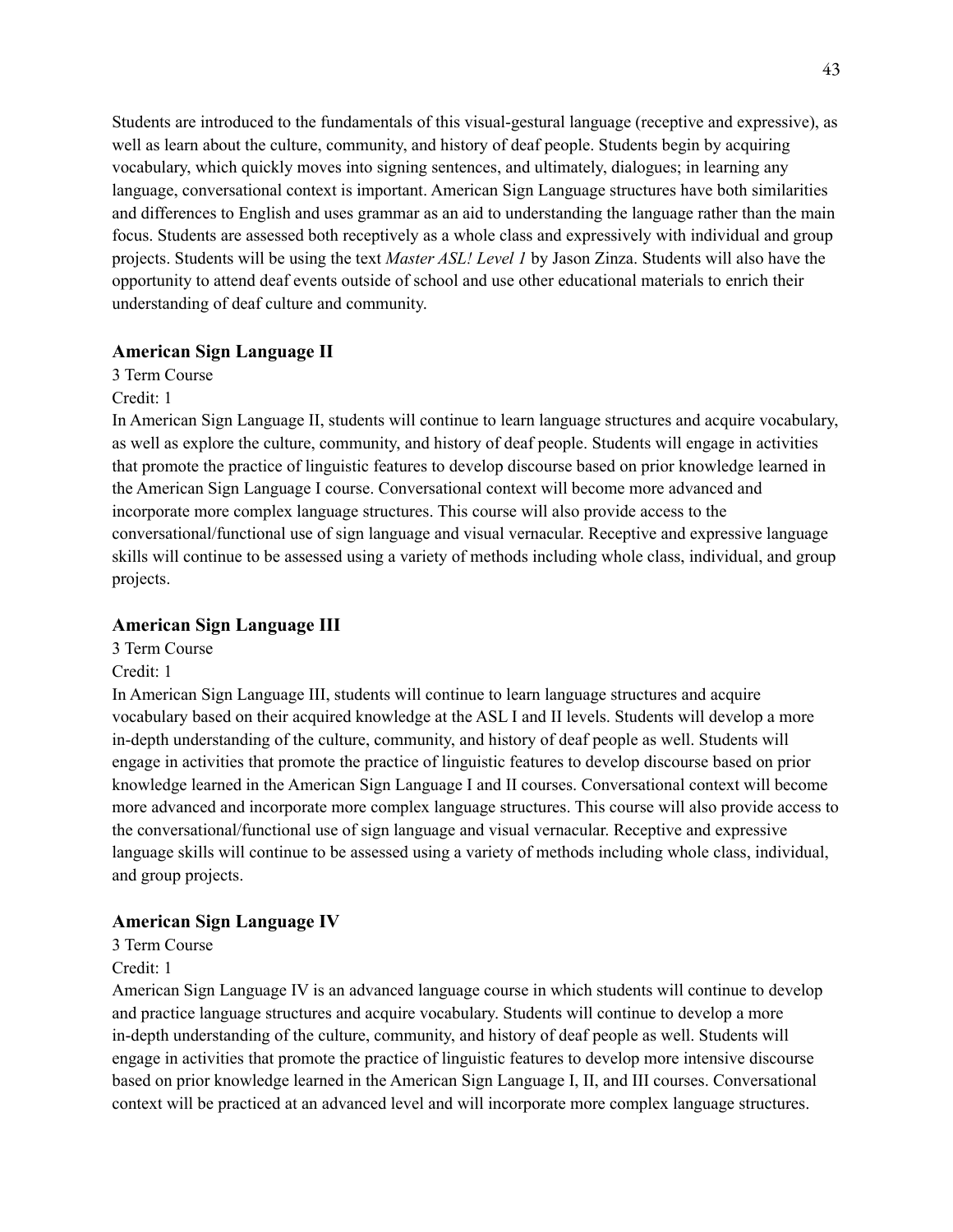This course will also provide access to the conversational/functional use of sign language and visual vernacular with opportunities to converse fully "voice-off". Receptive and expressive language skills will continue to be assessed using a variety of methods including whole class, individual, and group projects.

# **ART DEPARTMENT**

# **STUDIO ARTS**

# **Ceramics: Throwing on the Wheel**

1 Term Course Credit: .33

This course experiments with ways in which the potter's wheel might generate a variety of shapes and forms to be combined into cohesive works of art. Students also have the opportunity to learn a variety of hand-building techniques. Ongoing inspiration will derive from multiple sources, including the works of Chris Gustin and Peter Voulkos.

# **Ceramics: Big and Small**

1 Term Course

Credit: .33

This course will explore how the parameters of scale impact a work of art. For inspiration, students will craft and combine forms to create unique finished clay works of dramatically varied sizes. In addition to learning to make use of the potter's wheel to generate component parts, students will study and emulate the works of various artists, including, but not limited to, those of contemporary ceramicists Peter Voulkos and Viola Frey.

# **Ceramics: Set The Table**

1 Term Course

Credit: .33

Students will learn to create individual shapes and forms that work in harmony with one another to create a cohesive artistic display. One example of this is a table setting, another is a sculpture display. Students will make use of the potter's wheel and of traditional hand-building skills as they investigate the way in which shapes and colors interact and explore ways to combine ideas around their chosen themes or intents.

# **Ceramics: Blaze your Way in Clay**

1 Term Course

Credit: .33

Students will study and emulate the work of established ceramics artists to gain insight and inspiration for original works. By adopting and adapting various traditional and unique elements and by combining them in new ways, students will learn to expand upon their ideas and construct entirely original works of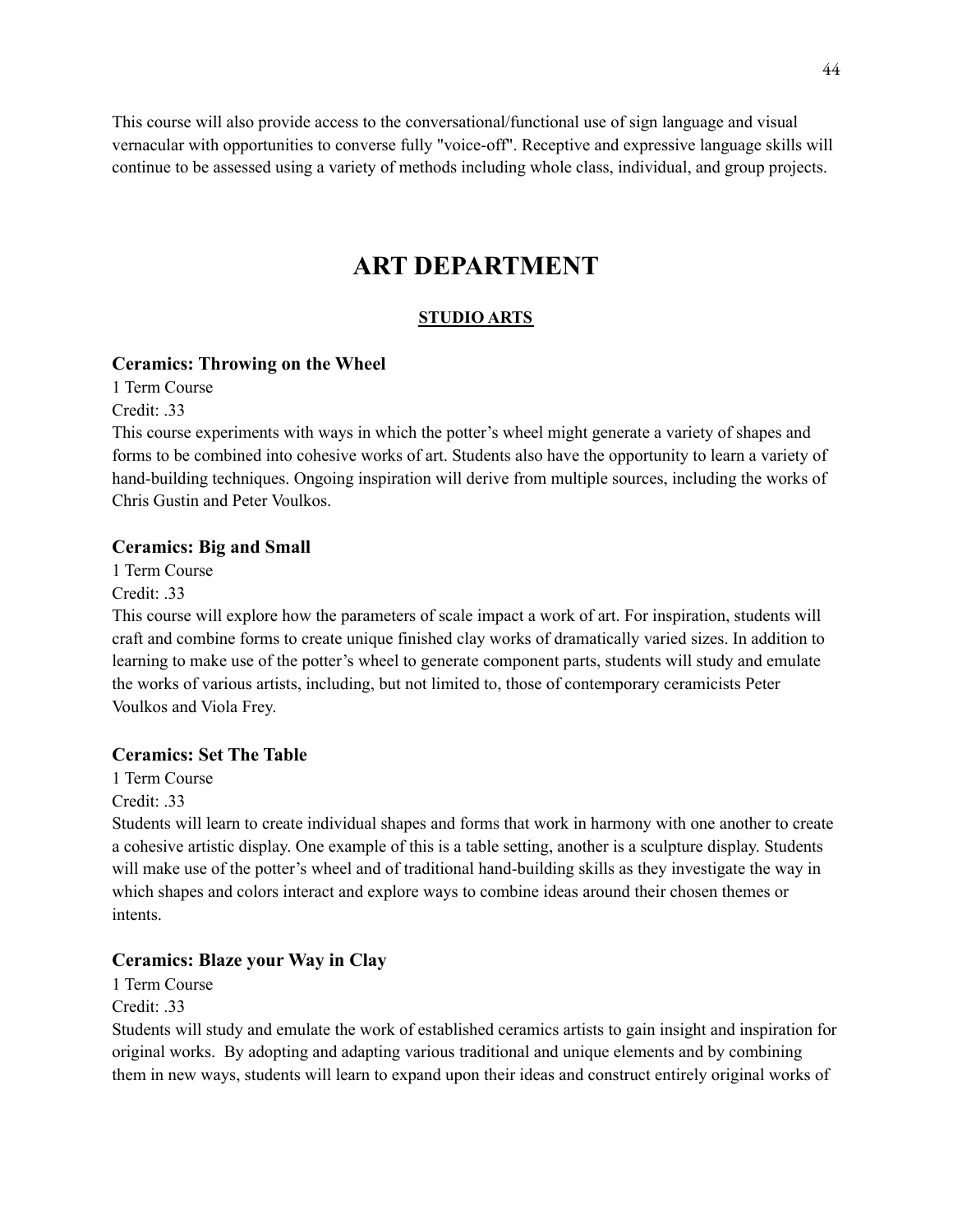art. Special emphasis will be placed on broadening students' abilities to use the potter's wheel and hand-building skills as they work to create their own artistic identities.

# **Metalsmithing Fundamentals**

1 Term Course

Credit: 33

Students will engage with metals and jewelry-making through fundamental projects and skill-building. This class will help students to make projects step-by-step and build confidence in a room with challenging tools and materials. By the end of the class, students will have created at least three finished and polished projects that they will be proud of.

# **The Art of Metalsmithing**

1 Term Course Credit: .33

This class focuses more on the in-depth analysis of sculptural metalsmithing. Jumping right into the safety and basics of creating with such a medium, students will be challenged with visually designing and implementing methods to create a personal project. Three projects will be introduced at the beginning of the course and students will individually choose which to focus on. While this course is individually tailored, fundamental vocabulary, historical understanding, and demonstrations will lead the classroom community to success.

# **Becoming Your Best Art Self**

1 Term Course

Credit: .33

A general studio art class focused on fundamentals and building up art skills. This course will address basic art and design skills in drawing and composition, principles of two-dimensional, and figure drawing. This course is specifically designed for students interested in exploring their creativity and developing foundational skills in art and design.

# **Introduction To Printmaking**

1 Term Course Credit: 33

Students will be introduced to the expansive world of printmaking in this course. Though mostly hands-on and interactive, this course will be supplemented with art history and contemporary artist discussions. With these conversations, we will open up topics such as how art is politicized, the westernization of the medium, and how mass-media was shifted by printmaking. Students will have the opportunity to experiment with multiple forms of printmaking: linocut, woodcut, and monoprint while participating in perspective-shifting discourse.

**Architecture** 1 Term Course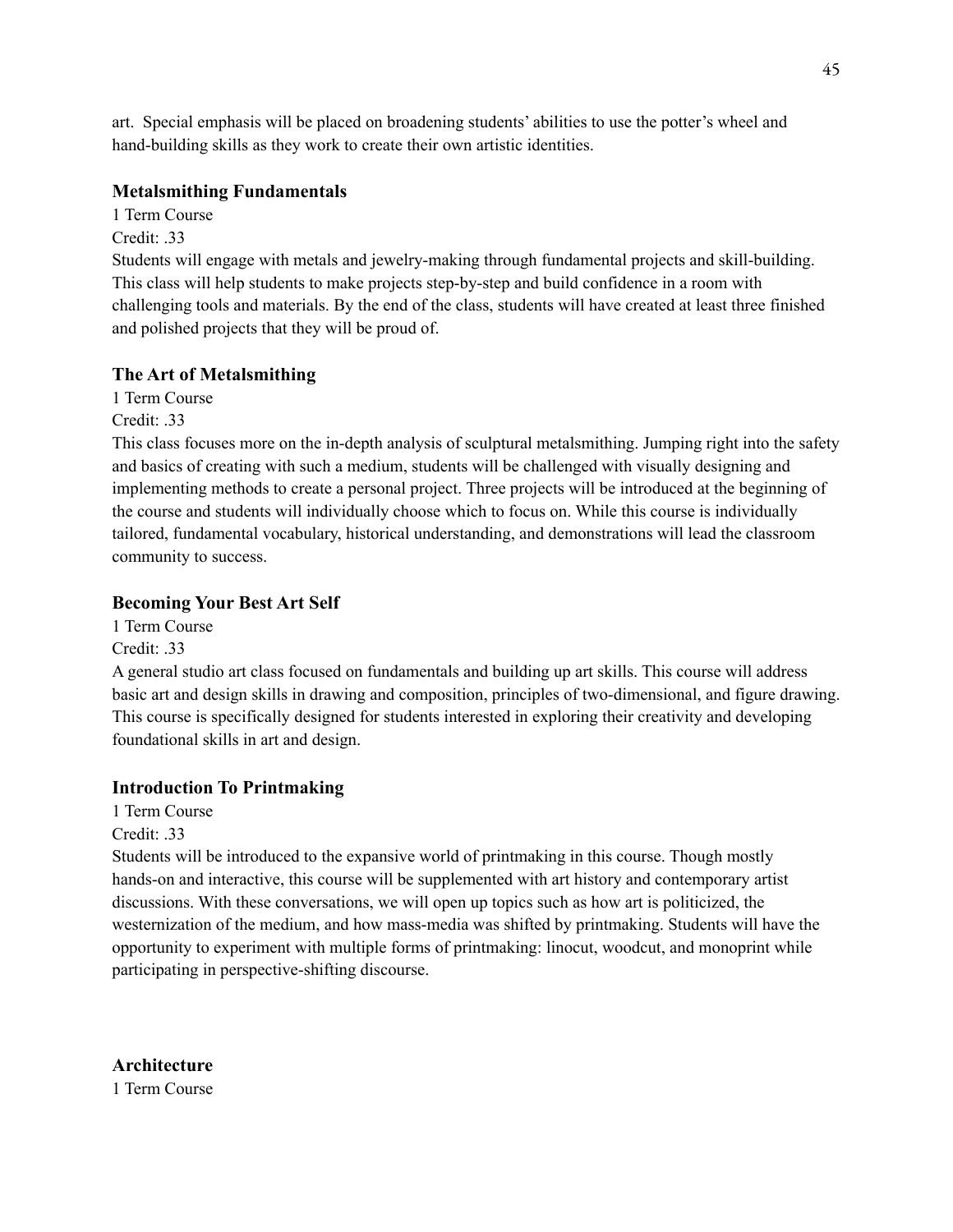Credit: .33

In this course, we will be looking at the historical and cultural importance of architecture while relating this with the technical understanding of the practice. Students will identify geometric shapes within an environment, and then learn how to construct these shapes in both two-dimensional and three-dimensional forms. With this foundation, students will then connect their aforementioned understanding of the cultural importance of architecture into a culminating project.

### **PAINTING AND DRAWING**

#### **Fundamentals of Painting**

1 Term Course

Credit: .33

Students will develop the skills fundamental to painting by experiencing and experimenting with multiple different types of paint mediums. Each week will be a demonstration of watercolor, oil, and acrylic. Students will also learn how to make and stretch their own canvases to use. They will also learn how to set up a correct palette and utilize color to the best of their abilities.

#### **Drawing through Observation**

1 Term Course Credit: 33

This course will explore basic drawing skills such as shading, perspective, cross-hatching, etc. Students will use observation to draw basic shapes of objects, landscapes, and buildings. Emphasis will be spent on drawing the way we see things from a precise replica to a creative interpretation. We will study work by artists Michelangelo, Pablo Picasso, and Dana Zaltzman.

#### **Multiple Mediums: Drawing, Painting, and Photography**

1 Term Course Credit: .33

This course will combine parts of our own photography, drawing, and painting into finished artwork. We will explore spatial relations, how we can blend three mediums into one work and whether it results in a more impactful finished piece. Keeping all three mediums on the same 2D surface, students will decide which part of the photograph they will keep as a photograph and which part they will create into drawing and painting. We will study work by artists Ben Heine, Mary Iverson, and Aliza Razell.

#### **Digital Art and Design**

1 Term Course Credit: .33 Open to all students

This course combines making art digitally and graphic design. Students will review both historical and contemporary digital art and design trends. Some potential projects will include, digital drawing, page layout, poster design, designing with type and more. We will utilize programs such as Adobe Illustrator and InDesign.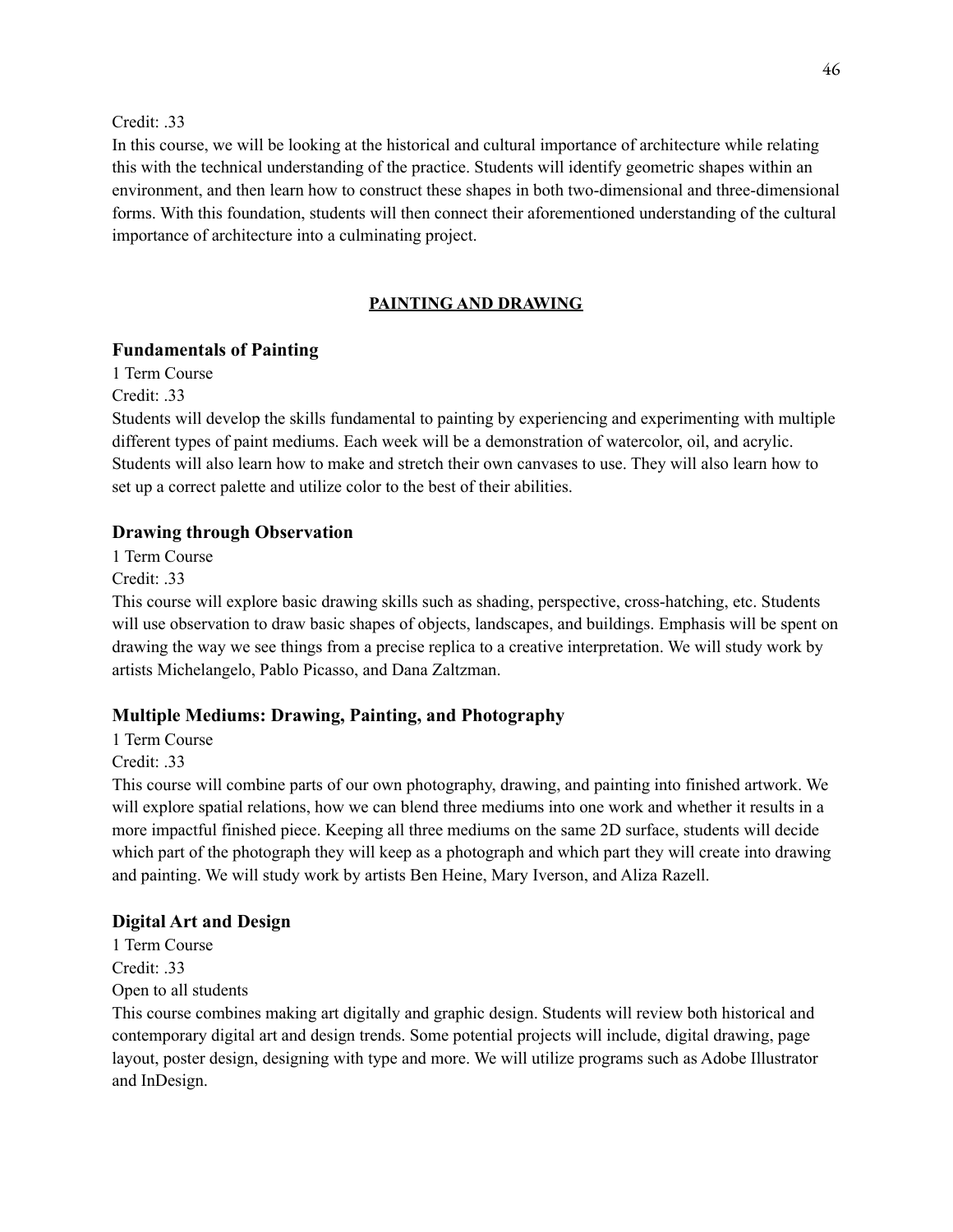#### **Advanced Studio Practices**

1 Term Course Credit: 33 Sophomores, Juniors, Seniors, PGs

This course is for students wanting to take an advanced level art class in various studio art mediums such as drawing, painting and mixed media. Students will develop upon previous skills in painting and drawing to develop a body of work from new styles and techniques. Students will develop their own projects and goals at the beginning of the term. Once projects have been approved by the teacher, each student will work towards creating their work and exploring a variety of materials to use. We will study work by artists who use a variety of mediums in their practices.

#### **Visual Arts Portfolio**

3 Term Course Credit: 1 Juniors, Seniors, PGs only

In this course, students will begin or build upon a portfolio of work for their college applications or personal achievement. Students will research portfolio requirements for each school they are applying to. By the end of the term, students will have worked towards portfolio completion, photographing all 2D/3D work for their digital representation, artist talks, work critiques and artists statements.

#### **ART HISTORY**

# **Rethinking Art History**

1 Term Course

.33 credit in Art or History

The course will take students through centuries of art, starting with renaissance movements and continuing to contemporary movements. Each student will create a short presentation about their favorite piece of art or artist at the end of the course by recreating a piece of art, creating a PowerPoint, or another expressive outlet.

#### **CULINARY ARTS**

The Edible/Culinary Education courses will focus on the overall study of food and how our everyday choices of what we put onto our plates affect the overall food system. This course hopes to make you knowledgeable and empower you to take action in transforming the food system to become truly delicious and sustainable. We will spend a majority of our classes discussing our modern-day food system, how we got here, and where we are headed. The course will be able to reinforce what we learn in theory through trips to farms and hands-on learning of basic culinary skills inside the Lion's Den Bistro kitchen. The course is modeled from the books by Michael Pollan, Chef Dan Barber with the Stone Barns Center for Agriculture, and U.C Berkeley Edible Education 101, created by Alice Waters. These courses are for 11th, 12th, and PG.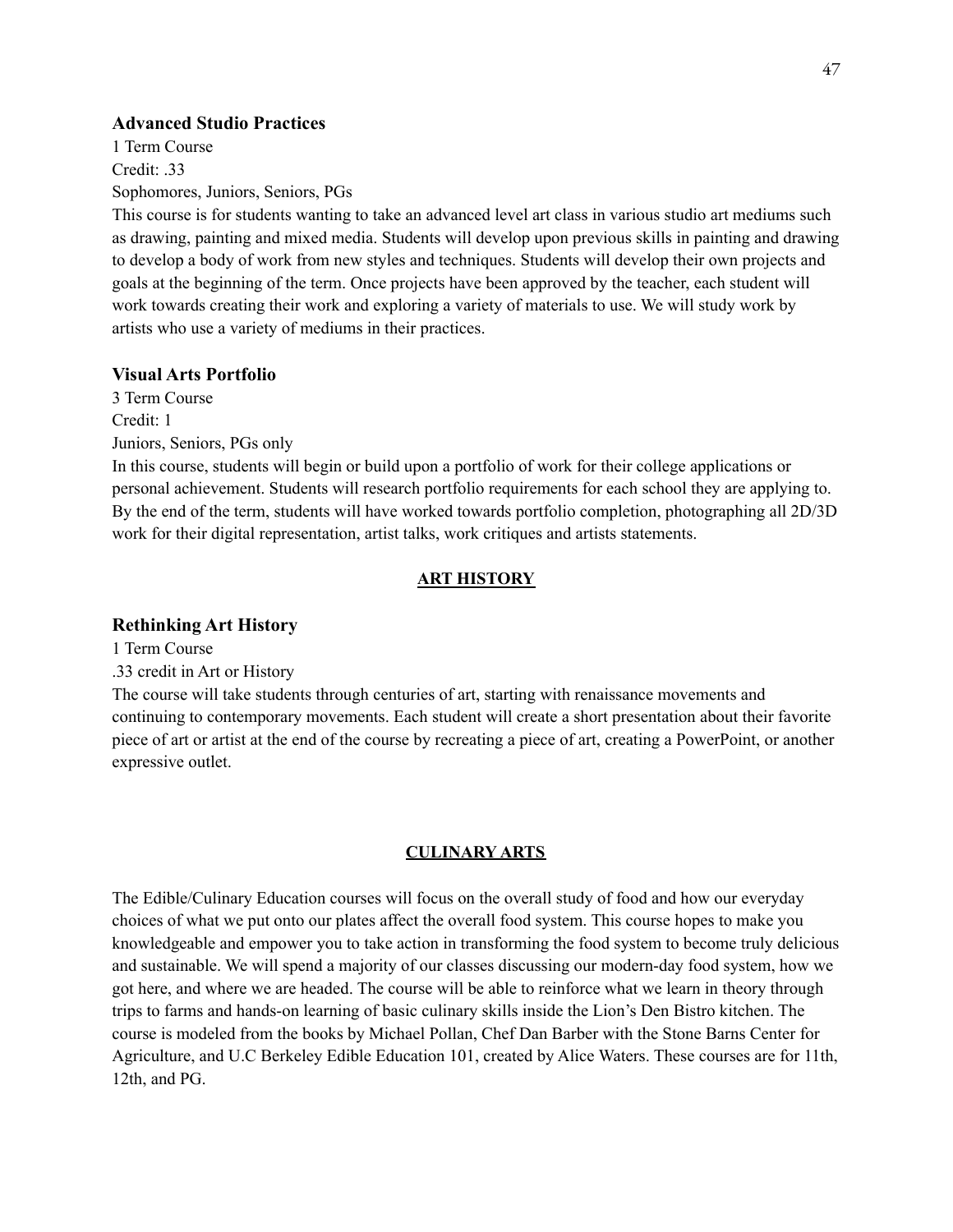#### **Culinary: Fire 101**

1 Term Course Credit: 33

Is fire at the very root of that which makes us human and also responsible for how we got to where we are today in our modern-day civilizations, cuisines, and cultures? This course will allow you to participate in your most ancestral birthright of learning why and how we cook by fire. In this course you will learn not only how to properly make a fire, control its heat and cook over it but you will also take a trip back in time to the earliest ancestors and learn how our ancestors used the technology of cooking over fire which helped us evolve into the species we are today.

#### **Culinary: Water 102**

1 Term Course

Credit: .33

Is the evolution of pot cooking with water responsible for our modern-day processed food industry, and what effect is that having on our health and environment? In this class, we will learn pot cooking which historically began with ceramic pots over a fire, then moved on to metal pots over stove burners, and finished with cooking sous vide. The products that we will be making, such as braising meats, stocks, sauces, and ice cream, will all then be later used on the Lions Den Bistro menu. We will also have a class experiment on how long it takes for ultra-processed food to actually go bad.

#### **Culinary: Air 103**

1 Term Course

Credit: 33

Is air responsible for the beginning of the destruction of all our ecosystems through agriculture, from the desertification of the fertile crescent to our modern-day American "Dust Bowl"? Is gluten really bad? In this class, students will learn about milling a variety of grains grown by multiple small American mills and farms. Students will also be creating and maintaining a sourdough mother, for baking bread and pizza, along with making freshly milled Pasta. The students will also be taking a deep dive into why the very grain that has helped civilization explode from the transformation from porridge to bread is now all of a sudden bad for us.

#### **Culinary: Earth 104**

1 Term Course

Credit: .33

Are we and everything that we eat, drink, and breathe the amalgamation of trillions of microbes that create life? In this class, we will cure and taste meats, make and taste cheeses, make ferments such as kimchi, sauerkraut, kombucha, yogurt, and hot sauces, which will help our understanding of gut microbiome connections to our lives on earth.

#### **PHOTOGRAPHY**

#### **Introduction to Digital Photography**

1 Term Course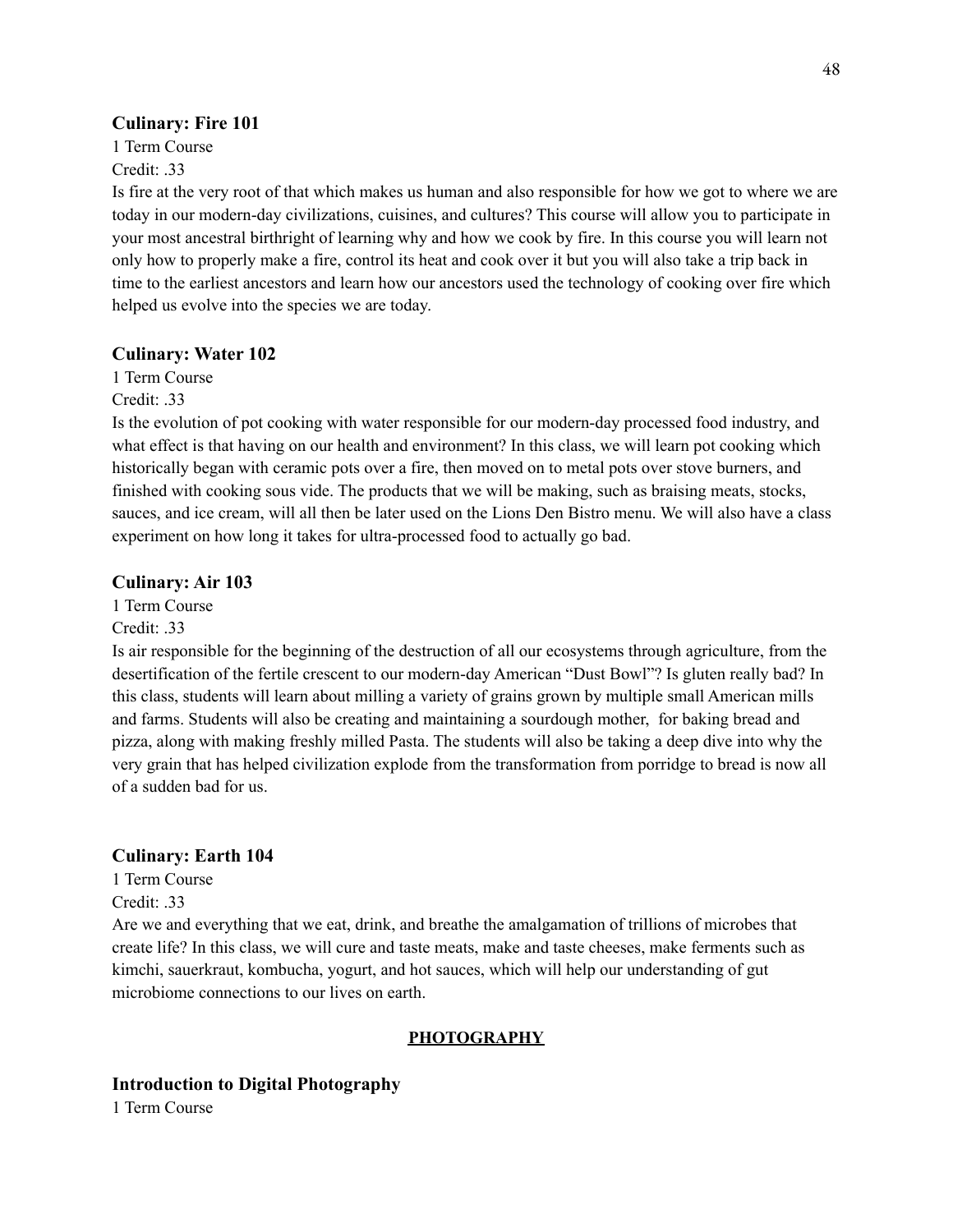#### Credit: .33

In this course, students will learn basic camera functions and how to capture a variety of different styles of photography while using those functions. This will allow for more creativity in their work. Other topics covered will be image composition, depth of field, shutter speed, an introduction to different types of photography, and basic image editing on the computer using Adobe Photoshop.

# **Photography Processes from Digital to Alternative**

- 1 Term Course
- Credit: .33

This course will explore a few alternative ways of producing a photographic print. Students will capture digital photographs, edit them on the computer in Adobe Photoshop, print digital negatives and/or positives, and then print their images using cyanotype solutions and plant juice, such as spinach. We will combine some traditional and digital photographic processes to create one-of-a-kind prints. We will study work by photographers Binh Dahn, Wendi Schneider, and Anna Atkins.

# **Digital Photo: Beyond the Basics**

1 Term Course

Credit: 33

Prerequisite: Introduction to Digital Photography.

This course will expand on all techniques and skills learned in Introduction to Digital Photography. Students will decipher when and why to use certain settings on their cameras. They will further develop their photographic vision by planning projects, creating an efficient workflow, advanced editing techniques in Adobe Photoshop, portfolio building, and photographic visual storytelling.

# **Digital Photo: Special Effects with Adobe Photoshop**

1 Term Course

Credit: .33

As they learn how to work with Adobe Photoshop, students explore ways in which they might utilize the program to create surrealist images. Students create portfolios of works that reflect their own explorations into the realm of surrealism, an art form that traditionally, by definition, derives inspiration from dreamlike imagery and fantasy.

# **Photographic Portraiture: Human Connection**

- 1 Term Course
- Credit: .33

This course will explore different styles of portraiture, from studio to environmental. We will learn how depth of field, image composition, and distance to the subject can play important roles in the final portrait. Students will understand how, as photographers, they can visually describe a subject through a portrait. We will study work by photographers Annie Leibovitz, Yousuf Karsh, and Matika Wilbur.

# **Photography: What's your Point?**

1 Term Course Credit: .33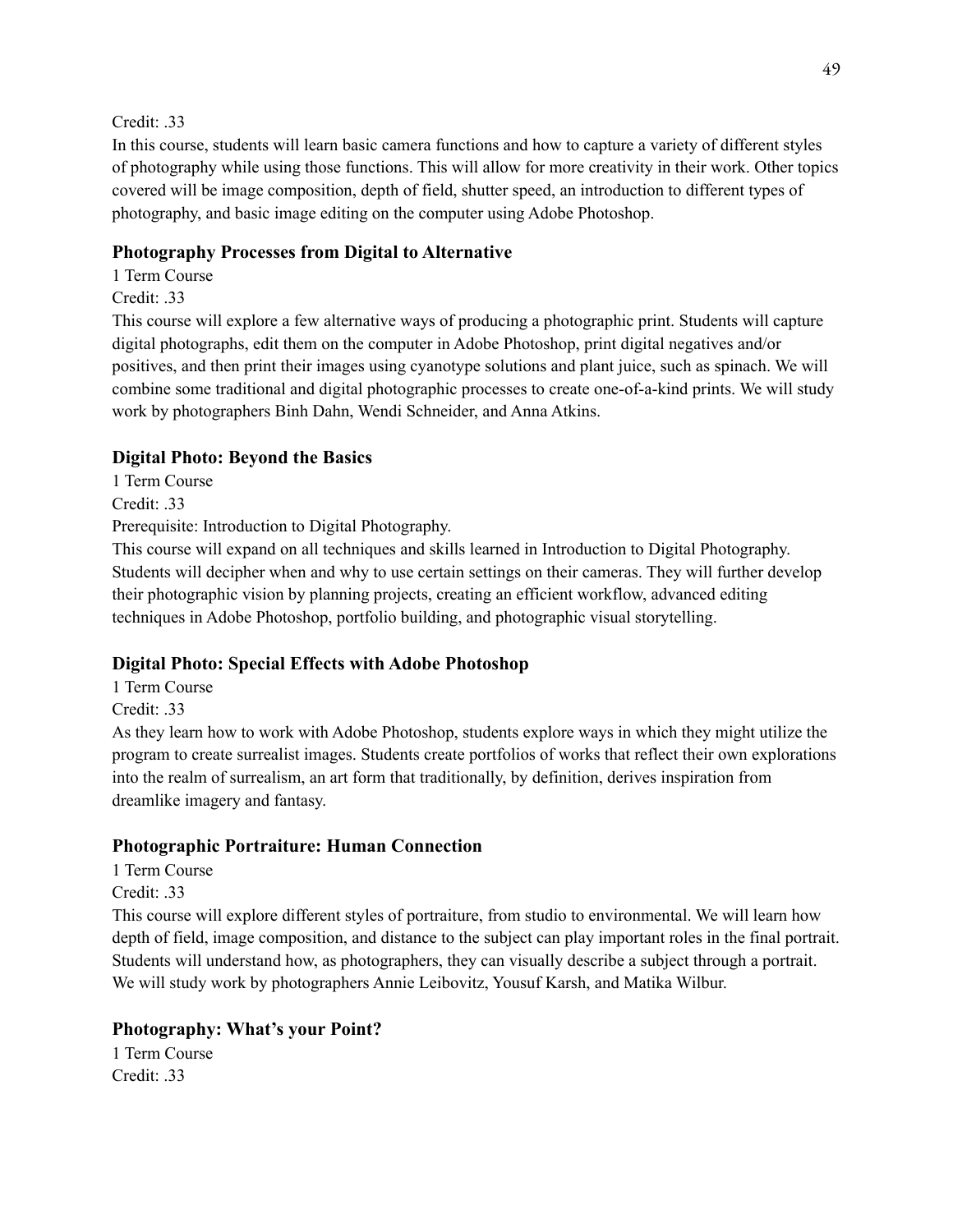Students will explore how perspective impacts an image's message by producing a series of images taken from extreme points-of-view. They will also learn to make use of a full darkroom and manual 35 mm camera. In addition to taking and producing images in the darkroom, students will study a series of photographers for ongoing inspiration.

#### **Advanced Photography Practices**

1 Term Course

Credit: .33

In this course, students will develop a photographic portfolio. Emphasis will be placed on students using the camera in full manual mode to capture the images the way they want them to be seen. We will explore different forms of light, composition, visual messaging, and photo editing. Students will design their own projects and goals at the beginning of class and establish their daily workflow through the term. We will study work by photographers Ansel Adams, Carrie Mae Weems, and others.

#### **Intro to Darkroom Photography**

1 Term Course

Credit: .33

Starting with the basics, students will learn how to develop 35mm film in the darkroom. Students will then print their photographs using enlargers and chemical baths. Working in the darkroom provides students with an opportunity to slow down, spend time with each image, and really understand the impacts that technical and aesthetic choices have on a final photograph. Learning to develop film and prints informs how students think about light, time, and photography as a whole. Students get the chance to work in a professional darkroom, sharing equipment and methods that have been refined over the lifetime of photography.

#### **THEATER AND DRAMATIC ARTS**

#### **Acting I: Scene Study**

1 Term Course  $Credit: 33$ 

The class is meant to help students learn about the craft of acting through memorization, staging and performance of selected scenes and monologues from a variety of classic and contemporary plays in various genres. Students will be asked to participate in the selection of material, read aloud in class, keep a process journal, memorize their scenes, and perform live in front of an audience. Students will be expected to work collegially and professionally with a variety of partners as well as perform solo. Prior acting experience is not required; the class is open to even seasoned performers.

#### **Advanced Acting**

1 Term Course Credit: 33 Prerequisite: Acting I: Scene Study

This course will build off the skills learned in Acting I. Through the use of scenes from plays, students will begin to explore the acting methods of Stanislavsky, Meisner, and Strasberg. It will emphasize the actor's personal input into the process of creating a role.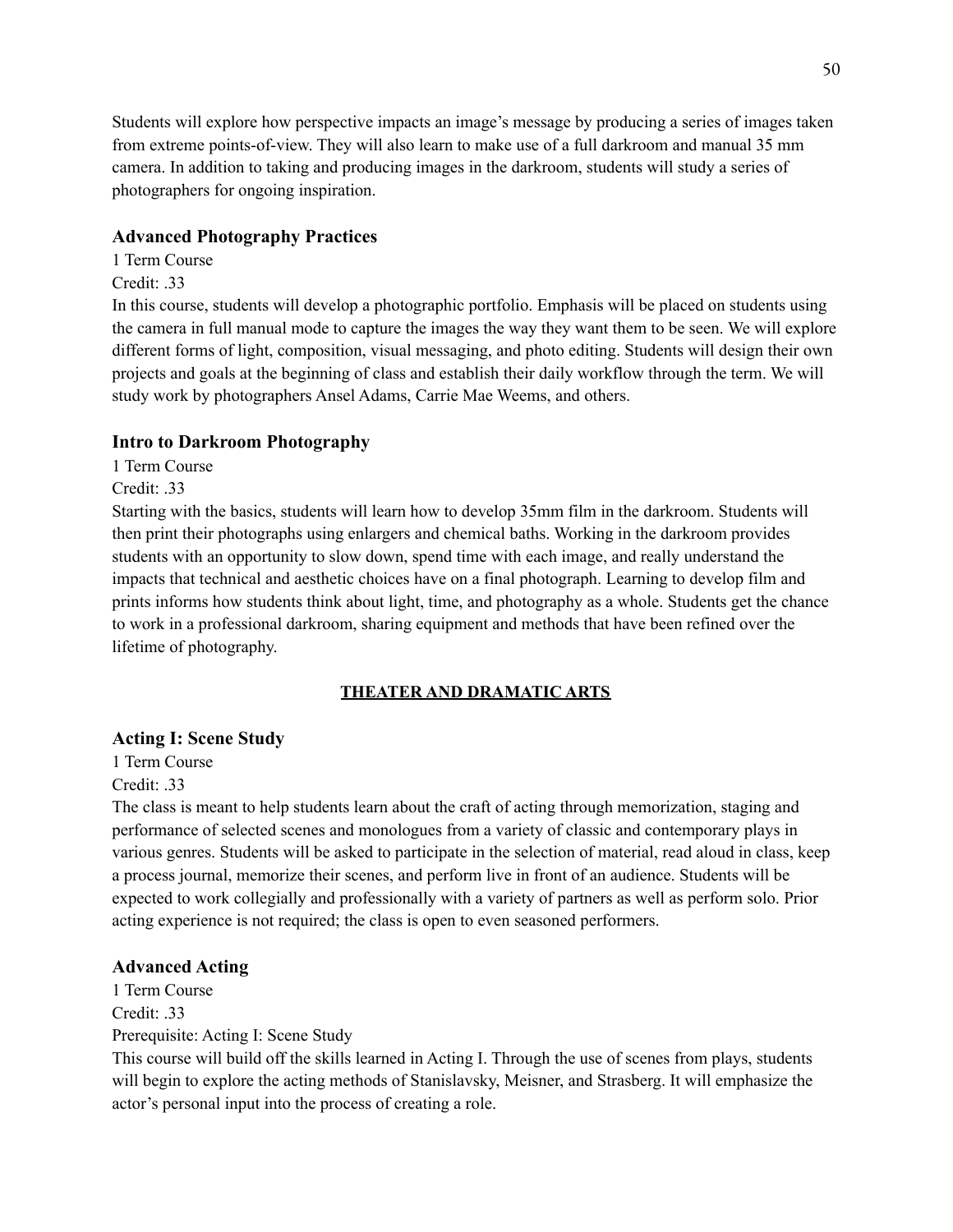#### **Theater Production and Design**

1 Term Course

Credit: .33

Theater Production is a hands-on course designed to expose the student to all aspects of technical and backstage theater. They will learn about costume and prop design, as well as stage management. There will be a focus on set and lighting design. The class will use the fall and winter productions to learn how to read a script for purposes of designing the sets and lighting, create the design, order materials, and finally realize the design as the class will also build the set and hang the lighting for the shows.

### **Improvisation**

1 Term Course

Credit: .33

In this course, we will explore the art of Improvisation through the use of a variety of theater games and exercises. We will watch shows such as 'Whose Line Is It Anyway,' 'Second City,' and 'What Would You Do' and use them as guides for creating our own improv scenes and invisible theater projects. This course helps to build skills surrounding listening, public speaking, group interaction, and creative expression.

### **The Art of Conversation**

1 Term Course

Credit: .33 credit in Art or English

The art of conversation: a disguise for public speaking! Students will practice public speaking through a series of activities that involve debate, discussion, recitation, and presentation. We will use conversation starter cards, current events from society, arts and entertainment, and sports as the basis for our daily activities. Some projects will include creating a public service announcement, delivering a newscast, and reciting a dramatic reading. This course will help students strengthen important conversational skills such as projection, expression, eye contact, listening, and responding.

#### **The Art of the Monologue**

1 Term Course Credit: .33

This course is designed as an intensive character study through the use of monologues as a means of storytelling. The class will read different monologues, analyze text, and talk about how they would develop the character portrayed in the monologue. Ultimately, they will choose a monologue, memorize it, develop a character, and present the monologue at the end of the class. There will also be an option for the student to write their own monologue to perform for their final presentation.

#### **The Art of the One-Act Play**

1 Term Course Credit: .33

Through readings, discussions, and rehearsals of One-Act Plays, students will explore foundation acting skills. Students will engage in group work, memorization, and public presentation as they work toward a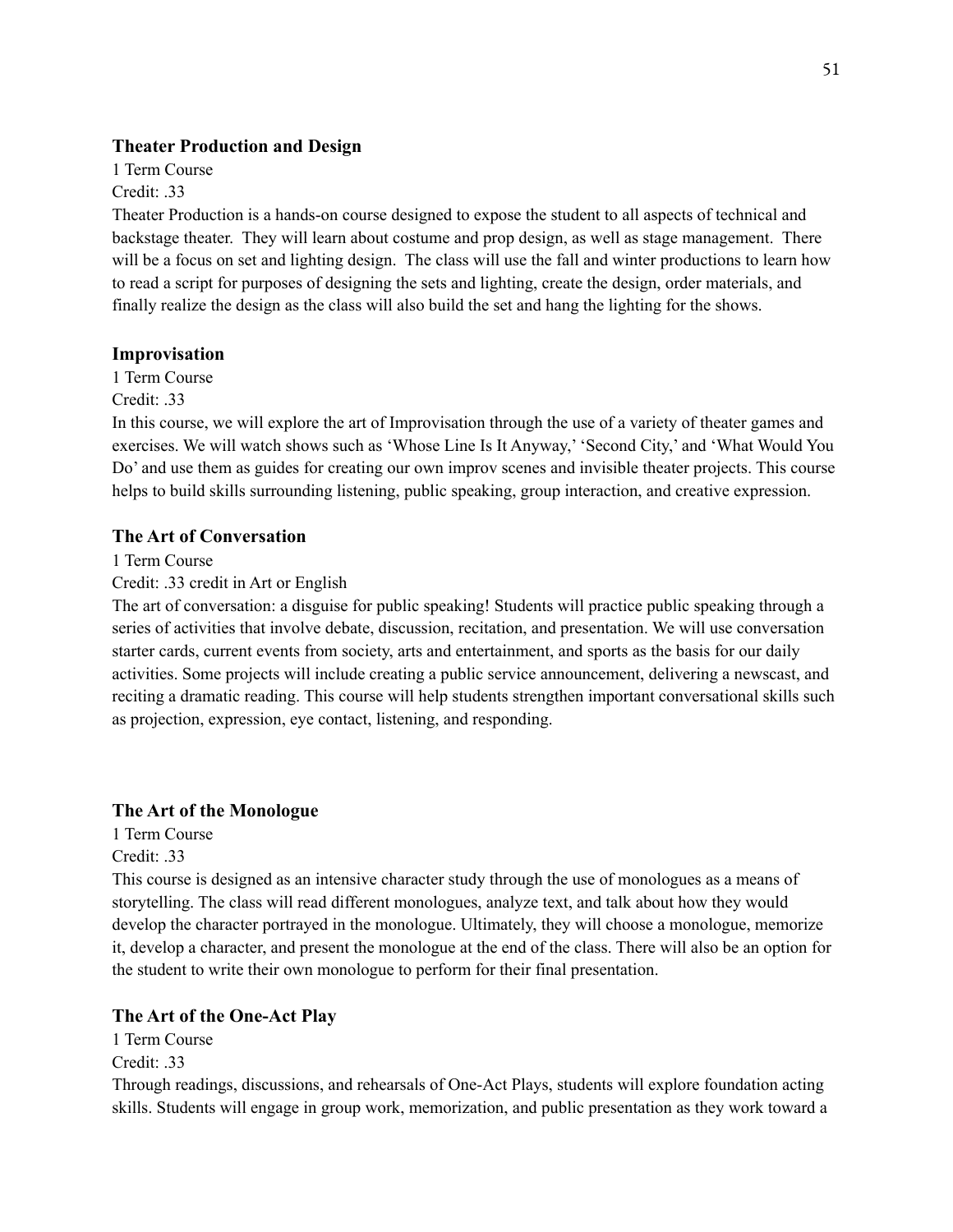common goal of a course-end performance of their one-act. Through this course, the students will learn how to work cooperatively towards a common goal.

#### **Psychology and Acting: A Character Study**

1 Term Course

Credit: 33

"What's my motivation?" A common and cliche sentiment asked by actors everywhere! In this course, we will begin to explore how psychology connects to the craft of acting in regard to understanding a character's journey throughout a play or story. The course will serve to begin to bridge the gap between playing a role and truly understanding character.

#### **VIDEO, FILM, AND JOURNALISM**

#### **Journalism: Writing for "The Roar"**

1 Term Course

.33 credit in Art or English

Students will pitch, research, and write one article per week for the school's regular student publication, The Roar. The goal is to have the publication continue throughout the year, with the revolving class of students being the contributors. Each article students write will have an investigative component, meaning they will have to include some kind of primary source, whether it's a media resource or an interview. Students will also contribute to the publication's overall mission, which means developing promotional material, executing a distribution campaign, and collaborating on different design and formatting elements.

#### **Introduction to Narrative Filmmaking**

1 Term Course

Credit: .33

This workshop class is an introduction to the filmmaking process. We begin by learning the concepts of storytelling within the narrative film medium. Students will then write their own two-to-three-minute short film. In a single shot of up to three minutes, students tell a simple story with a clear beginning, middle, and end. The focus here is on mise-en-scène, an essential concept in the art of filmmaking. Students are challenged to carefully arrange all the elements that appear within the shot itself - camera movement, composition, blocking of actors, props, and lighting - to most effectively and creatively tell their stories.

#### **Advanced Narrative Fiction Filmmaking**

1 Term Course Credit: .33

Prerequisite: Introduction to Narrative Filmmaking

This workshop is an advanced auteur filmmaking course that covers all aspects of directing, cinematography, screenwriting, editing, and sound design. Students write, direct, and shoot a sync-sound color digital short that is entirely their own unique vision that they will edit and screen at the end of the course. We delve deeply into directing the camera, narrative structure, camera technology, editing, and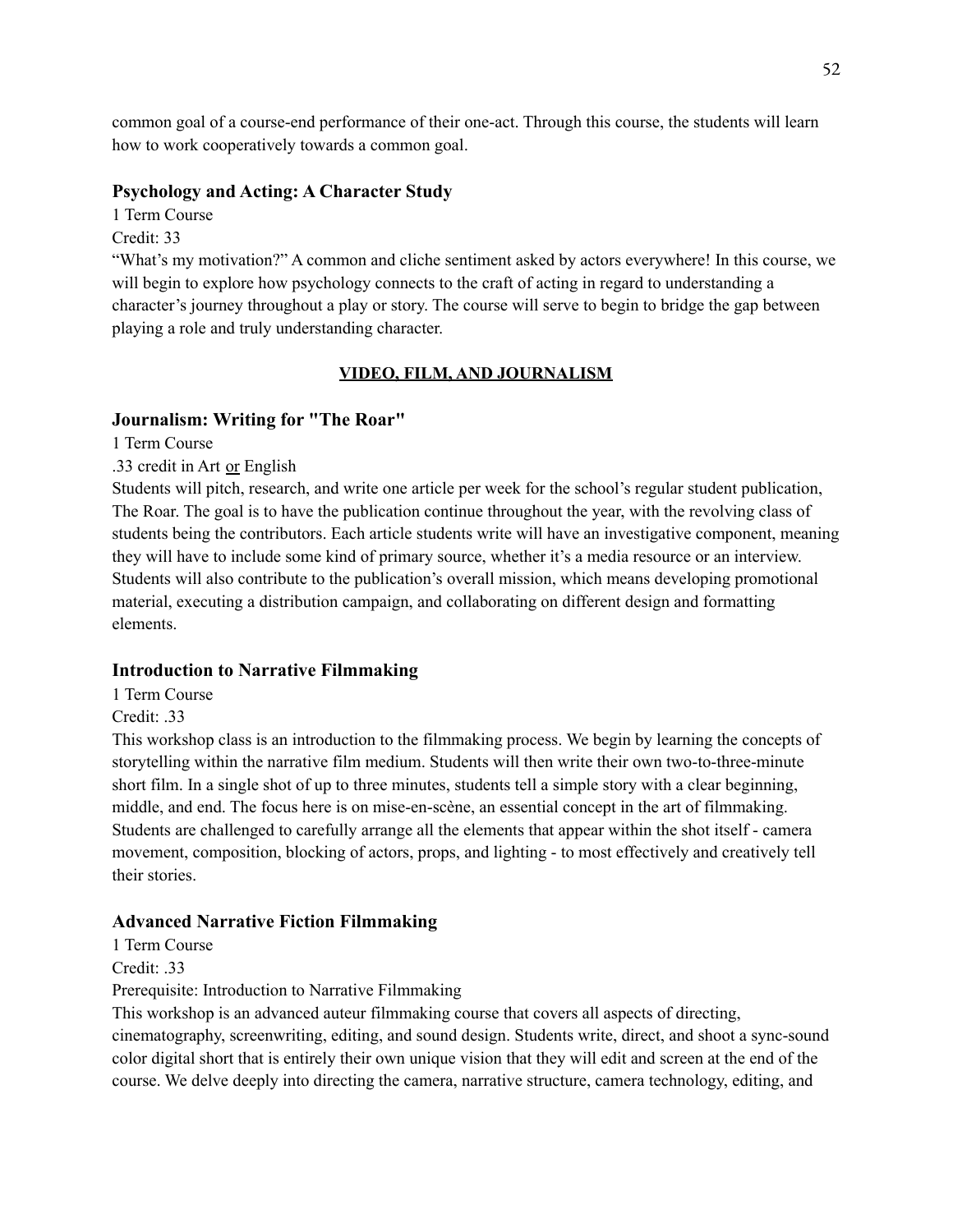directing actors for the screen. The class is introduced to inspiring clips and films from classic and contemporary cinema from around the world.

#### **Documentary Filmmaking**

1 Term Course

# Credit: .33

Students will develop and produce an original short documentary on a member of the Forman community. They will choose a subject with a particular point of interest for the documentary to focus on. Students will perform research before conducting an interview with the subject and then shoot and edit all necessary footage. This includes the interview, as well as any B-roll or additional footage that would be needed. Once completed, students will distribute and share their documentaries with the community. Students will also study professional documentaries to study the format and improve their own projects.

#### **Screenwriting**

1 Term Course

#### .33 credit in Art or English

Students will conceive, develop, and write an original, 25-30 page screenplay. This class will dive into the many different elements of dramatic narrative. The first part of the class will cover basic storytelling paradigms and then move into the popular story structures for screenplays and the specifics of screenplay formatting. Students will create their own stories, complete with original characters and theme-motivated plotting. They'll write their scripts and then share them with the class during group "table reads." There will also be one or two assigned movies to watch, for which they'll study the screenplay and examine how it was translated into film.

The class will provide students with the time, structure, feedback, and theory to hone their writing skills with a particular focus on story and character development. Students spend time workshopping and critiquing their own and each other's work, as well as analyzing films to discover what works and what doesn't.

#### **Topics in Film: Fairy Tale Films**

1 Term Course Credit: .33

Once upon a time, there were tales. These stories carried the seeds of everything: humor, bawdiness, violence, morality, warnings, and conservative traditionalism, alongside the possibility for subversion, and magic. What is it about fairy tales like Beauty and the Beast, Sleeping Beauty, and Snow White that prompt us to explore questions of power, sex, violence, seduction, entrapment, and transformation? How can fairy tales help us tell our own tales today? In this class, we will answer these questions as we read the canonical versions of the tales alongside watching their film adaptations.

#### **Introduction to Stop-Motion Animation**

1 Term Course Credit: 33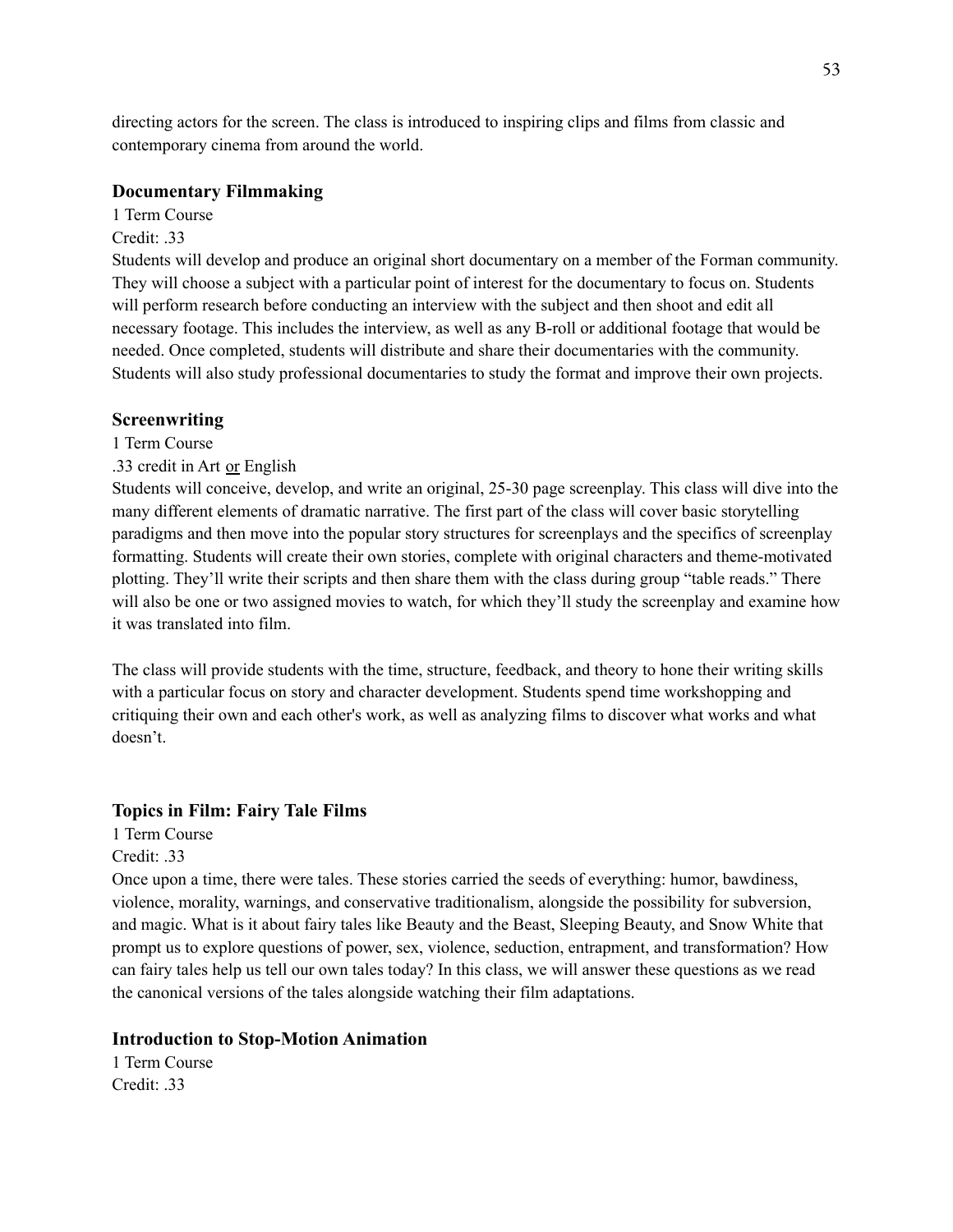In this workshop course, we will examine a variety of tools and skills needed to create stop-motion animation. Students will participate in exercises designed to teach principles of motion and timing. Using a range of materials, students will build animation performances in split-second increments, arranged to give the illusion of movement, infusing inanimate objects with the spark of life. We'll also explore stop-motion's early history, as it emerged from the shadows of Victorian stage-craft, and we'll follow its development through the pioneering days of cinema and television. Students will finish the course with an understanding of the technical skills and processes required to create stop-motion animation. They will have an appreciation for the historical factors that have allowed stop-motion to continuously evolve as a popular art form. The course will culminate in a collaborative final project, creating a stop motion film with each student directing and animating a portion of the film.

#### **MUSIC**

#### **Private Music Instruction**

Students may begin or advance their vocal and/or instrumental studies through private lessons while at Forman School. Lessons take place outside of the academic day and have an additional cost that is billed to the family, so parent permission is required. Please contact Mr. Cattey directly at jerrod.cattey@formanschool.org for more information and for scheduling. **Note: Private music instruction does not earn academic credit at Forman. Lessons may be delivered virtually depending on health-related restrictions in place at school.**

### **COURSES FOR STUDENTS WITH NO MUSICAL EXPERIENCE**

#### **Electronic Music Production**

1 Term Course Credit: .33

This course is open to any student and will be of special interest to those interested in how contemporary music is created electronically. We will explore music-making possibilities within Logic Pro X, to create sessions, access loops, and adjust parameters. Students will design their own drum machines and synthesizers in order to make unique beats and compositions. One of the major projects will cover the basics of sampling, a technique that is widely used and has been crucial to Hip-Hop since its inception. The individualized nature of the class will allow students to create music that matches their personal interests.

#### **Rhythm Workshop**

1 Term Course Credit: .33

This class is designed for students with no prior experience and welcomes students currently studying either piano, drums, or guitar who wish to expand their musical experience to new instruments. The rhythm section is at the core of just about every modern ensemble, and this class will examine the role of these instruments in music. Students will spend one week with each instrument and learn basic patterns, riffs, chord progressions, grooves, and techniques with the potential to form a small band at the end of the class.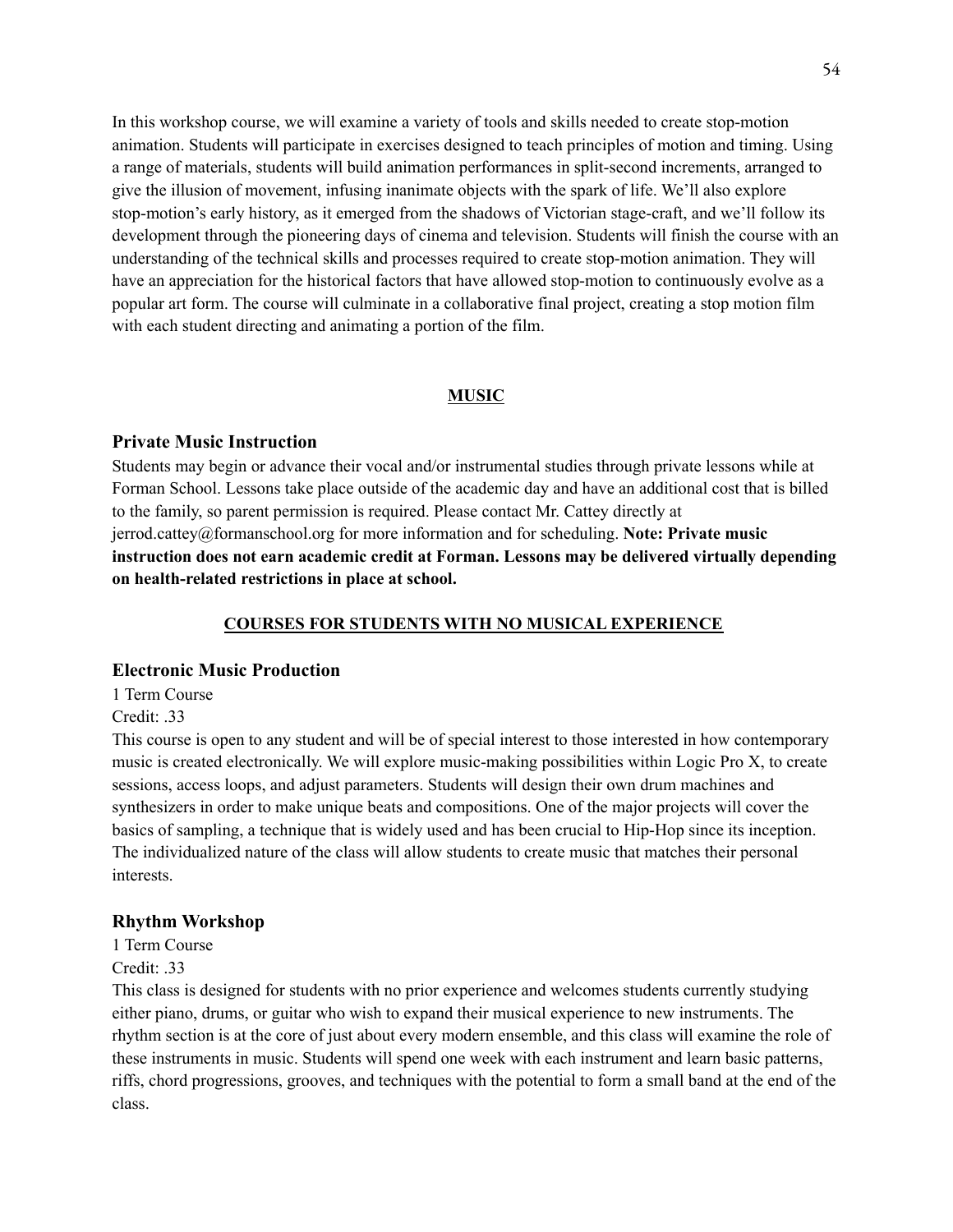### **Vocal Ensemble**

1 Term Course  $Credit: 33$ 

The Vocal Ensemble is a non-auditioned choral ensemble that rehearses and performs a variety of repertoire from various genres. Students will develop their vocal abilities, sight-singing, and sense of ensemble and learn to critically analyze and implement technique in regular rehearsals. Members of the Vocal Ensemble will be expected to practice regularly outside of class and are encouraged to register for private voice lessons. Students will be required to perform at two on-campus performances during the semester. Those who are interested in more performance opportunities will be encouraged to develop a solo repertoire.

# **COURSES FOR STUDENTS WITH PRIOR MUSICAL EXPERIENCE**

# **Instrumental Ensemble**

1 Term Course

Credit: .33

This course is available to all instrumentalists and singers with a secondary instrument. The emphasis of this course is on building musicianship through group and solo performance. Ensemble students will be expected to maintain a regular individual practice routine outside of class and are encouraged to enroll in the school's private music lesson program. The Instrumental Ensemble will be featured in at least two on-campus performances per semester.

# **Advanced Instrumental Ensemble I**

1 Term Course Credit: .33 By teacher recommendation only

This course is available to advanced instrumentalists and singers with a secondary instrument. The emphasis of this course is on building musicianship through group and solo performance. Ensemble students will be expected to maintain a regular individual practice routine outside of class, and are encouraged to enroll in the School's private music lesson program. Students enrolled in Advanced Instrumental Ensemble will perform in at least two concerts per term as well as various formal and informal events both on and off campus.

# **Advanced Instrumental Ensemble II**

1 Term Course Credit: .33 By teacher recommendation only Prerequisite: Advanced Instrumental Ensemble I This course is available to advanced instrumentalists and singers with a secondary instrument. The emphasis of this course is on building musicianship through group and solo performance. Ensemble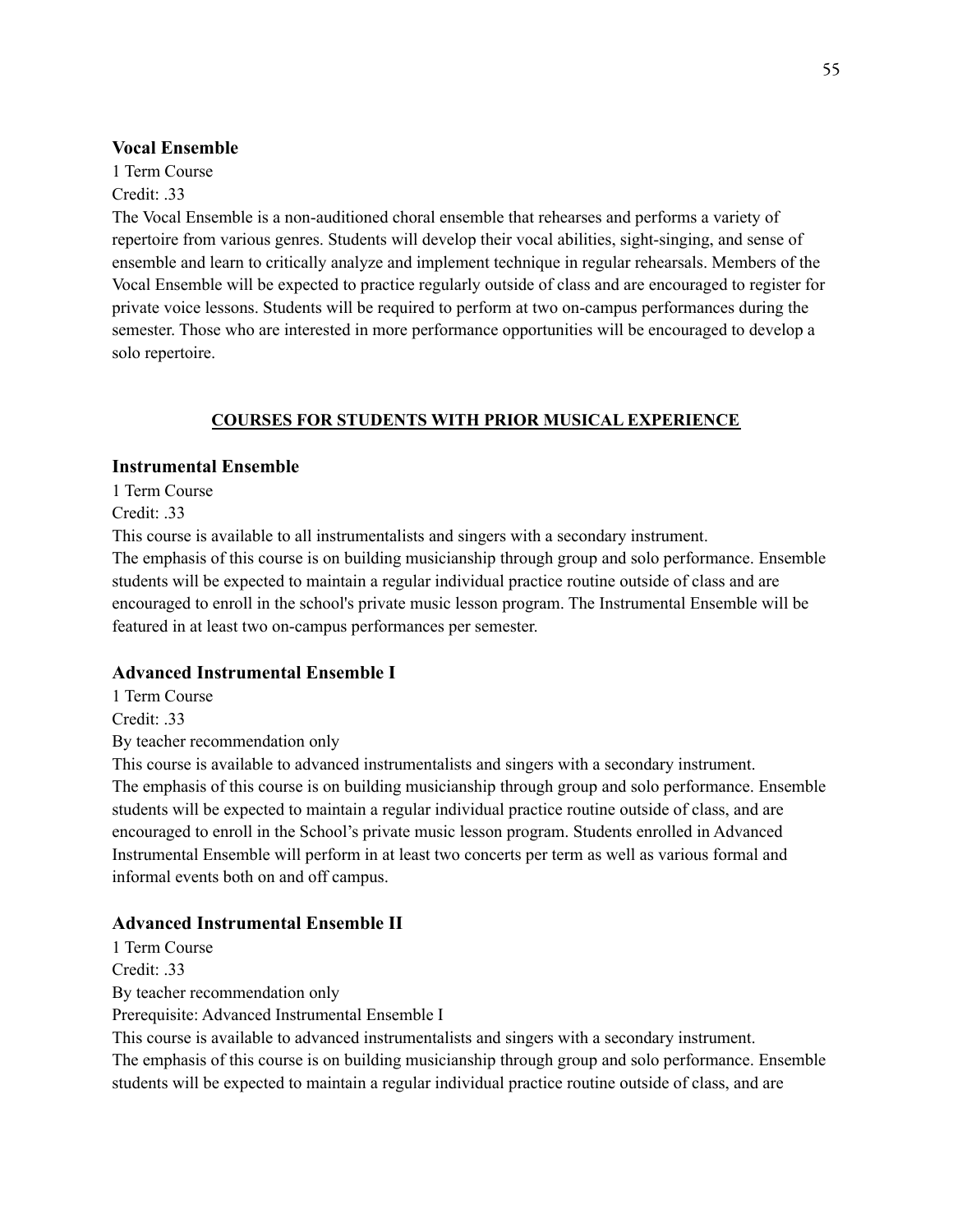encouraged to enroll in the School's private music lesson program. Students enrolled in Advanced Instrumental Ensemble will perform in at least two concerts per term as well as various formal and informal events both on and off campus.

#### **Music Theory and Composition 1**

1 Term Course Credit: .33 For advanced music students

This course is for highly disciplined and motivated music students. This class teaches students how music is constructed. Topics include note and rhythm reading, study of harmony and chord structures, transposition, orchestration, ear training, sight singing, and keyboard competency. Students will compose original music using the skills they develop during this course. Regular assessments will include theory and dictation (ear-training) quizzes, take-home composition projects, and homework from the music theory workbook or online resource. Recording technology and notation software will be implemented throughout this course.

#### **Music Theory and Composition 2**

1 Term course Credit: .33 For advanced music students

Prerequisite: Music Theory and Composition 1

This course is for highly disciplined and motivated music students. This class teaches students how music is constructed. Topics include note and rhythm reading, study of harmony and chord structures, transposition, orchestration, ear training, sight singing, and keyboard competency. Students will compose original music using the skills they develop during this course. Regular assessments will include theory and dictation (ear-training) quizzes, take-home composition projects, and homework from the music theory workbook or online resource. Recording technology and notation software will be implemented throughout this course.

#### **Guitar Ensemble 1**

1 Term Course

Credit: .33

This course is designed for students with prior knowledge of guitar interested in performing in a unique ensemble. Additionally, this class will serve as a place to formalize knowledge in order to understand chord theory, notation, technique, musical style, and instrument care and maintenance. Guitar students will be expected to maintain a regular individual practice routine outside of class, and are encouraged to enroll in the School's private music lesson program.

**Guitar Ensemble 2** 1 Term Course Credit: .33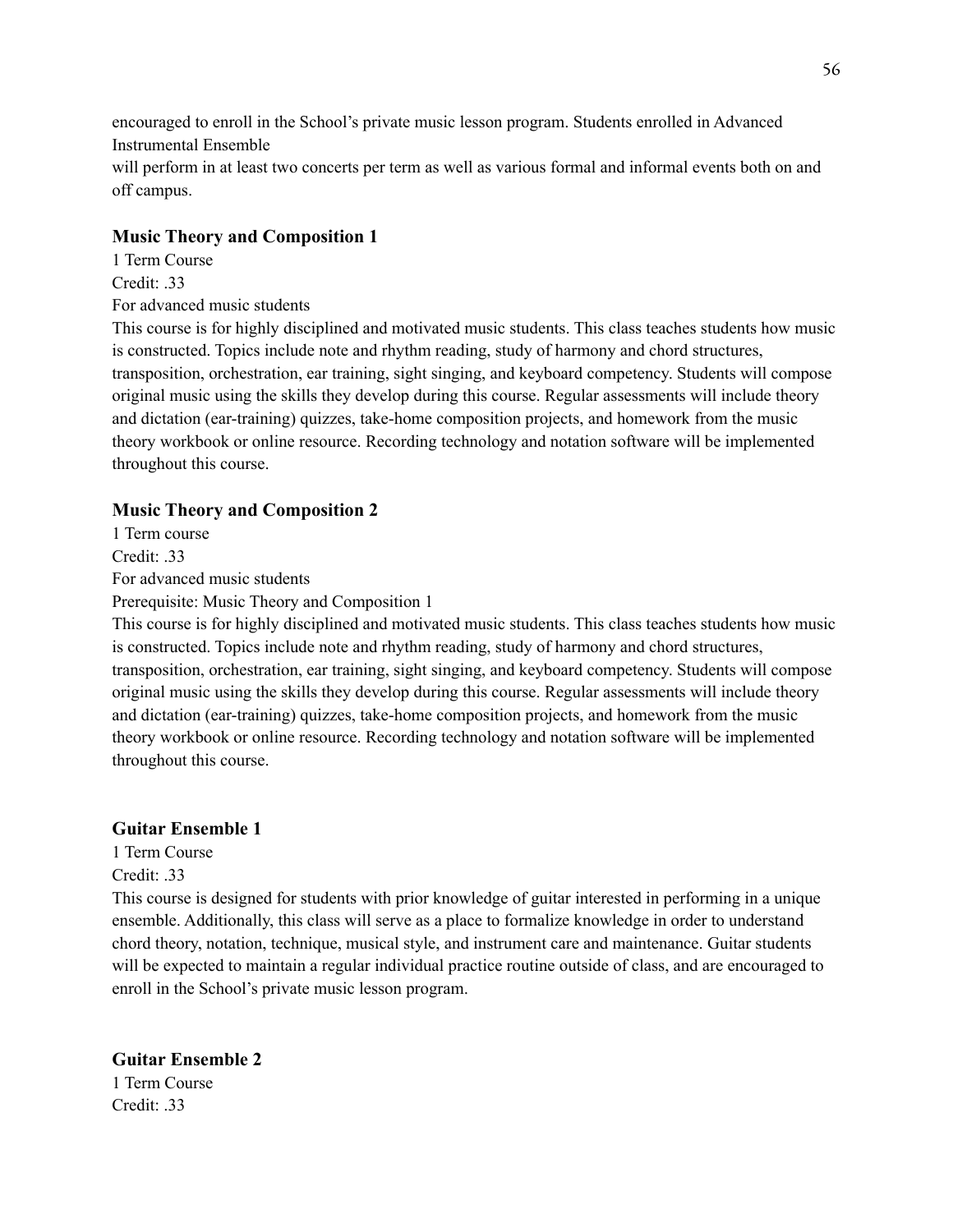Prerequisite: Guitar Ensemble 1

This course is designed for students with prior knowledge of guitar interested in performing in a unique ensemble. Additionally, this class will serve as a place to formalize knowledge in order to understand chord theory, notation, technique, musical style, and instrument care and maintenance. Guitar students will be expected to maintain a regular individual practice routine outside of class, and are encouraged to enroll in the School's private music lesson program.

#### **PROMETHEAN LAB**

The Promethean Lab is a collaborative workshop and learning lab where students can gain practical experience with cutting-edge technologies and engage in innovative processes to design and build a wide variety of projects. The environment is flexible and active, allowing students to apply the knowledge they have learned in many curricular areas – math, science, technology, and art – while pursuing their talents and interests. With a focus on creativity, critical thinking, and problem-solving, participation in the Promethean Lab, through classes or through self-designed independent studies, facilitates the development of 21st century skills and prepares students for their future endeavors. In addition to introductory classes, the Promethean Lab offers students the opportunity to engage in an interest/talent-driven, student-developed course of study.

#### **Introduction to 3D Processes**

1 Term course

Credit: .33

This is an introductory course designed to familiarize students with the facilities, machines, and tools available in the makerspace. This class will teach foundational 3D processes and focus on strengthening students' material and tool vocabularies. Introduction to 3D Processes will equip students with the skills necessary to create more advanced work as they move into upper-level classes. The course will also dive deeply into shop safety and etiquette. Learning objectives include: to increase the comfort level of each student within an active makerspace; to introduce students to a vast range of creative practices and tools; to get students thinking about making applications within the art world and beyond.

#### **Mold-Making**

1 Term Course Credit: .33 Prerequisite: Introduction to 3D Processes

This course focuses specifically on mold-making and related subject matter. Students will engage in a wide range of mold-making procedures, techniques, and materials. This class will be heavily process-oriented. It will give students an opportunity to practice organization within making, order of operations, time and material management among other important skills that relate to art-making and beyond. Learning objectives are: to learn mold-making processes and conceptual considerations; to create single part and multi-part molds; to expand material vocabularies by utilizing plastics, silicones, plaster, clay, and more.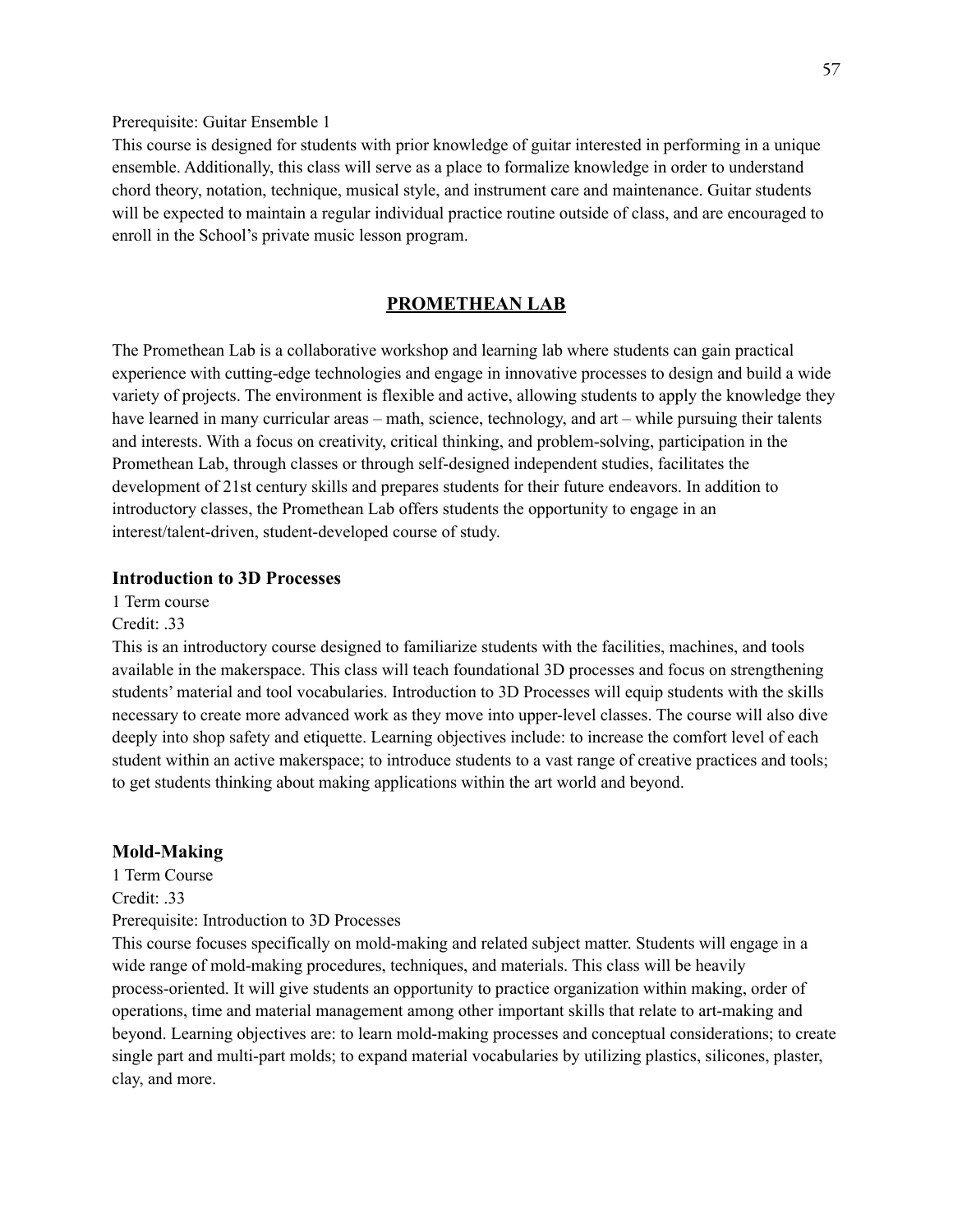#### **Woodshop**

1 Term Course  $Credit: 33$ Prerequisite: Introduction to 3D Processes

The woodshop course will focus on teaching students woodworking techniques and skills. It will increase students' comfort level on advanced woodworking tools and machines. The class will emphasize process-oriented making to build structures out of wood. Course objectives: to increase students' woodworking material vocabularies; to increase the student comfort level in woodshop; to develop foundational skills in woodworking and building processes.

# **Metal Fabrication**

1 Term Course Credit: 33 Prerequisite: Introduction to 3D Processes

Metal Fabrication is an introductory course where students learn how to manipulate metal using a variety of techniques such as welding, plasma cutting, grinding, cutting, and bending. Students will engage in a wide range of metal processes and techniques in order to build comfort in the metal shop and expand their material vocabularies. The class will have an emphasis on welding processes and building structures through welding. Students will create both functional and non-functional projects using metal. Emphasis will be placed on originality, individual concept, design, and craftsmanship. Learning objectives are: to familiarize students with metal fabrication practices and welding, to increase student comfort level in the metal shop, to begin building structures out of metal, to lay a foundation for the possibilities and applications of metal fabrication within an arts practice and beyond.

#### **Sculpture and Design**

1 Term Course Credit: .33 Prerequisite: Introduction to 3D Processes

In Sculpture and Design, students will explore different sculpture techniques using metal, wood, plaster, and a variety of other materials. They will learn to manipulate the material using different sculpture tools and techniques. Emphasis will be placed on originality, individual concept, design, and craftsmanship. Students will also learn about contemporary and historical artists within the mediums and analyze and critique all different kinds of work.

# **CAD to CNC: An Engineering Process**

1 Term Course

Credit: .33

CAD to CNC: An Engineering Process is a course that introduces the basics of CAD (Computer-Aided Design) and CNC (Computer Numerical Control). Students will explore CAD computer programs such as Fusion 360 and VCarve Pro by learning how to properly sketch and model 3D parts. When projects are completed using the software, students will then use a ShopBot PSRalpha CNC machine to create their project using a variety of materials such as wood, plastic, and/or metal. Students will learn how to create toolpaths and understand the process of cutting with simple geometry using a CNC machine, with emphasis on the principles of design.